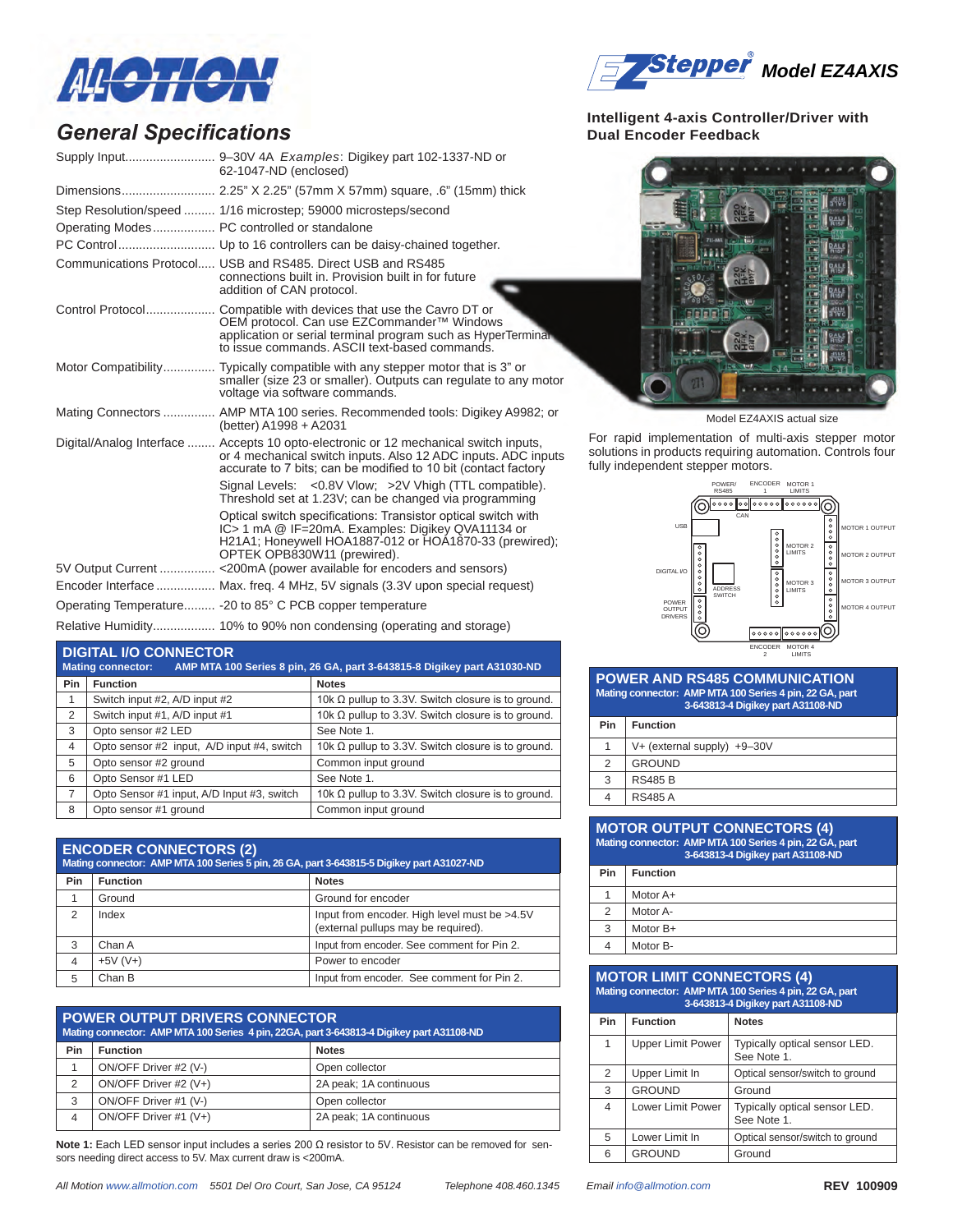



#### **Intelligent 4-axis Controller/Driver with Dual Encoder Feedback**

### *Mechanical Specifications*



### *Key Features*

- Full-featured 4-axis position controller with power
- Accepts dual encoders
- Four independent 1A chopper (PWM) drives
- 9V to 30V 4A operation
- 1/16th microstep resolution
- Up to 59000 microsteps/second
- Pre-wired for opto-switch and Limit inputs
- 12 ADC inputs. Halt/branch on ADC value
- RS232, RS485, or USB-based communications
- Direct USB and RS485 connection built in
- Industry standard communications protocol
- Single 4-wire bus links up to 16 AllMotion products.
- Standalone operation with no connection to a PC
- 12 digital in and two 1A power on/off drivers
- Switch-selectable device address
- Software-selectable max. currents
- On-board EEPROM for user program storage
- Hold current automatically selected upon move completion
- Homes to opto or switch closure with one command
- Independent parameters for all axes (acceleration, velocity, currents, etc.)
- Fully programmable acceleration ramps and speeds

### *Ordering Information*

| <b>Name</b>                               | <b>Order Number</b> |
|-------------------------------------------|---------------------|
|                                           |                     |
|                                           |                     |
| RoHs-compliant available on special order |                     |

**See EZ4AXIS wiring diagram (on website) for application details.**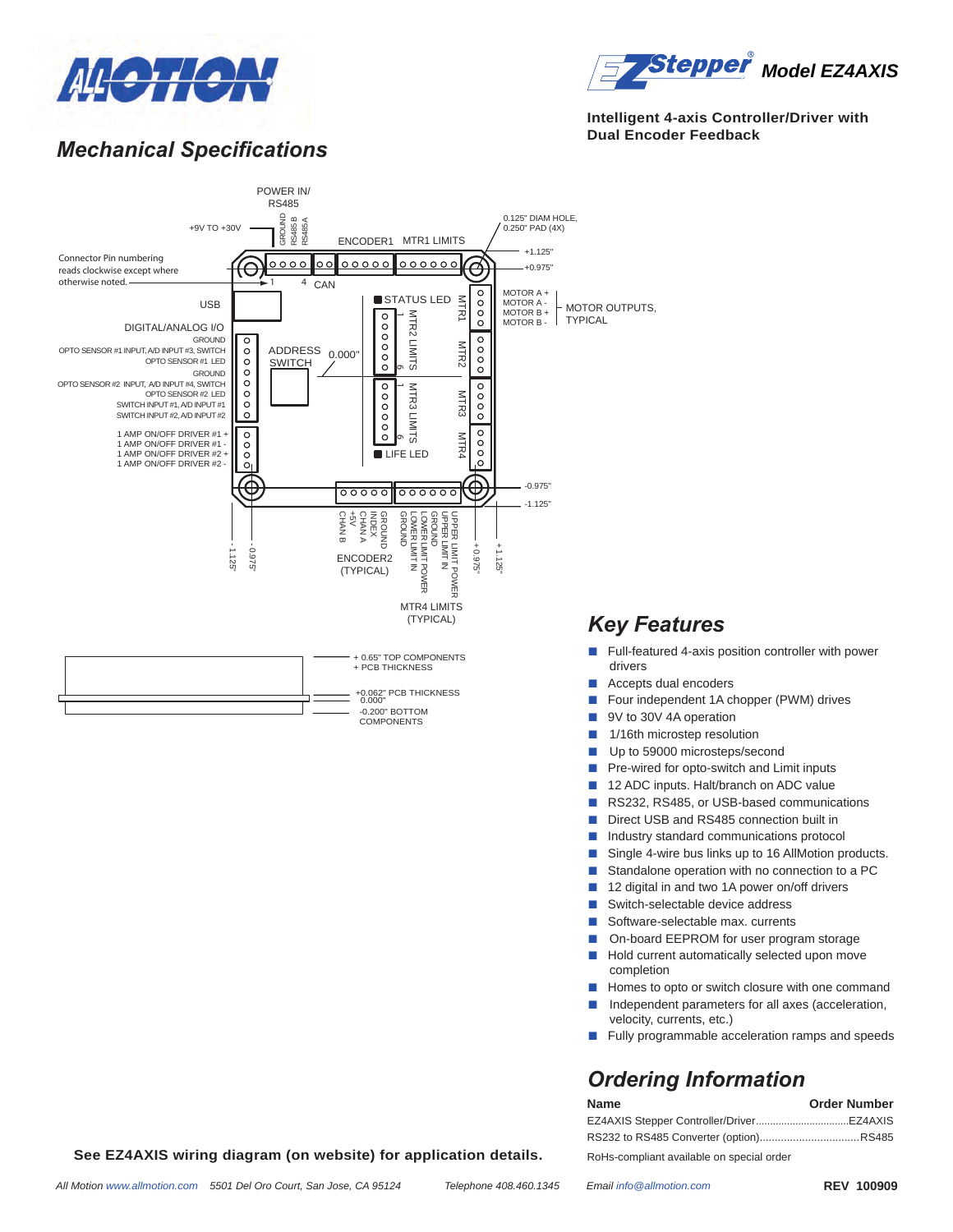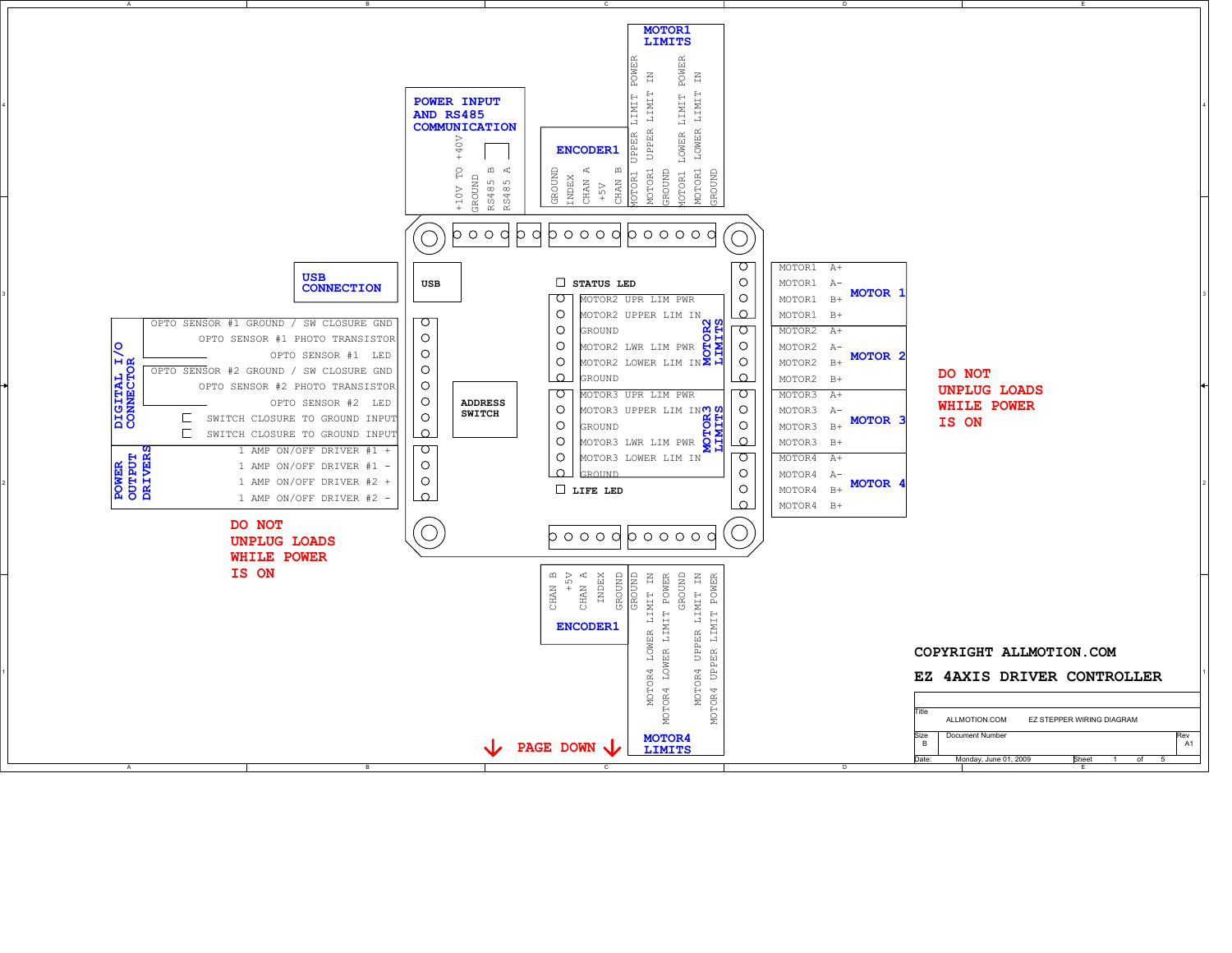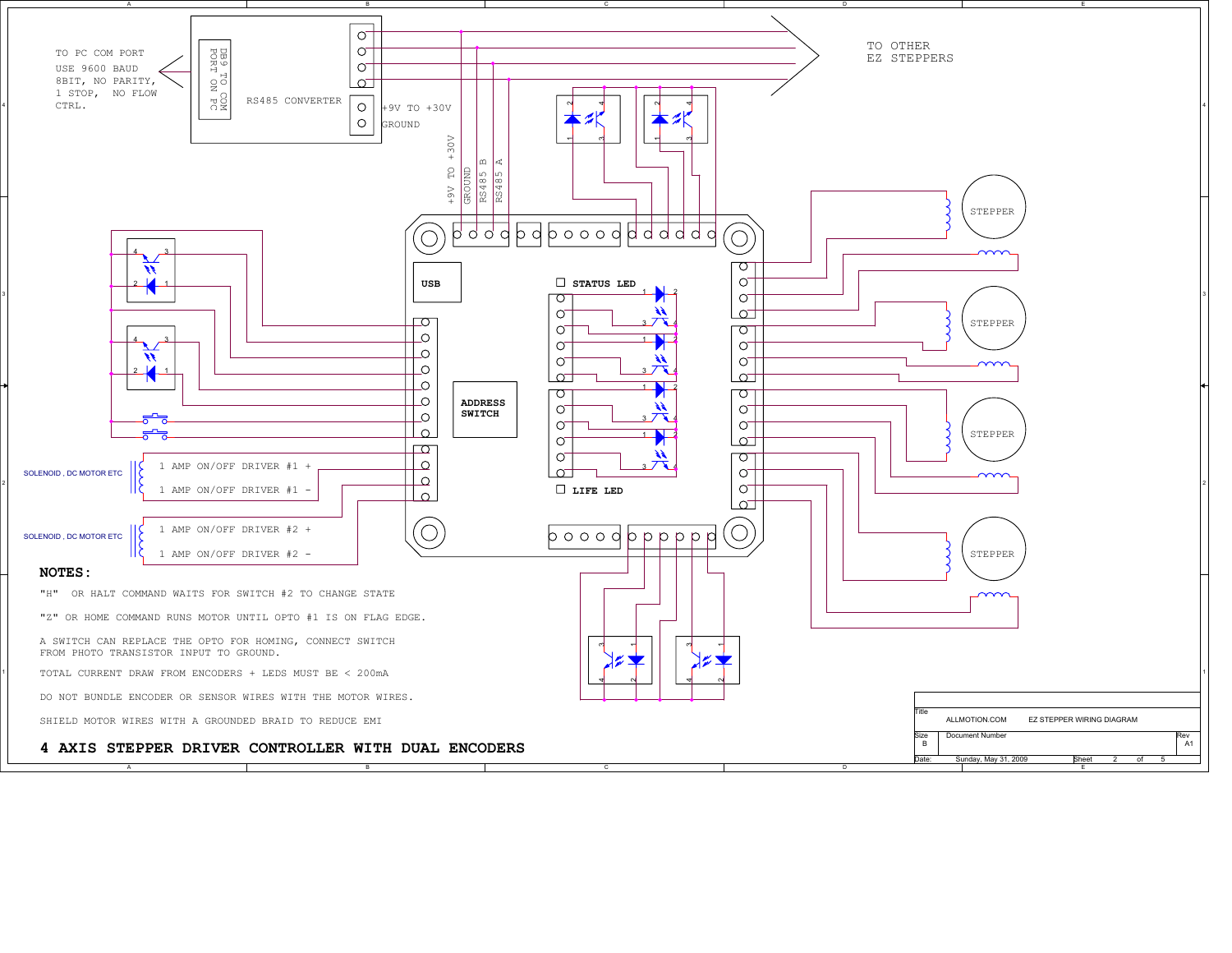#### **EZ 4 AXIS DRIVER CONTROLLER ACESSORIES AND OTHER ELECTRICAL NOTES**

C

#### 4 **MATING CONNECTORS:**

AMP MTA 100 SERIES8PIN 26 GA DIGIKEY P/N A31030 (FOR OPTOS) 4PIN 22 GA DIGIKEY P/N A31108 (INPUT / MOTOR / OUTPUT CONNECTOR) 5PIN 26 GA DIGIKEY P/N A31027 (FOR ENCODER) 6PIN 26 GA DIGIKEY P/N A31028 (FOR OPTOS)

B

T HANDLE CRIMP TOOL DIGIKEY P/N A9982PISTOL GRIP TOOL DIGIKEY P/N A1998 + A2031

#### **MOTORS:**

2

1) THE EZ STEPPER WILL DRIVE MOST STEPPER MOTORS

2) FOR BEST PERFORMANCE SELECT A MOTOR THAT IS RATED AT ABOUT 1/4 OF THE SUPPLY VOLTAGE. (Eg

3) FOR (UNIPOLAR) STEPPER MOTORS WITH CENTER TAPPED WINDINGS , TYPICALLY LEAVE THE CENTER TAP UNCONNECTED, OR WIRE PER MANUFACTURERS RECOMMENDATIONS.

#### **SUITABLE POWER SUPPLIES:**

1) FOR FIRST TIME USERS, TO GUARD AGAINST A POSSIBLE MISWIRE, A CURRENT LIMITED LAB SUPPLY SET TO 12V AND 0.5A IS RECOMMENDED.

2) A SUPPLY OF 24V AND 2A CAPABILITY IS GOOD FOR MOST PURPOSES. POSSIBLE CHOICES ARE:DIGIKEY P/N 237-1296-ND

DIGIKEY P/N 237-1395-ND (ENCLOSED)

11 УОБТАБЕЗ. ПРОДАТА В 1999 ГОДИНАТА В 1999 ГОДИНАТА В 1999 ГОДИНАТА В 1999 ГОДИНАТА В 1999 ГОДИНАСЬ СИЛЬВАНИЕ 3) INPUT CURRENT IS MUCH LESS THAN MOTOR CURRENT DUE TO THE SWITCHING (PWM). IT CAN BE CALULATED BY CONSIDERING CONSERVATION OF POWER. HOWEVER IT IS IMPORTANT TO MAKESURE THAT THE SUPPLY WILL NOT FOLD BACK AS IT IS COMING UP SINCE THE EZ STEPPER WILL DRAW MORE CURRENT AT LOWER VOLTAGES.

#### **OPTO HOME SWITCH:**

- 1) "Z" OR HOME COMMAND RUNS MOTOR UNTIL OPTO #1 IS ON FLAG EDGE.
- 2) AN OPTO SWITCH PROVIDED WITH EACH STARTER KIT
- 3) USE TRANSISTOR OPTO THAT HAS Ic > 1mA @ IF = 20mA.
- 4) EXAMPLES OF ACCEPTABLE OPTOS ARE: DIGIKEY P/N QVA11134

DIGIKEY P/N H21A1HONEYWELL HOA1887-012 (IS PREWIRED) HONEYWELL HOA1870-33 (IS PREWIRED)

OPTEK OPB830W11 (IS PREWIRED)

 $^{\rm 3}$  denotes the contract of the DESIRED FOR RUNNING SENSORS THAT REQUIRE DIRECT  $^{\rm 3}$ 5) THE OPTO COUPLER LED PIN HAS 150 OHM TO 5V IN SERIES ON THE BOARD. THE 150 OHM CAN BE REMOVED IFACESS TO 5V. THE COLLECTOR OF THE TRANSISTOR HAS A10K PULLUP TO 5V.

6) ALL INPUTS WORK ON TTL LEVEL SIGNALS

#### **ON/OFF DRIVERS ALTERNATE WIRING DIAGRAM**

1) ON/OFF DRIVERS RATED AT 2 AMPS PEAK, 1 AMP CONTINUOUS.

2) THE NEGATIVE PIN OF THESE DRIVERS IS ACTUALLY AN OPEN COLLECTOR TYPE OUTPUT THAT PULLS DOWN TO GROUND. IT IS POSSIBLE TO DRIVE LOADS THAT ARE OF A DIFFERENT VOLTAGETHAN THE SUPPLY VOLTAGE, BY CONNECTING THE POSITIVE SIDE OF THE LOAD TO AN EXTERNAL SUPPLY, AND THE NEGATIVE SIDE TO THE -VE OUTPUT PIN. HOWEVER, IN CASE THIS IS DONE IT IS NECESSARY TO PLACE AN EXTERNAL "FREE WHEELING" DIODEACROSS ANY INDUCTIVE LOADS. EXTERNAL SUPPLY VOLTAGEMUST BE LESS THAN SUPPLY VOLTAGE TO EZ STEPPER

3) EXTERNAL DIODE IS NOT NECESSARY IF BOTH SIDES OF LOAD ARE WIRED BACK TO THE EZ STEPPER.

C



E

t 3 of

ALLMOTION.COM EZ STEPPER WIRING DIAGRAM

Date: Wednesday, February 25, 2009 Sheet 3 of 5

A1

E

TO EZ STEPPER

Document Numbe

uze<br>B

Title

**PAGE DOWN FOR MORE INFO**

B

**COPYRIGHT ALLMOTION.COM**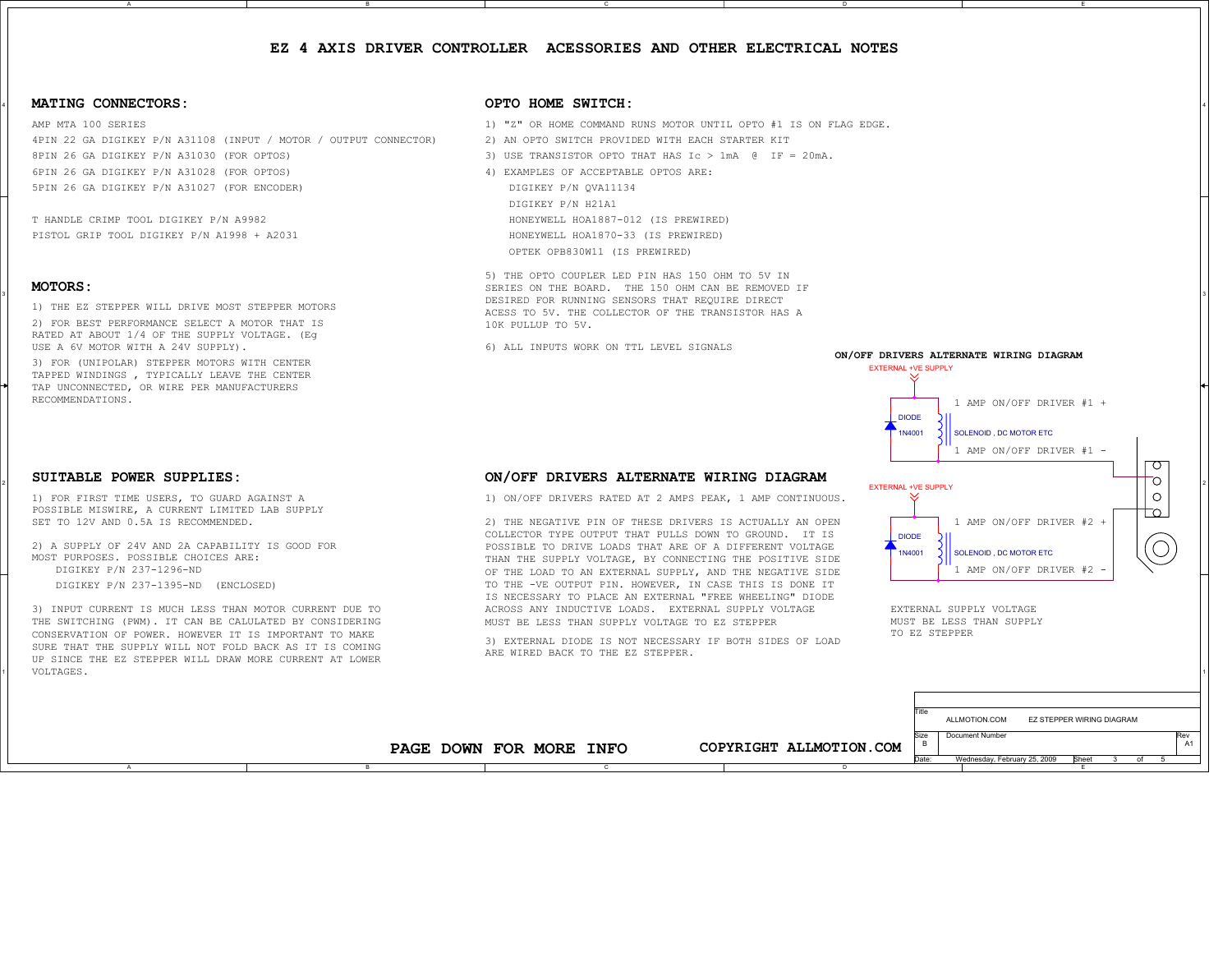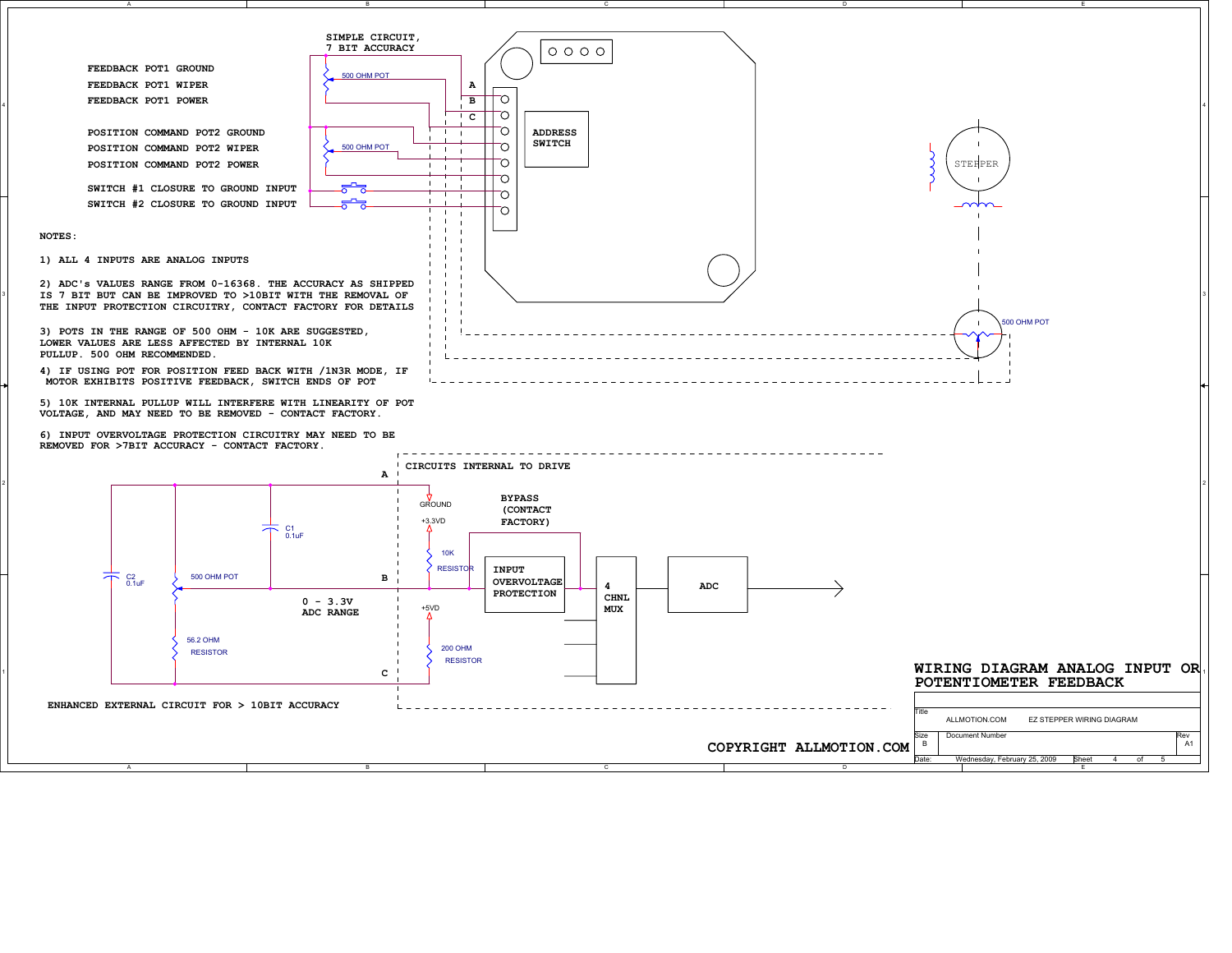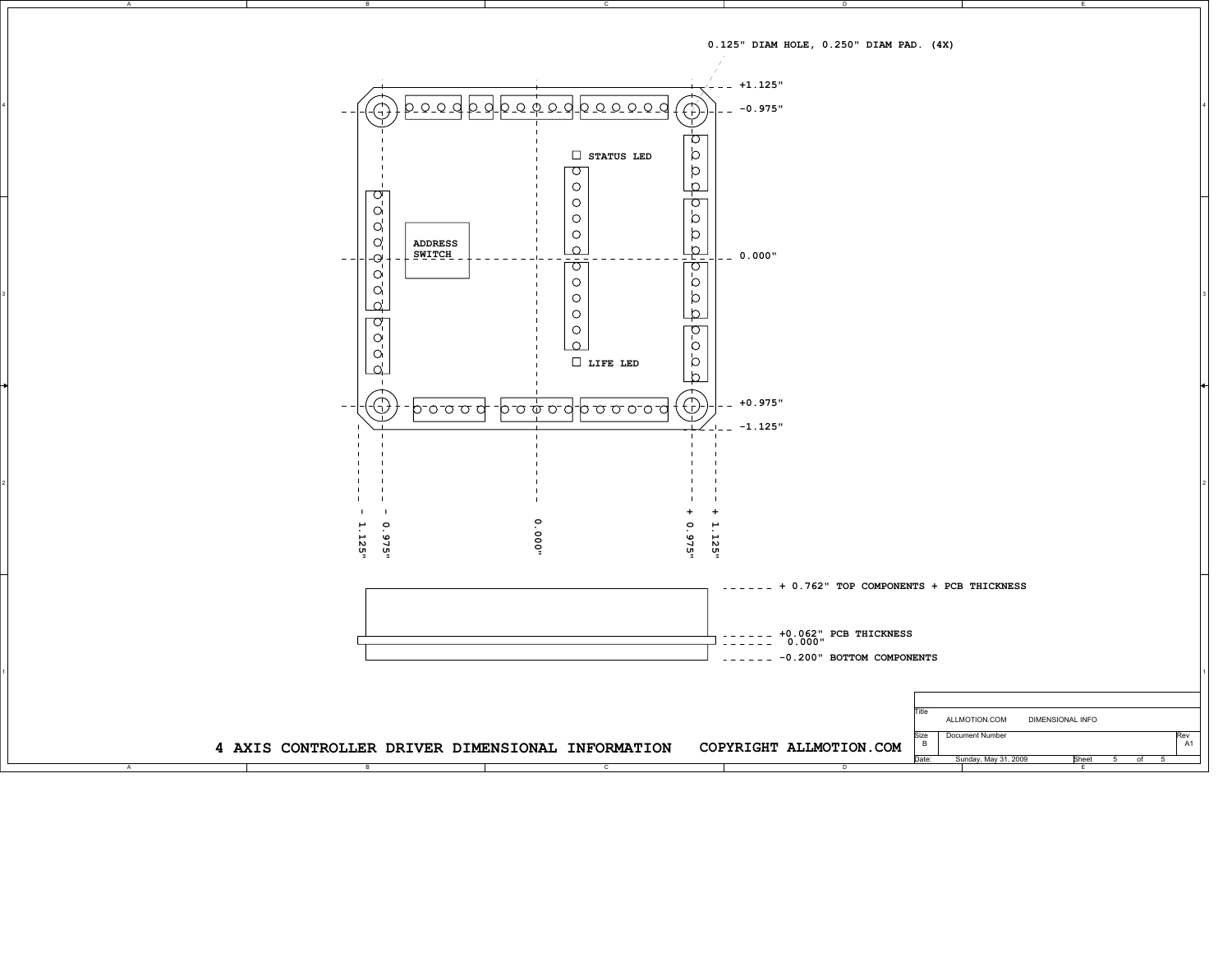

# **User Guide**

**Programming instructions for Models EZHR17EN, EZHR23ENHC, and EZ4AXIS** 



**Command Set document A49 Manual revision 1.0**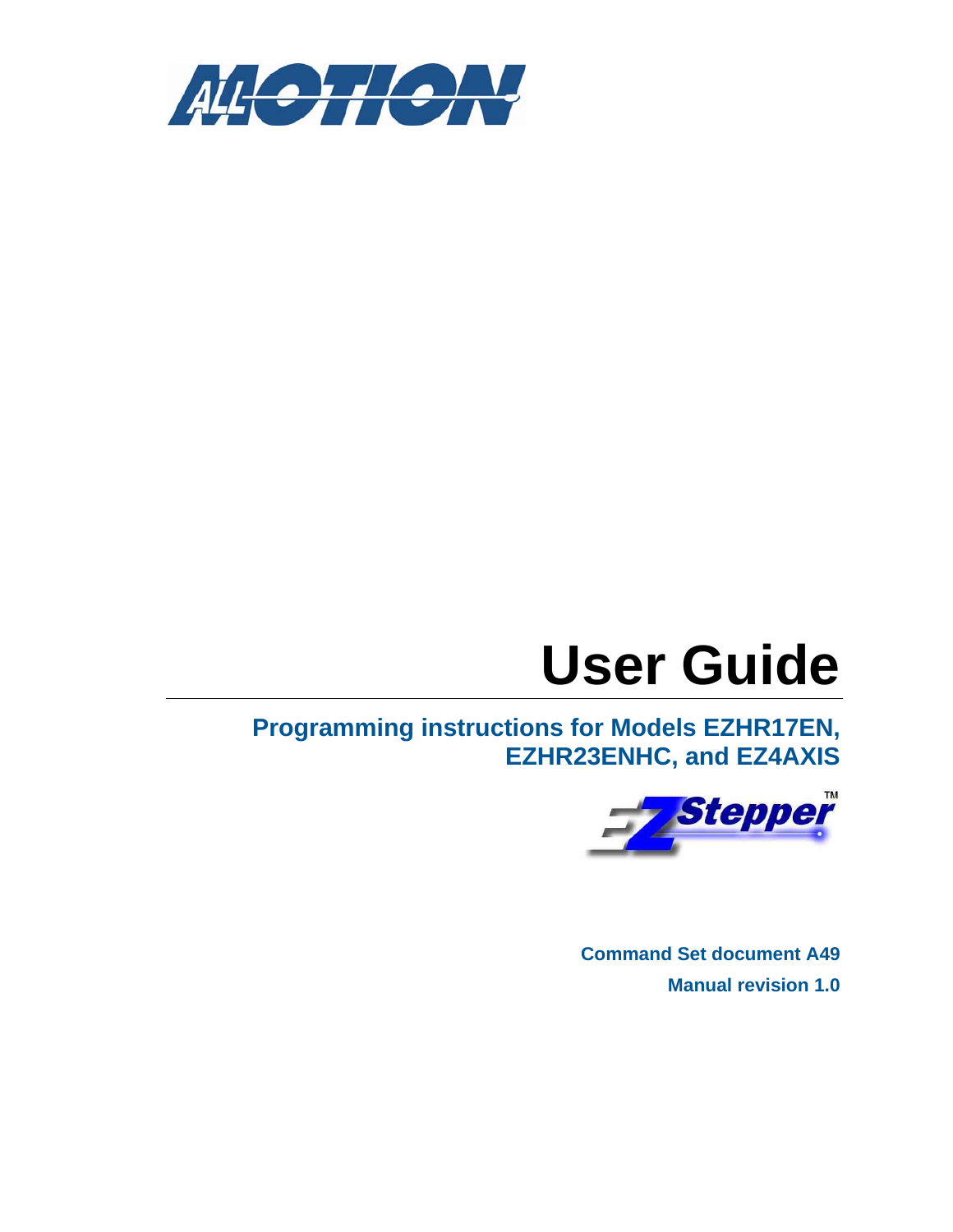### <span id="page-8-0"></span>**Important Notices**

#### **Life and Safety Policy**

AllMotion, Inc. products are not authorized for use as critical components in life support systems for surgical implant into the body, or other applications intended to support or sustain life or any other applications whereby a failure of the AllMotion, Inc. product could create a situation where personal injury, death or damage to persons, systems, data or business may occur.

AllMotion, Inc. 5501 Del Oro Court San Jose, CA 95124 **USA** Tel: 408.460.1345 Fax: 408.358.4781 Technical Support: 408.460.1345

Sales: 510.471.4000

Website: [www.allmotion.com](http://www.allmotion.com/)

Copyright © 2008, 2009 AllMotion, Inc. All rights reserved.

The following are trademarks of AllMotion, Inc.: AllMotion®, EZStepper ®, EZServo®, EasyServo ™, EZBLDC ™, EasyBLDC ™. Other names, brands, and trademarks are the property of others.

AllMotion, Inc. assumes no responsibility or liability for information contained in this document. AllMotion, Inc. reserves the right to make corrections, modifications, enhancements, improvements, and other changes to its products and services at any time and to discontinue any product or services without notice. The information contained herein is believed to be accurate and reliable at the time of printing.

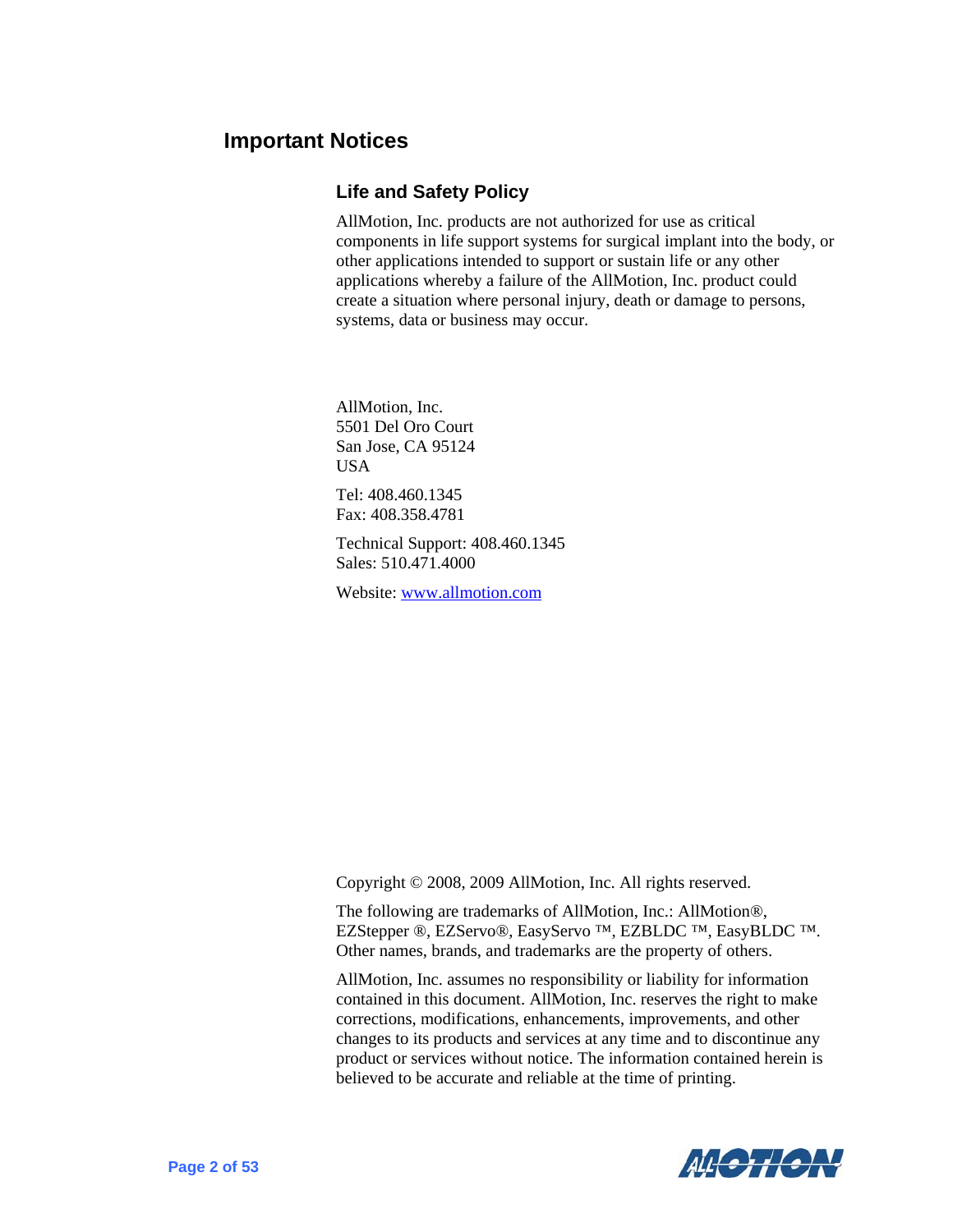### **Table of Contents**

| 1. |                                                                                    |  |  |  |
|----|------------------------------------------------------------------------------------|--|--|--|
|    |                                                                                    |  |  |  |
|    |                                                                                    |  |  |  |
| 2. |                                                                                    |  |  |  |
| 3. |                                                                                    |  |  |  |
|    |                                                                                    |  |  |  |
|    |                                                                                    |  |  |  |
|    |                                                                                    |  |  |  |
|    |                                                                                    |  |  |  |
|    |                                                                                    |  |  |  |
|    |                                                                                    |  |  |  |
|    | Example #7 (Monitor four switches and execute four different programs depending on |  |  |  |
|    |                                                                                    |  |  |  |
| 4. |                                                                                    |  |  |  |
|    |                                                                                    |  |  |  |
|    | Example #10 (Coordinated motion with axes performing different motions)20          |  |  |  |
|    |                                                                                    |  |  |  |
|    |                                                                                    |  |  |  |
|    |                                                                                    |  |  |  |
|    |                                                                                    |  |  |  |
|    |                                                                                    |  |  |  |
|    |                                                                                    |  |  |  |
|    |                                                                                    |  |  |  |
|    |                                                                                    |  |  |  |
|    |                                                                                    |  |  |  |
|    |                                                                                    |  |  |  |
|    |                                                                                    |  |  |  |
|    |                                                                                    |  |  |  |
|    |                                                                                    |  |  |  |
|    |                                                                                    |  |  |  |
|    |                                                                                    |  |  |  |
|    |                                                                                    |  |  |  |
|    |                                                                                    |  |  |  |

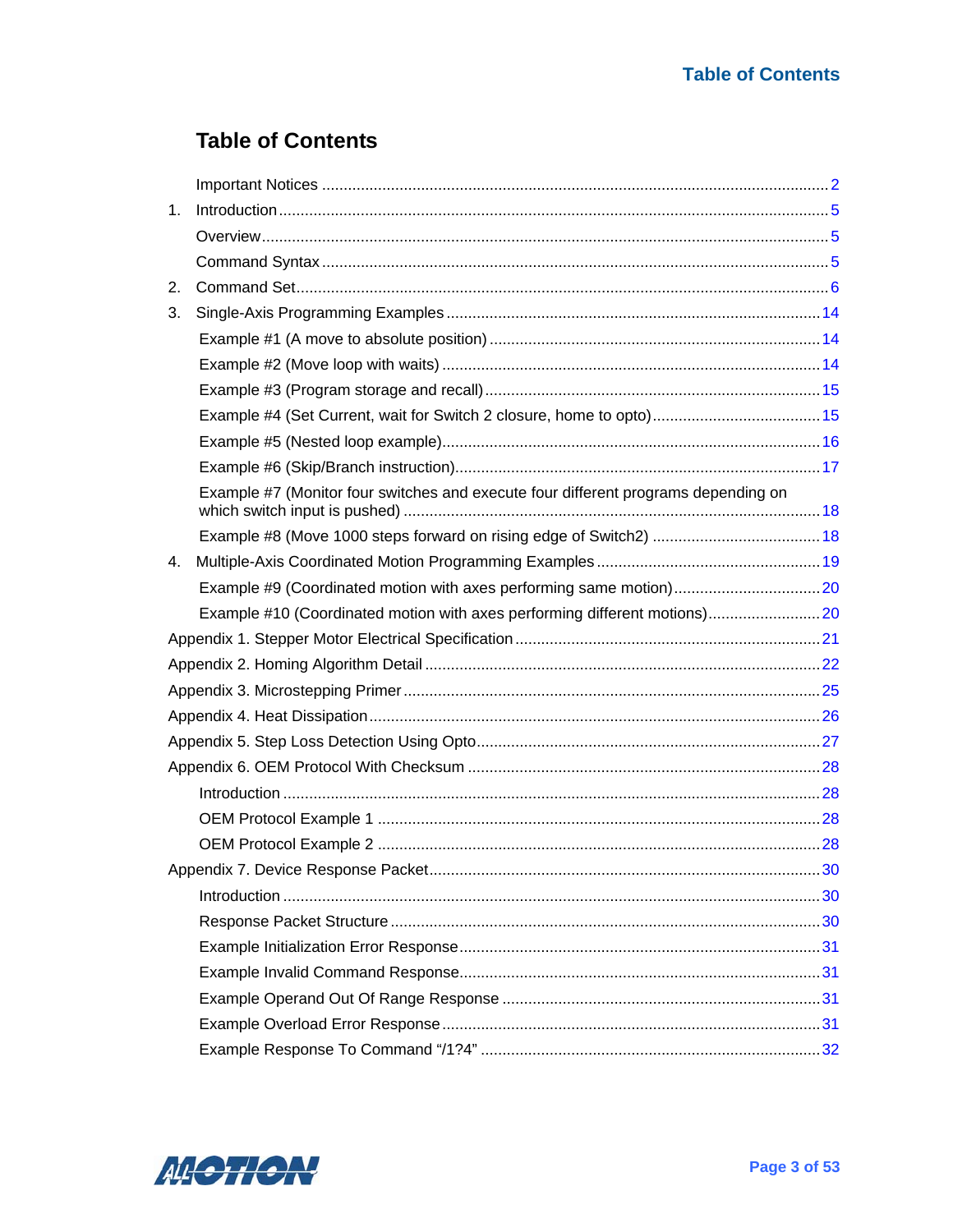| Dual Axis Stepper Daughter Card (requires firmware V6.79 or later)  44 |  |
|------------------------------------------------------------------------|--|
|                                                                        |  |
|                                                                        |  |
|                                                                        |  |
|                                                                        |  |
|                                                                        |  |
|                                                                        |  |
|                                                                        |  |
|                                                                        |  |
|                                                                        |  |
|                                                                        |  |
|                                                                        |  |
|                                                                        |  |
|                                                                        |  |
|                                                                        |  |
|                                                                        |  |
|                                                                        |  |

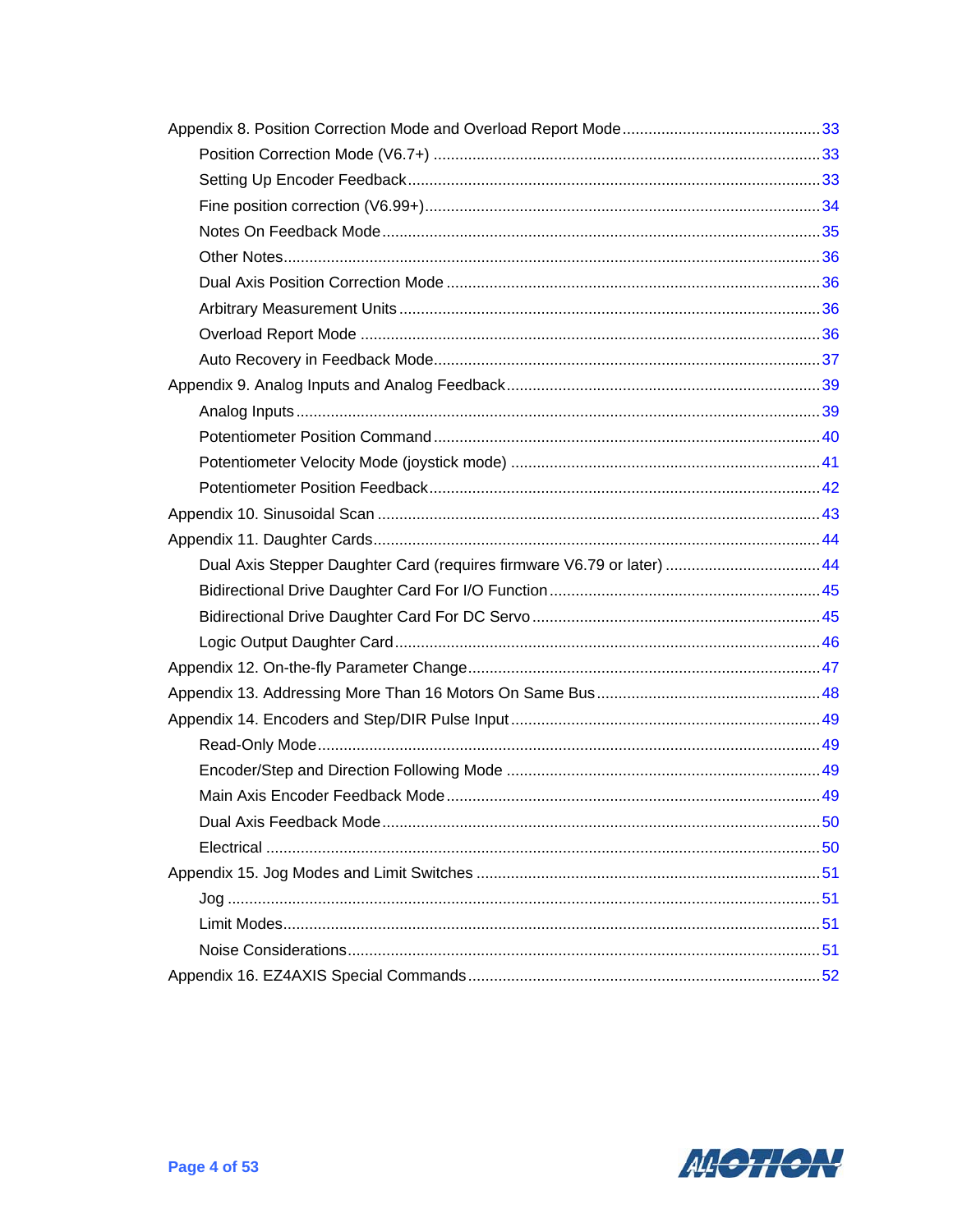# <span id="page-11-1"></span><span id="page-11-0"></span>**1. Introduction**

#### **Overview**

This document describes the operation and command set for the EZStepper® models EZHR17EN, EZHR23ENHC, and EZ4AXIS controllers/drivers.

### <span id="page-11-2"></span>**Command Syntax**

Commands for the EZStepper® are single alpha characters normally followed by a numeric value. The alpha character represents "what to do" and the numeric value represents "how much to do it".

You can set values for desired velocities, accelerations, and positions. Commands can be issued one at a time or sent in a group. This allows the setting of all move parameters in one command. You can also create loops in the strings and cause the EZStepper® to become a stand-alone device that responds to switch inputs. Finally, storing such strings in the onboard EEPROM allows the EZStepper® to power up into a mode of your choice, so that it can act with no computer attached.

The commands are simply typed into a terminal program such as "Hyperterminal"; no special software is required. The EZStepper® can even be commanded from a serial enabled PDA (personal digital assistant).

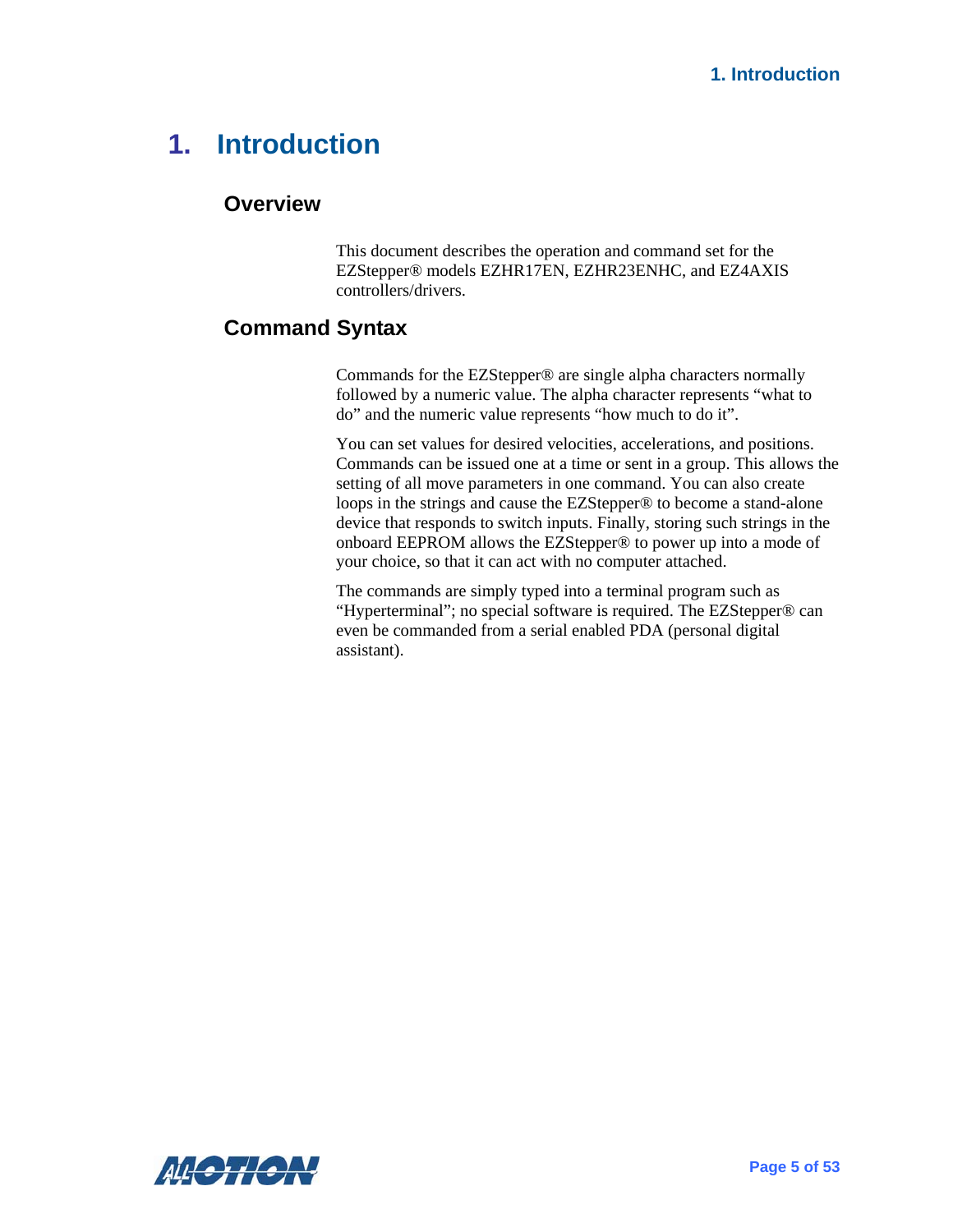#### (Also see examples beginning on page [14](#page-20-1).)

#### **Table 1. Command Set**

<span id="page-12-0"></span>

| Command          |                             |                                                                                                                                      |
|------------------|-----------------------------|--------------------------------------------------------------------------------------------------------------------------------------|
| (case sensitive) | Operand                     | <b>Description</b>                                                                                                                   |
|                  |                             | POSITIONING COMMANDS                                                                                                                 |
|                  |                             | (Note that negative positions are allowed in firmware versions 6.7 and above, e.g. /1A-1000R)                                        |
|                  |                             | Move motor to absolute position.                                                                                                     |
| A                | $0-(2^{\wedge}31)$          | (microsteps or quadrature encoder ticks - 32 Bit Positioning).                                                                       |
|                  |                             | E.g. /1A10000R                                                                                                                       |
|                  |                             | Move Motor relative in positive direction.                                                                                           |
|                  |                             | (microsteps or quadrature encoder ticks)                                                                                             |
|                  |                             | A value of zero will cause an endless forwards move at speed<br>V. (i.e., enter into Velocity Mode) The velocity can then be         |
| Р                | $0-(2^{\wedge}31)$          | changed on the fly by using the V command.                                                                                           |
|                  |                             | An endless move can be terminated by issuing a $T$ command                                                                           |
|                  |                             | or by a falling edge on the Switch2 Input.                                                                                           |
|                  |                             | E.g. /1P10000R                                                                                                                       |
|                  |                             | Move Motor relative in negative direction.                                                                                           |
|                  |                             | (microsteps or quadrature encoder ticks)<br>(NOTE: for a finite move, the ending Absolute position must be                           |
|                  |                             | greater than zero).                                                                                                                  |
|                  |                             | A value of zero for the operand will cause an endless                                                                                |
| D                | $0-(2^{\wedge}31)$          | backwards move at speed V. (i.e. enter into Velocity Mode).                                                                          |
|                  |                             | The velocity can then be changed on the fly by using the V<br>command.                                                               |
|                  |                             | An endless move can be terminated by issuing a $T$ command                                                                           |
|                  |                             | or by a falling edge on the Switch2 Input.                                                                                           |
|                  |                             | E.g. /1D10000R NOTE: Ending position must be > 0                                                                                     |
|                  |                             | <b>HOMING COMMANDS</b>                                                                                                               |
|                  |                             | Home/Initialize Motor.                                                                                                               |
|                  | $0-(2^{\wedge}31)$<br>(400) | Motor will turn toward 0 until the home opto sensor (opto #1) is                                                                     |
| z                |                             | interrupted. If already interrupted it will back out of the opto<br>and come back in until re-interrupted. Current motor position is |
|                  |                             | set to zero.                                                                                                                         |
|                  |                             | E.g. /1Z300000R                                                                                                                      |
|                  |                             | See Appendix 2 for further details.                                                                                                  |
|                  |                             | Change current position without moving.                                                                                              |
|                  |                             | Sets current position to be position specified without moving                                                                        |
|                  |                             | motor. New microstep position (preferably) should have the<br>same remainder as old position, when divided by 1024, else             |
|                  |                             | the motor may physically move/lose up to 2 steps when this                                                                           |
| z                | $0-(2^{\wedge}31)$          | command is issued.                                                                                                                   |
|                  |                             | E.g. /1z65536R                                                                                                                       |
|                  |                             | NOTE: This command must be issued after at least one A<br>command, because the first A command initializes all registers             |
|                  |                             | to zero.                                                                                                                             |
|                  |                             | Home Flag polarity.                                                                                                                  |
| f                | 0 or 1<br>(0)               | Sets polarity of home sensor, default value is 0.                                                                                    |
|                  |                             | (See Appendix 2) E.g. /1f1R                                                                                                          |

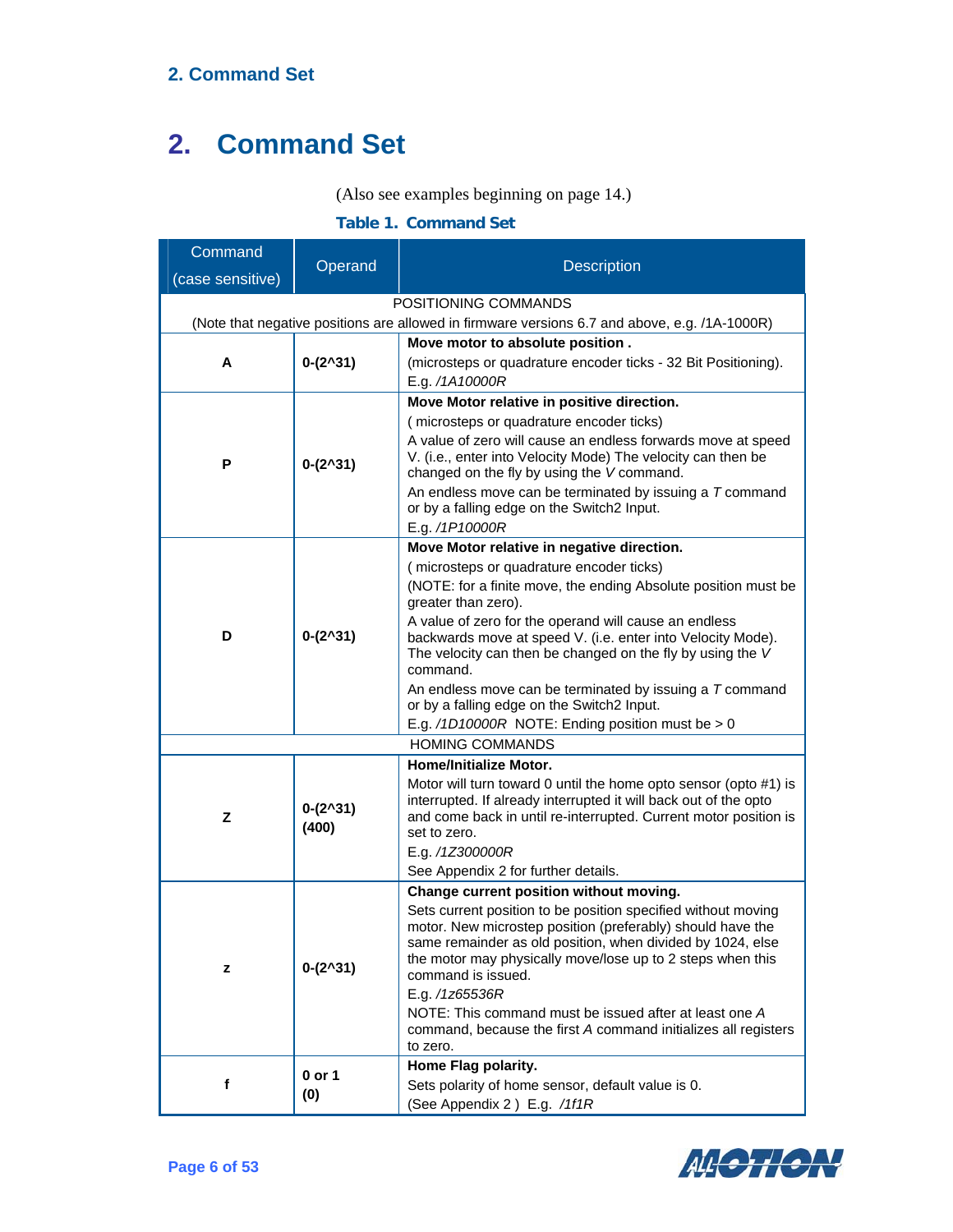| Command          | Operand               | <b>Description</b>                                                                                                                                                                                                                                                                                                                                                                                                                                                                                                                                                                                                                                                                                                                                        |  |
|------------------|-----------------------|-----------------------------------------------------------------------------------------------------------------------------------------------------------------------------------------------------------------------------------------------------------------------------------------------------------------------------------------------------------------------------------------------------------------------------------------------------------------------------------------------------------------------------------------------------------------------------------------------------------------------------------------------------------------------------------------------------------------------------------------------------------|--|
| (case sensitive) |                       |                                                                                                                                                                                                                                                                                                                                                                                                                                                                                                                                                                                                                                                                                                                                                           |  |
| F                | 0 or 1<br>(0)         | Change direction of rotation considered positive.<br>This should only be done once on power up. Do not use if in<br>Encoder Feedback mode. E.g. /1F1R                                                                                                                                                                                                                                                                                                                                                                                                                                                                                                                                                                                                     |  |
|                  |                       | SET VELOCITY COMMANDS                                                                                                                                                                                                                                                                                                                                                                                                                                                                                                                                                                                                                                                                                                                                     |  |
| v                | $1 - 2^2$<br>(305064) | In Position Mode Set Max/Slew Speed of motor.<br>Sets microsteps per second. It is recommended that this drive<br>be left in 256 micro-step mode, since very high microsteps/sec<br>numbers can be issued.<br>E.g. /1V100000R<br>If the encoder ratio ( $aE$ command) is set, the units of velocity<br>change to encoder counts/second.                                                                                                                                                                                                                                                                                                                                                                                                                   |  |
|                  |                       | SET ACCELERATION COMMANDS                                                                                                                                                                                                                                                                                                                                                                                                                                                                                                                                                                                                                                                                                                                                 |  |
|                  |                       | In EZHR17EN, set acceleration factor.                                                                                                                                                                                                                                                                                                                                                                                                                                                                                                                                                                                                                                                                                                                     |  |
|                  | 0-65000<br>(1000)     | Accel in microsteps / sec $\triangle 2$ ) = (L Value) x<br>$(400,000,000/65536)$ .<br>E.g using t=V/a /1L1R takes 16.384 seconds to get to a<br>speed of V=100000 microsteps/second<br>NOTE: Acceleration does not scale with encoder ratio.                                                                                                                                                                                                                                                                                                                                                                                                                                                                                                              |  |
| В                | 0-65000               | Bump jog distance. See n1 command.                                                                                                                                                                                                                                                                                                                                                                                                                                                                                                                                                                                                                                                                                                                        |  |
|                  |                       | LOOPING AND BRANCHING COMMANDS                                                                                                                                                                                                                                                                                                                                                                                                                                                                                                                                                                                                                                                                                                                            |  |
| g                |                       | Beginning of a repeat loop marker. See examples below on<br>how to set up a loop. E.g. /1gP10000M1000G10R                                                                                                                                                                                                                                                                                                                                                                                                                                                                                                                                                                                                                                                 |  |
| 0-30000<br>G     |                       | End of a repeat loop marker. Loops can be nested up to 4<br>levels. A value of 0 causes the loop to be infinite. (Requires T<br>command to Terminate). If no value is specified 0 is assumed.<br>E.g. /1gP10000M1000G10R                                                                                                                                                                                                                                                                                                                                                                                                                                                                                                                                  |  |
|                  |                       | Halt current command string and wait until condition<br>specified:                                                                                                                                                                                                                                                                                                                                                                                                                                                                                                                                                                                                                                                                                        |  |
| н                | $01 - 14$             | 01<br>Wait for low on input 1 (Switch 1)<br>11<br>Wait for high on input 1 (Switch 1)<br>Wait for low on input 2 (Switch 2)<br>02<br>12<br>Wait for high on input 2 (Switch 2)<br>Wait for low on input 3 (Opto 1)<br>03<br>Wait for high on input 3 (Opto 1)<br>13<br>04<br>Wait for low on input 4 (Opto 2)<br>Wait for high on input 4 (Opto 2)<br>14<br>If Halted operation can also be resumed by typing /1R.<br>Also see S command for I/O dependant program execution.<br>If an edge detect is desired, a look for Low and a look for High<br>can be placed adjacent to each other E.g. H01H11 is a rising<br>edge detect.<br>E.g. /1gH02P10000G20R - waits for switch 2<br>H command with no number after it waits for Switch 2 Closure<br>(low). |  |

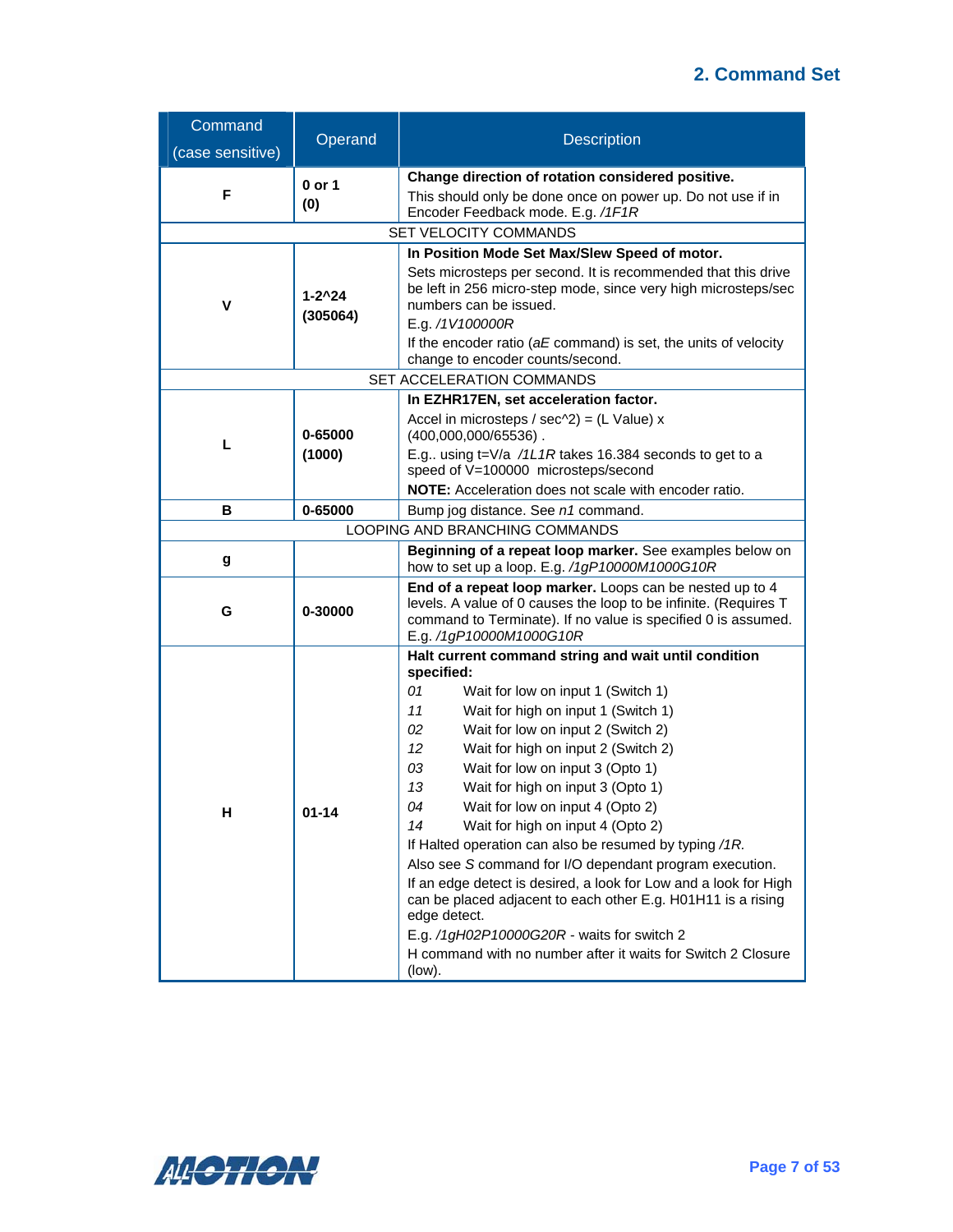| Command<br>(case sensitive) | Operand                                                                       | <b>Description</b>                                                                                                                                                                                                                                                                                                                                                                                                                                                                                                                               |  |  |
|-----------------------------|-------------------------------------------------------------------------------|--------------------------------------------------------------------------------------------------------------------------------------------------------------------------------------------------------------------------------------------------------------------------------------------------------------------------------------------------------------------------------------------------------------------------------------------------------------------------------------------------------------------------------------------------|--|--|
|                             |                                                                               |                                                                                                                                                                                                                                                                                                                                                                                                                                                                                                                                                  |  |  |
| S<br>$01 - 14$              |                                                                               | Skip next instruction depending on status of switch.<br>01<br>Skip next instruction if low on input 1 (Switch 1)<br>11<br>Skip next instruction if high on input 1 (Switch 1)<br>Skip next instruction if low on input 2 (Switch 2)<br>02<br>12<br>Skip next instruction if high on input 2 (Switch 2)<br>Skip next instruction if low on input 3 (Opto 1)<br>03<br>13<br>Skip next instruction if high on input 3 (Opto 1)<br>Skip next instruction if low on input 4 (Opto 2)<br>04<br>Skip next instruction if high on input 4 (Opto 2)<br>14 |  |  |
|                             |                                                                               | Program branching to a complex subroutine can be<br>implemented by making the next instruction a stored string<br>execution. (See examples). Loops can be escaped by<br>branching to a stored string with no commands.<br>E.g. /1gS02A10000A0G20R - skips on switch 2<br>Also see H command for I/O dependant program execution.                                                                                                                                                                                                                 |  |  |
|                             |                                                                               | PROGRAM STORAGE AND RECALL                                                                                                                                                                                                                                                                                                                                                                                                                                                                                                                       |  |  |
| s                           | $0 - 15$                                                                      | Stores a program 0-3 or 0-15 depending on model,<br>Program 0 is executed on power up. (25 full commands max<br>per string) E.g. /1s1A10000A0R<br>NOTE: This command takes approx 1 second to write to the<br>EEPROM.                                                                                                                                                                                                                                                                                                                            |  |  |
| е                           | $0 - 15$                                                                      | Executes stored program 0-15.<br>E.g. / $1e1R$                                                                                                                                                                                                                                                                                                                                                                                                                                                                                                   |  |  |
|                             |                                                                               | PROGRAM EXECUTION                                                                                                                                                                                                                                                                                                                                                                                                                                                                                                                                |  |  |
| R                           |                                                                               | Run the command string that is currently in the execution<br>buffer.                                                                                                                                                                                                                                                                                                                                                                                                                                                                             |  |  |
| X                           |                                                                               | E.g. $/1R$                                                                                                                                                                                                                                                                                                                                                                                                                                                                                                                                       |  |  |
|                             | Repeat Run the current command string.<br>SET MAX MOVE CURRENT / HOLD CURRENT |                                                                                                                                                                                                                                                                                                                                                                                                                                                                                                                                                  |  |  |
| m                           | $0 - 100$<br>(25)                                                             | For Steppers " Move" Current on a scale of 0 to 100% of<br>max current.<br>$100\% = 2A$ for EZHR17EN.<br>E.g. /1m40R                                                                                                                                                                                                                                                                                                                                                                                                                             |  |  |
| h                           | $0 - 50$<br>(10)                                                              | Sets "Hold" current on a scale of 0 to 50% of max current.<br>$100\%$ = 2A for EZHR17EN<br>E.g. $/1h15R$                                                                                                                                                                                                                                                                                                                                                                                                                                         |  |  |
| aw                          | $\blacksquare$                                                                | Reserved                                                                                                                                                                                                                                                                                                                                                                                                                                                                                                                                         |  |  |
| ax                          | $\blacksquare$                                                                | Reserved                                                                                                                                                                                                                                                                                                                                                                                                                                                                                                                                         |  |  |
| ay                          |                                                                               | Reserved                                                                                                                                                                                                                                                                                                                                                                                                                                                                                                                                         |  |  |
|                             |                                                                               | <b>MISC</b>                                                                                                                                                                                                                                                                                                                                                                                                                                                                                                                                      |  |  |
| p                           | 0-65000                                                                       | Ping Command (lower case "p")<br>This command will send a numeric message back to the host,<br>when that point in the string is reached.<br>E.g. /1gA1000p3333A0G0R<br>Will send the number 3333 every time through the loop.<br>NOTE: Care must be taken when using this command<br>because it can tie up the 485 bus.                                                                                                                                                                                                                          |  |  |

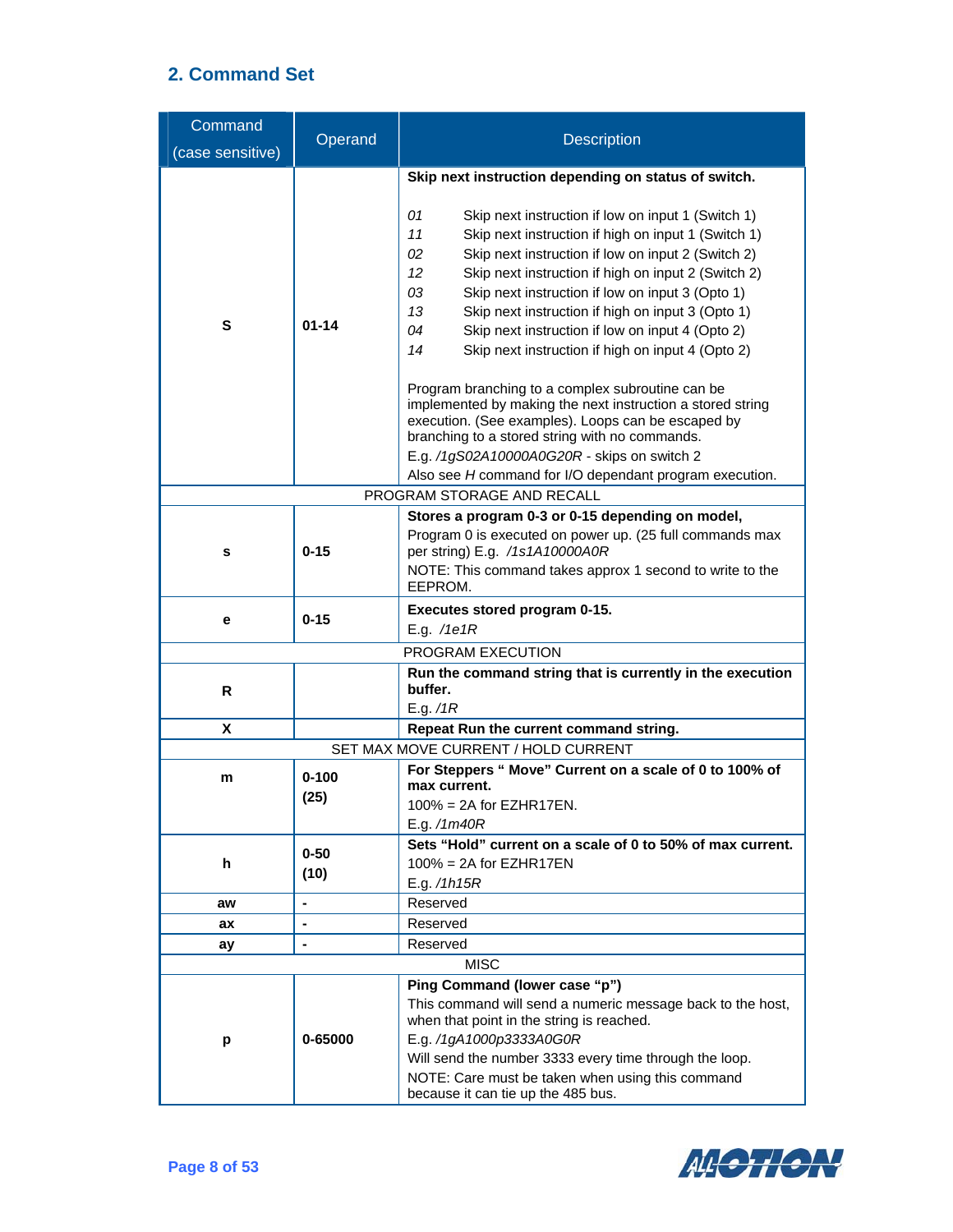| Command<br>(case sensitive)        | Operand                                         | <b>Description</b>                                                                                                                                                                                                                                                                                                                                                                                                                                 |  |
|------------------------------------|-------------------------------------------------|----------------------------------------------------------------------------------------------------------------------------------------------------------------------------------------------------------------------------------------------------------------------------------------------------------------------------------------------------------------------------------------------------------------------------------------------------|--|
| SET MICROSTEP RESOLUTION / ENCODER |                                                 |                                                                                                                                                                                                                                                                                                                                                                                                                                                    |  |
|                                    | 1, 2, 4, 8, 16,<br>32, 64, 128,<br>256<br>(256) | Adjusts the resolution in micro-steps per step.<br>It is recommended that step resolution be left at 256<br>microsteps (default).<br>(It is recommended that this drive be left in 256 micro-step)<br>mode. Only use reduced resolution if step and direction mode<br>(n96) is selected and high frequency step pulses cannot be<br>generated.)<br>For best microstep results, a motor must be selected that is<br>capable of microstep operation. |  |
| N                                  | $1 - 5$<br>(1)                                  | <b>Special Modes</b><br>$1 =$ Encoder With No Index (Default). Homes to Opto.<br>$2$ = Encoder With Index. Homes to Index.<br>$3 =$ Uses Potentiometer 1 as an encoder. See Appendix 9.<br>$4$ = First Home to Opto Then home to Index (future Release)<br>$5 =$ CANBUS slave mode. In this mode the unit is a slave to<br>position messages received via the CANBUS EZLink<br>Connector. (future release)                                         |  |

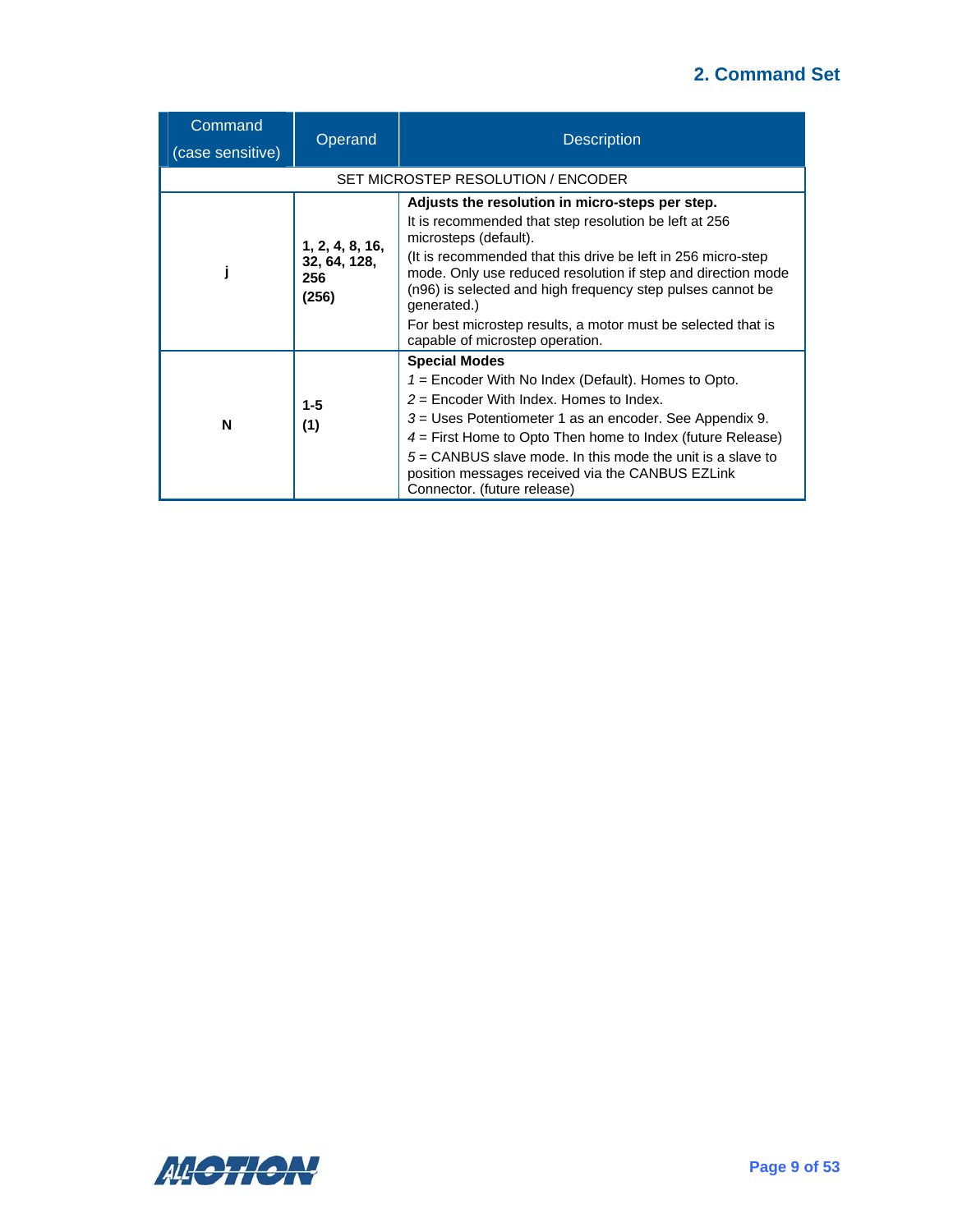| Command<br>(case sensitive) | Operand         | <b>Description</b>                                                                                                                                                                                                                                                                                                                                                                                                                                                                                                                                                                                                                                                                                                                                                                                                                                                                                                                                                                                                                                                                                                                                                                                                                                                                                                                                                                                                                                                                                                                                                                                                                                                                                                                                                                                                                                                                                                                                                                                                                                                                                           |  |
|-----------------------------|-----------------|--------------------------------------------------------------------------------------------------------------------------------------------------------------------------------------------------------------------------------------------------------------------------------------------------------------------------------------------------------------------------------------------------------------------------------------------------------------------------------------------------------------------------------------------------------------------------------------------------------------------------------------------------------------------------------------------------------------------------------------------------------------------------------------------------------------------------------------------------------------------------------------------------------------------------------------------------------------------------------------------------------------------------------------------------------------------------------------------------------------------------------------------------------------------------------------------------------------------------------------------------------------------------------------------------------------------------------------------------------------------------------------------------------------------------------------------------------------------------------------------------------------------------------------------------------------------------------------------------------------------------------------------------------------------------------------------------------------------------------------------------------------------------------------------------------------------------------------------------------------------------------------------------------------------------------------------------------------------------------------------------------------------------------------------------------------------------------------------------------------|--|
| n                           | 0-128000<br>(0) | Sets Modes - Interpret as combination of binary bits.<br>Bit0 (LSB) - /1n1R Enable Pulse Jog mode. Jog distance is<br>given by "B" command. Velocity is given by V command. The<br>Switch Inputs become the Jog Inputs.<br>Bit1 - /1n2R Enable Limits. (The two optos become limits<br>switches). The polarity of the limits is set by the f command<br>Bit2 - /1n4R Enable Continuous Jog mode. Continuous run of<br>motor while switch is depressed. Velocity is given by V<br>command.<br>Bit3 - /1n8R Enables Position Correction mode. See Appendix<br>8.<br>Bit4 - /1n16R Enabled Overload Report Mode. See Appendix<br>8.<br>Bit5 - /1n32R Enable Step And Direction Mode if (1) or enable<br>Dual Encoder Mode if (0) E.g. /1n96R <cr> (96=32+64)<br/>Enables step and dir mode and slaves the motor to it. (/1?10<br/>reads the count) See Appendix 14.<br/>Bit6 - /1n64R Enable Motor slave to encoder/step-dir.<br/>Bit7 - /1n128R Used for Joystick mode. See Appendix 9.<br/>Bit8 - /1n256R When set, this bit will disable the response from<br/>the drive. (future release)<br/>Bit9 and Bit10 - When set, these bits will execute one of the<br/>stored programs 13, 14 or 15 whenever the feedback shuts<br/>down the drive due to an overload or an error. ("au" retries are<br/>exhausted. See Appendix 8.<br/>/1n512R will execute program 13.<br/>/1n1024R will execute program 14.<br/>/1n1536R will execute program 15.<br/>See Appendix 8 for an example<br/>Bit11 - /1n2048R Reserved.<br/>Bit12 - /1n4096R Reserved.<br/>Bit13 - /1n8192R Uses potentiometer 2 to command the<br/>motion of the motor. See Appendix 9.<br/>Bit14 - /1n16384R When Set, this bit will kill any move if switch<br/>1 is pushed. See also "d" command.<br/>Bit15 - /1n32768R When Set, this bit will kill any move if switch<br/>2 is pushed. . See also "d" command.<br/>Bit16 - /1n65536R When Set, potentiometer on Opto 2 input<br/>will set velocity. (Joystick Mode) See Appendix 9.<br/>two opto inputs (inputs 3,4) to the two switch inputs<br/><math>(</math>inputs <math>1,2)</math>.</cr> |  |
| an                          | 16384           | /1an16384 switches the limits from the main axis from the<br>Example /1an16384R. The second axis limits remain<br>unchanged at 1,2. (Firmware version 6.998+)                                                                                                                                                                                                                                                                                                                                                                                                                                                                                                                                                                                                                                                                                                                                                                                                                                                                                                                                                                                                                                                                                                                                                                                                                                                                                                                                                                                                                                                                                                                                                                                                                                                                                                                                                                                                                                                                                                                                                |  |
|                             |                 | POSITION CORRECTION / FEEDBACK MODE                                                                                                                                                                                                                                                                                                                                                                                                                                                                                                                                                                                                                                                                                                                                                                                                                                                                                                                                                                                                                                                                                                                                                                                                                                                                                                                                                                                                                                                                                                                                                                                                                                                                                                                                                                                                                                                                                                                                                                                                                                                                          |  |
|                             |                 | See Appendix 8 for position correction commands.\                                                                                                                                                                                                                                                                                                                                                                                                                                                                                                                                                                                                                                                                                                                                                                                                                                                                                                                                                                                                                                                                                                                                                                                                                                                                                                                                                                                                                                                                                                                                                                                                                                                                                                                                                                                                                                                                                                                                                                                                                                                            |  |

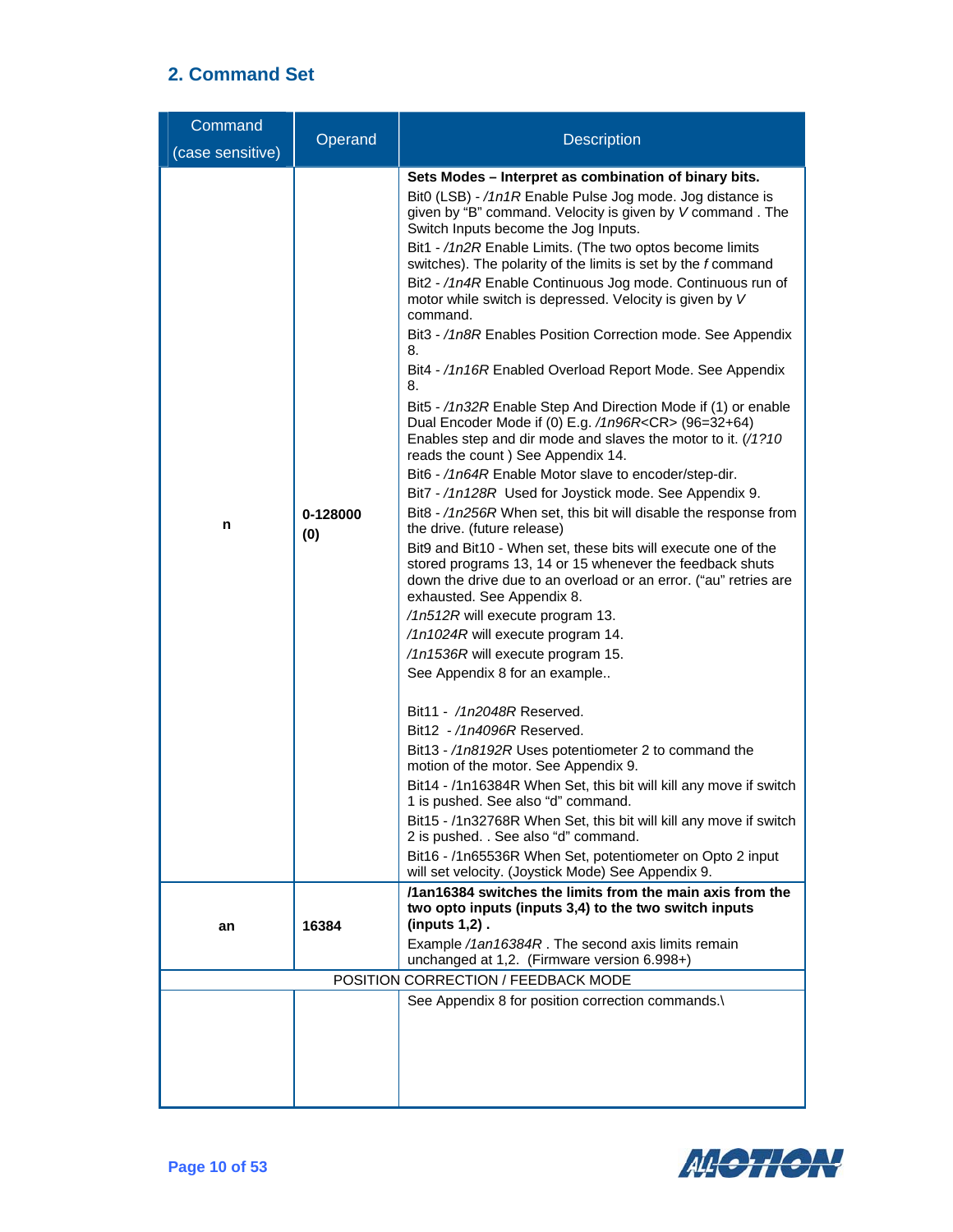| Command                           | Operand                                      | <b>Description</b>                                                                                                              |  |  |
|-----------------------------------|----------------------------------------------|---------------------------------------------------------------------------------------------------------------------------------|--|--|
| (case sensitive)                  |                                              |                                                                                                                                 |  |  |
|                                   |                                              | <b>MISCELLANEOUS</b>                                                                                                            |  |  |
|                                   | 9600                                         | Adjustable baud rate                                                                                                            |  |  |
|                                   | 19200                                        | E.g. /1b19200R                                                                                                                  |  |  |
| b                                 | 38400                                        | This command will usually be stored as program zero and<br>execute on power up. Default baud rate is 9600.                      |  |  |
|                                   | to 230400<br>(9600)                          | NOTE: correct termination and strict daisy chaining required                                                                    |  |  |
|                                   | for reliable operation at higher baud rates. |                                                                                                                                 |  |  |
|                                   |                                              | Allows the user to correct any unevenness in microstep                                                                          |  |  |
|                                   | 0-3000                                       | size.                                                                                                                           |  |  |
| о                                 | (1500)                                       | It is best to adjust this with a current probe, but adjusting for<br>lowest audible noise is a good approximation. This command |  |  |
|                                   |                                              | can be executed while the motor is running. Try values very                                                                     |  |  |
|                                   |                                              | near 1500, such as 1470.                                                                                                        |  |  |
| M                                 | 0-29999                                      | Wait M number of Milliseconds.                                                                                                  |  |  |
| в                                 | 0-65000                                      | Set jog distance when in n1 mode                                                                                                |  |  |
|                                   |                                              | <b>Processor reset</b> (Available in V6.7+)                                                                                     |  |  |
| ar                                | 5073                                         | This command will initiate a Processor Reset the same as that<br>which happens on power up. 5073 is chosen to avoid             |  |  |
|                                   |                                              | inadvertent resets. E.g. /1ar5073R <cr></cr>                                                                                    |  |  |
|                                   |                                              | Response delay (Available in V6.79+)                                                                                            |  |  |
|                                   | 0-30000                                      | This command allows the delay from the controller receiving                                                                     |  |  |
| аP                                | (5)                                          | the command to the response being sent out to be<br>programmed. E.g. /aP1000R <cr> sets the delay to 1000mS</cr>                |  |  |
|                                   |                                              | (measured in milliseconds)                                                                                                      |  |  |
|                                   |                                              | Switch debounce value                                                                                                           |  |  |
| d                                 | 0-65000                                      | Applies to kill move command only, The switch one or two                                                                        |  |  |
|                                   | (10)                                         | must be depressed for a period of this number x 50µS prior to<br>a Kill Move being called.                                      |  |  |
| <b>Backlash compensation</b>      |                                              |                                                                                                                                 |  |  |
|                                   |                                              | When a non-zero value of K is specified, The drive will always                                                                  |  |  |
| K                                 | 0-65000                                      | approach the final position from a direction going more                                                                         |  |  |
|                                   | (0)                                          | negative. If going more positive, the drive will overshoot by an<br>amount K and then go back. By always approaching from the   |  |  |
|                                   |                                              | same direction, the positioning will be more repeatable.                                                                        |  |  |
|                                   |                                              | SINUSOIDAL SCAN (Available in V5.1 +)                                                                                           |  |  |
| aА                                | $0 - 2^0 31$                                 | Sets amplitude of scan. See Appendix 10.                                                                                        |  |  |
| aW                                | $0 - 2^0 31$                                 | Sets frequency of scan. See Appendix 10.                                                                                        |  |  |
|                                   |                                              | ON/OFF POWER DRIVER                                                                                                             |  |  |
| J                                 | $0 - 3$                                      | On/Off Driver - Interpret as 2 bit Binary Value.                                                                                |  |  |
|                                   | (0)                                          | 3=11= Both Drivers On, 2=10=Driver2 on Driver 1 Off etc.<br>STEPPER DRIVE DAUGHTER CARD COMMANDS                                |  |  |
|                                   |                                              | Selects drive.                                                                                                                  |  |  |
|                                   |                                              | /1aM1R Selects first drive. From then on all commands are                                                                       |  |  |
| aM                                | $1 - 2$                                      | sent to drive 1.                                                                                                                |  |  |
|                                   |                                              | /1aM2R selects drive2. See Appendix 11.                                                                                         |  |  |
|                                   |                                              | The Second drive homes to opto #2 or Switch#1.                                                                                  |  |  |
| BIDIRECTIONAL DRIVE DAUGHTER CARD |                                              |                                                                                                                                 |  |  |
| н                                 | $0 - 100$                                    | /1/80R sets current to 80% (Lower case L).                                                                                      |  |  |
| Ο                                 | 1                                            | /101R sets the current flow one way.<br>/1/1R sets the current flow in the other direction.                                     |  |  |
| н                                 | 1                                            |                                                                                                                                 |  |  |

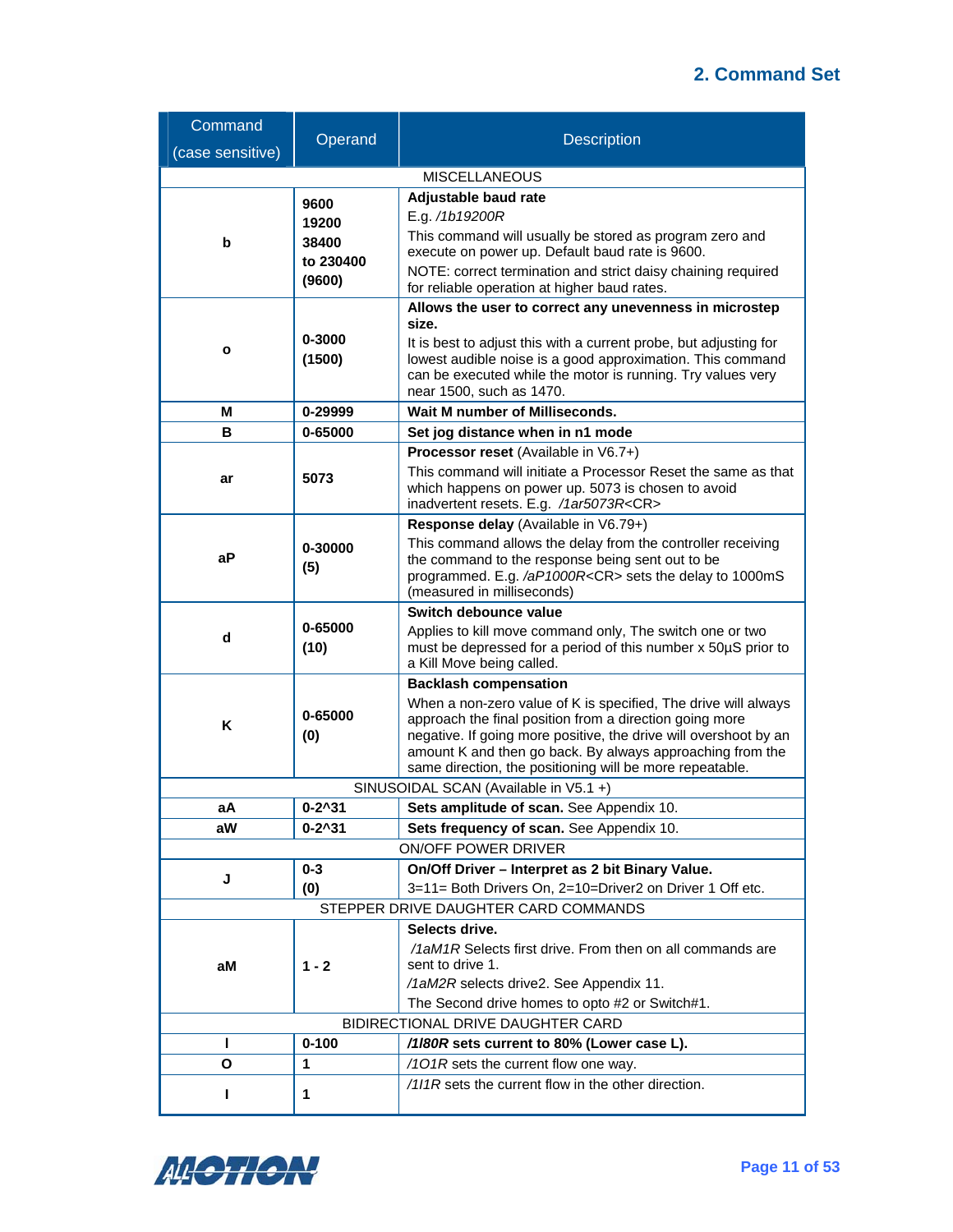| Command                |                                                                                                                                                                                                                                                                                                                                                                                                                                                                                                                                                                                                                                                                                                                         | <b>Description</b>                                                                                                                                                                                                                                                                    |  |
|------------------------|-------------------------------------------------------------------------------------------------------------------------------------------------------------------------------------------------------------------------------------------------------------------------------------------------------------------------------------------------------------------------------------------------------------------------------------------------------------------------------------------------------------------------------------------------------------------------------------------------------------------------------------------------------------------------------------------------------------------------|---------------------------------------------------------------------------------------------------------------------------------------------------------------------------------------------------------------------------------------------------------------------------------------|--|
| (case sensitive)       | Operand                                                                                                                                                                                                                                                                                                                                                                                                                                                                                                                                                                                                                                                                                                                 |                                                                                                                                                                                                                                                                                       |  |
| DEVICE RESPONSE PACKET |                                                                                                                                                                                                                                                                                                                                                                                                                                                                                                                                                                                                                                                                                                                         |                                                                                                                                                                                                                                                                                       |  |
|                        |                                                                                                                                                                                                                                                                                                                                                                                                                                                                                                                                                                                                                                                                                                                         | See Appendix 7 for detailed description of device response to<br>commands.<br>Some commands are new and present only in later models.<br>(AllMotion, Inc. reserves the right to enhance the specifications<br>at any time)                                                            |  |
|                        |                                                                                                                                                                                                                                                                                                                                                                                                                                                                                                                                                                                                                                                                                                                         | ANALOG-TO-DIGITAL CONVERTER COMMANDS                                                                                                                                                                                                                                                  |  |
|                        |                                                                                                                                                                                                                                                                                                                                                                                                                                                                                                                                                                                                                                                                                                                         | All four Inputs are ADC inputs, and can be read and acted<br>upon by the program. Please see Appendix 9.                                                                                                                                                                              |  |
| ?aa                    |                                                                                                                                                                                                                                                                                                                                                                                                                                                                                                                                                                                                                                                                                                                         | Reads back all 4 Input ADC values.<br>E.g. /1?aa <cr><br/>The Readback order is channels 4:3:2:1</cr>                                                                                                                                                                                 |  |
| at                     | Sets the threshold, upon which a "one" or "zero" is called<br>for each of the 4 channels.<br>The Number represents the channel number followed by a 5<br>digit number from 00000-16368 which represents the<br>100000 to<br>threshold on a scale from a 0-3.3V. The default values are<br>116368<br>6144 for all 4 channels which represents 1.24V.<br>200000 to<br>216368<br>Changing the threshold allows the H and S commands to<br>300000 to<br>work on a variable analog input value which essentially allows<br>316368<br>the program to act upon an analog level. This can be used for<br>400000 to<br>example to regulate pressure to a given level, by turning a<br>416368<br>motor on/off at a given voltage. |                                                                                                                                                                                                                                                                                       |  |
|                        | (6144)                                                                                                                                                                                                                                                                                                                                                                                                                                                                                                                                                                                                                                                                                                                  | E.g. /1at106144R sets the threshold of channel 1 to 6144.<br>Note that leading zeros are required for the threshold value,<br>which is always 5 digits plus the channel number.                                                                                                       |  |
| ?at                    |                                                                                                                                                                                                                                                                                                                                                                                                                                                                                                                                                                                                                                                                                                                         | Reads back the thresholds for all 4 channels.                                                                                                                                                                                                                                         |  |
|                        |                                                                                                                                                                                                                                                                                                                                                                                                                                                                                                                                                                                                                                                                                                                         | The readback order is channels 4:3:2:1 E.g. /1?at <cr></cr>                                                                                                                                                                                                                           |  |
|                        | POTENTIOMETER POSITION COMMAND<br>The motion of the Stepper can be slaved to value read from<br>Potentiometer2. Please see Appendix 9.                                                                                                                                                                                                                                                                                                                                                                                                                                                                                                                                                                                  |                                                                                                                                                                                                                                                                                       |  |
| ao                     | 0-20000<br>(0)                                                                                                                                                                                                                                                                                                                                                                                                                                                                                                                                                                                                                                                                                                          | After multiplication by the am value, this offset is added to<br>obtain the position command. E.g. /1ao1000R <cr></cr>                                                                                                                                                                |  |
| am                     | 0-20000<br>(256)                                                                                                                                                                                                                                                                                                                                                                                                                                                                                                                                                                                                                                                                                                        | The Potentiometer value is multiplied by this value and<br>divided by 256 to get the position command. E.g.<br>/1am512R <cr></cr>                                                                                                                                                     |  |
| ad                     | 0-20000<br>(50)                                                                                                                                                                                                                                                                                                                                                                                                                                                                                                                                                                                                                                                                                                         | Sets a deadband (in microsteps) around the potentiometer<br>value used for the last move, which must be exceeded<br>before a new move command is issued. The deadband is<br>measured in microsteps and will need to be increased as the<br>gain is increased. E.g. /1ad100R <cr></cr> |  |
| control.               |                                                                                                                                                                                                                                                                                                                                                                                                                                                                                                                                                                                                                                                                                                                         | Hardware protocol:<br>The EZStepper® communicates over the RS485 bus at 9600 baud, 1 Stop bit, No Parity, No flow                                                                                                                                                                     |  |

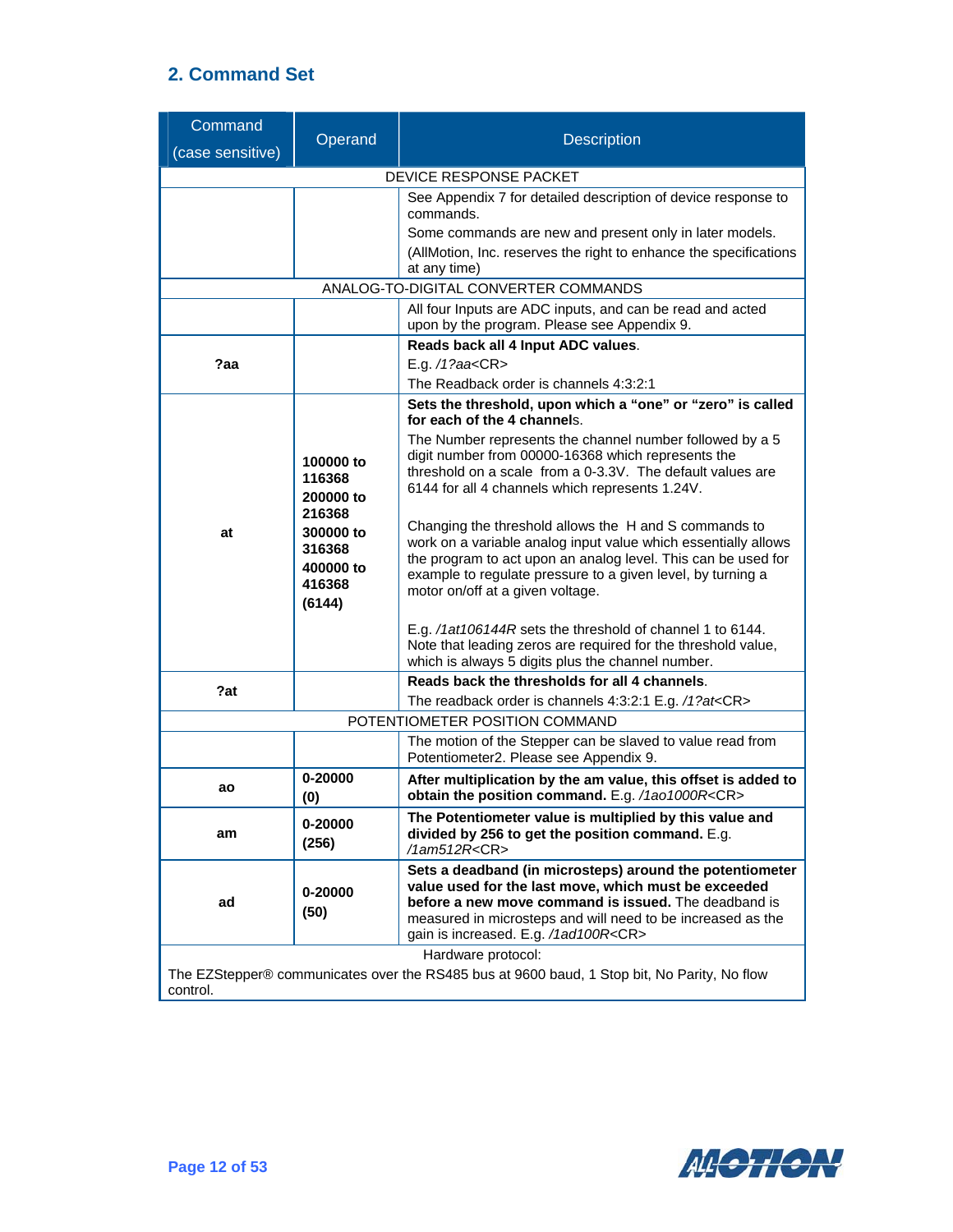| Command                                                                                       |                                                          | <b>Description</b>                                                                                                             |  |  |  |
|-----------------------------------------------------------------------------------------------|----------------------------------------------------------|--------------------------------------------------------------------------------------------------------------------------------|--|--|--|
| (case sensitive)                                                                              | Operand                                                  |                                                                                                                                |  |  |  |
| <b>IMMEDIATE QUERY COMMANDS</b>                                                               |                                                          |                                                                                                                                |  |  |  |
| The following commands are "Immediate" commands, and cannot be cascaded in strings or stored. |                                                          |                                                                                                                                |  |  |  |
| These commands execute while others commands are running.                                     |                                                          |                                                                                                                                |  |  |  |
| These commands do not require an "R" at the end.                                              |                                                          |                                                                                                                                |  |  |  |
| T                                                                                             |                                                          | Terminate current command or loop.                                                                                             |  |  |  |
|                                                                                               |                                                          | E.g. /1T                                                                                                                       |  |  |  |
| ?                                                                                             | 0                                                        | Returns the current commanded motor position.                                                                                  |  |  |  |
| ?                                                                                             | 1                                                        | E.g. /1?0<br>Reserved                                                                                                          |  |  |  |
| ?                                                                                             | $\mathbf{2}$                                             | Returns the current Slew/Max speed for Position mode.                                                                          |  |  |  |
| ?                                                                                             | 3                                                        | Reserved                                                                                                                       |  |  |  |
|                                                                                               |                                                          | Returns the status of all four inputs, 0-15 representing a 4-                                                                  |  |  |  |
|                                                                                               |                                                          | bit binary pattern.                                                                                                            |  |  |  |
| ?                                                                                             | 4                                                        | $Bit 0 = Switch1$<br>Bit $1 =$ Switch2                                                                                         |  |  |  |
|                                                                                               |                                                          | Bit $2 =$ Opto 1<br>Bit $3 =$ Opto 2                                                                                           |  |  |  |
| ?                                                                                             | 5                                                        | Returns the current velocity mode Speed. (Stepper Only).                                                                       |  |  |  |
|                                                                                               |                                                          | Returns the current step size microsteps /step (HR Version                                                                     |  |  |  |
| ?                                                                                             | 6                                                        | Only).                                                                                                                         |  |  |  |
|                                                                                               |                                                          | Selected using J command.                                                                                                      |  |  |  |
| ?                                                                                             | 7                                                        | Returns the current 'o' value. (HR version only)                                                                               |  |  |  |
| ?                                                                                             | 8                                                        | Returns Encoder Position. (can be zeroed by zi command)                                                                        |  |  |  |
| ?                                                                                             | 9                                                        | Erases all stored commands in EEPROM.                                                                                          |  |  |  |
|                                                                                               | Returns the second encoder (n=0) / or step and dir input |                                                                                                                                |  |  |  |
| ?                                                                                             | 10                                                       | $(n=32)$ count.                                                                                                                |  |  |  |
|                                                                                               |                                                          | NOTE: It is possible to just count pulses on switch inputs with<br>this mode. (future release)                                 |  |  |  |
| &                                                                                             |                                                          | Returns the current firmware revision and date.                                                                                |  |  |  |
|                                                                                               |                                                          | Query current status of EZStepper®/EZServo®.                                                                                   |  |  |  |
|                                                                                               |                                                          | Returns the Ready/Busy status as well as any error conditions                                                                  |  |  |  |
|                                                                                               |                                                          | in the "status" byte of the return string.                                                                                     |  |  |  |
|                                                                                               |                                                          | The return string consists of the start character $($ ), the master                                                            |  |  |  |
|                                                                                               |                                                          | address (0) and the status byte. Bit 5 of the status byte is set<br>when the EZStepper/EZServo is ready to accept commands. It |  |  |  |
|                                                                                               |                                                          | is cleared when the EZStepper/EZServo is busy. The least                                                                       |  |  |  |
|                                                                                               |                                                          | significant four bits of the Status byte contain the completion                                                                |  |  |  |
| Q                                                                                             |                                                          | code. The list of the codes is:                                                                                                |  |  |  |
|                                                                                               |                                                          | $0 = No Error$                                                                                                                 |  |  |  |
|                                                                                               |                                                          | $1 =$ Initialization error                                                                                                     |  |  |  |
|                                                                                               |                                                          | $2 =$ Bad Command                                                                                                              |  |  |  |
|                                                                                               |                                                          | $3 =$ Operand out of range                                                                                                     |  |  |  |
|                                                                                               |                                                          | Errors in OpCode will be returned immediately, while Errors in<br>Operand range will be returned only when the next command is |  |  |  |
|                                                                                               |                                                          | issued. See Appendix 7.                                                                                                        |  |  |  |
| n                                                                                             |                                                          | The n mode works in both immediate mode and in strings.                                                                        |  |  |  |
| \$                                                                                            |                                                          | /1\$ <cr> Returns the currently executing command string.</cr>                                                                 |  |  |  |
|                                                                                               |                                                          | In firmware version 7.02 and above it is possible to query                                                                     |  |  |  |
| <b>Other Query</b>                                                                            |                                                          | parameters by using the same letter that set the parameter.                                                                    |  |  |  |
|                                                                                               |                                                          | E.g. /?A returns current position, /1?V returns velocity, and<br>/1?m returns move current setting.                            |  |  |  |

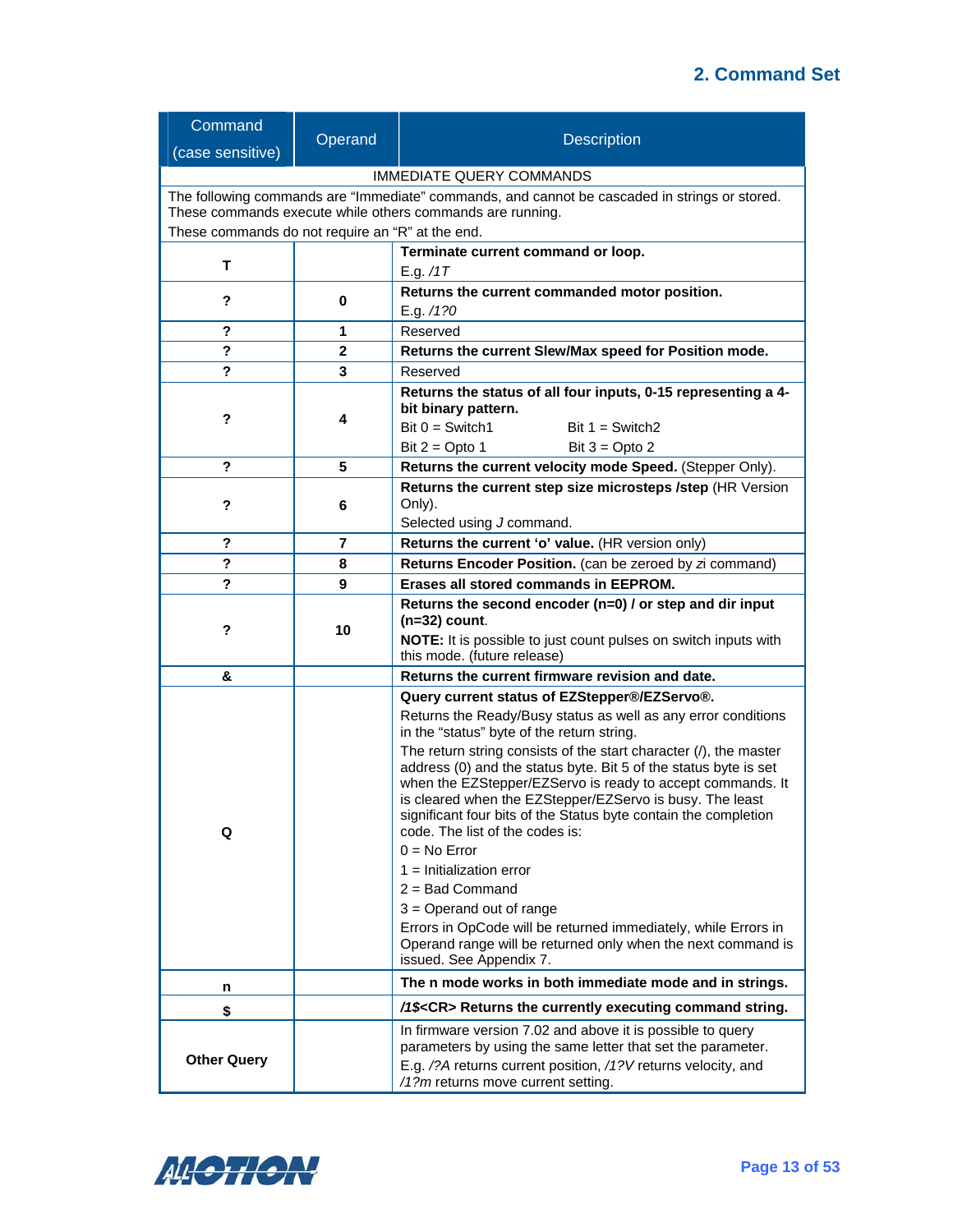# <span id="page-20-0"></span>**3. Single-Axis Programming Examples**

The following examples are command strings in DT protocol.

#### <span id="page-20-1"></span>*Example #1 (A move to absolute position)*

#### */1A12345R<CR>*

Command breakdown:

- *Start character.* It lets the EZSteppers<sup>®</sup> know that a command is coming in.
- *1* Device address, (set on address switch on device).
- *A12345* Turn to absolute position 12345
- *R* Run the command.
- *<CR>* Carriage return. Tells the EZStepper® that command string is complete and should be parsed.

**NOTE:** Hyperterminal issues each character as you type it in. Therefore it is not possible to cut and paste in Hyperterminal. Backspace is allowed only up to the address character. If backspace is used, all characters "backspaced" must be retyped in. If a typing error is made, typically hit enter and type it all in again – what was typed in will be overwritten as long as the *R* command at the end was not present.

#### <span id="page-20-2"></span>*Example #2 (Move loop with waits)*

*/1gA10000M500A0M500G10R<CR>* 

Command breakdown:

- Start character. Tells the EZSteppers<sup>®</sup> that a command is coming in.
- *1* Device address, (set on address switch on device).
- *g* Start a repeat loop.
- *A10000* Turn to absolute position 10000.
- *M500* Wait for 500 milliseconds.
- *A0* Turn to absolute position 0.
- *M500* Wait for 500 milliseconds.
- *G10* Repeat string 10 times beginning from the location of the small "*g*."
- *R* Run the command.
- *<CR>* Carriage return. Tells EZStepper® that command string is complete and should be parsed.

To terminate the above loop while in progress, type */1T*.

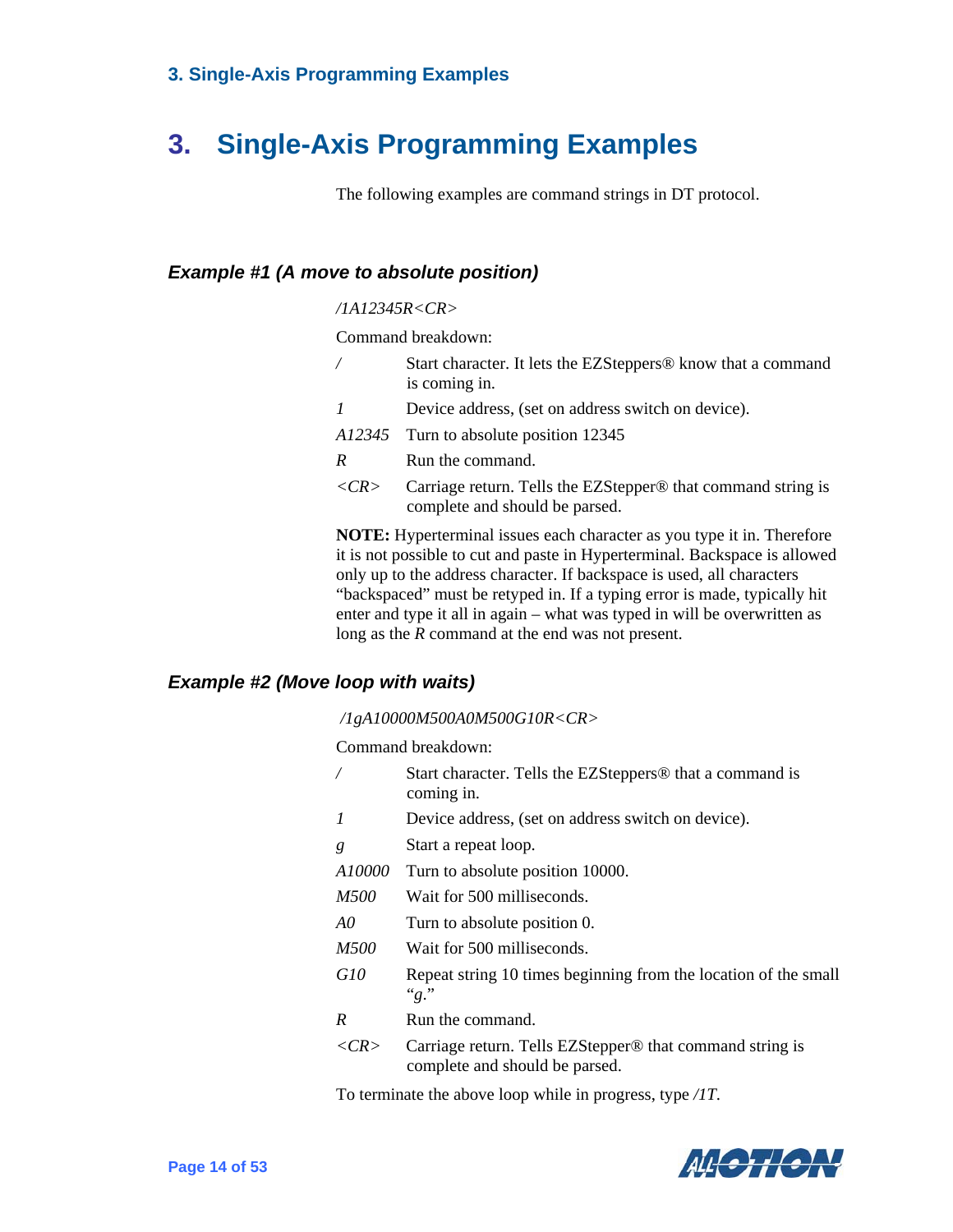#### <span id="page-21-0"></span>*Example #3 (Program storage and recall)*

This example stores a command string for later execution:

*/1s2gA10000M500A0M500G10R<CR>* 

This stores the program in the preceding example as program 2.

*/1e2R<CR>* 

Will execute the stored program #2.

**NOTE:** Program 0 is always executed on power-up. If we used *0* instead of *2* in the above example, this program would execute automatically on power-up.

To erase a program, store the program without any commands.

e.g., */1s0R*

**NOTE:** The first-ever *A* command will reset some motion parameters to default; hence it is recommended that programs stored in s0 have *A0* as the first command.

#### <span id="page-21-1"></span>*Example #4 (Set Current, wait for Switch 2 closure, home to opto)*

*/1s0m75h10gJ3M500J0M500G10H02A1000A0Z10000R<CR>* 

Command breakdown:

| /1s0   | Stores the program that follows in motor number 1 stored<br>string $0$ (string $0$ is executed on power-up). |
|--------|--------------------------------------------------------------------------------------------------------------|
| m75    | Set move current to 75% of max.                                                                              |
| h10    | Set hold current to 10% of max.                                                                              |
| g      | Start a loop.                                                                                                |
| J3     | Turn on both on off drivers.                                                                                 |
| M500   | Wait 500 mS.                                                                                                 |
| JO     | Turn off both on off drivers.                                                                                |
| M500   | Wait 500 mS.                                                                                                 |
| G10    | Repeat loop above 10 times.                                                                                  |
| H02    | Wait for a switch 2 input to go low.                                                                         |
| A1000  | Move to position 1000.                                                                                       |
| A0     | Move to position 0.                                                                                          |
| Z10000 | Home the stepper to opto #1. Max steps allowed to find<br>$opto = 10000$ .                                   |
| R      | Run.                                                                                                         |
|        |                                                                                                              |

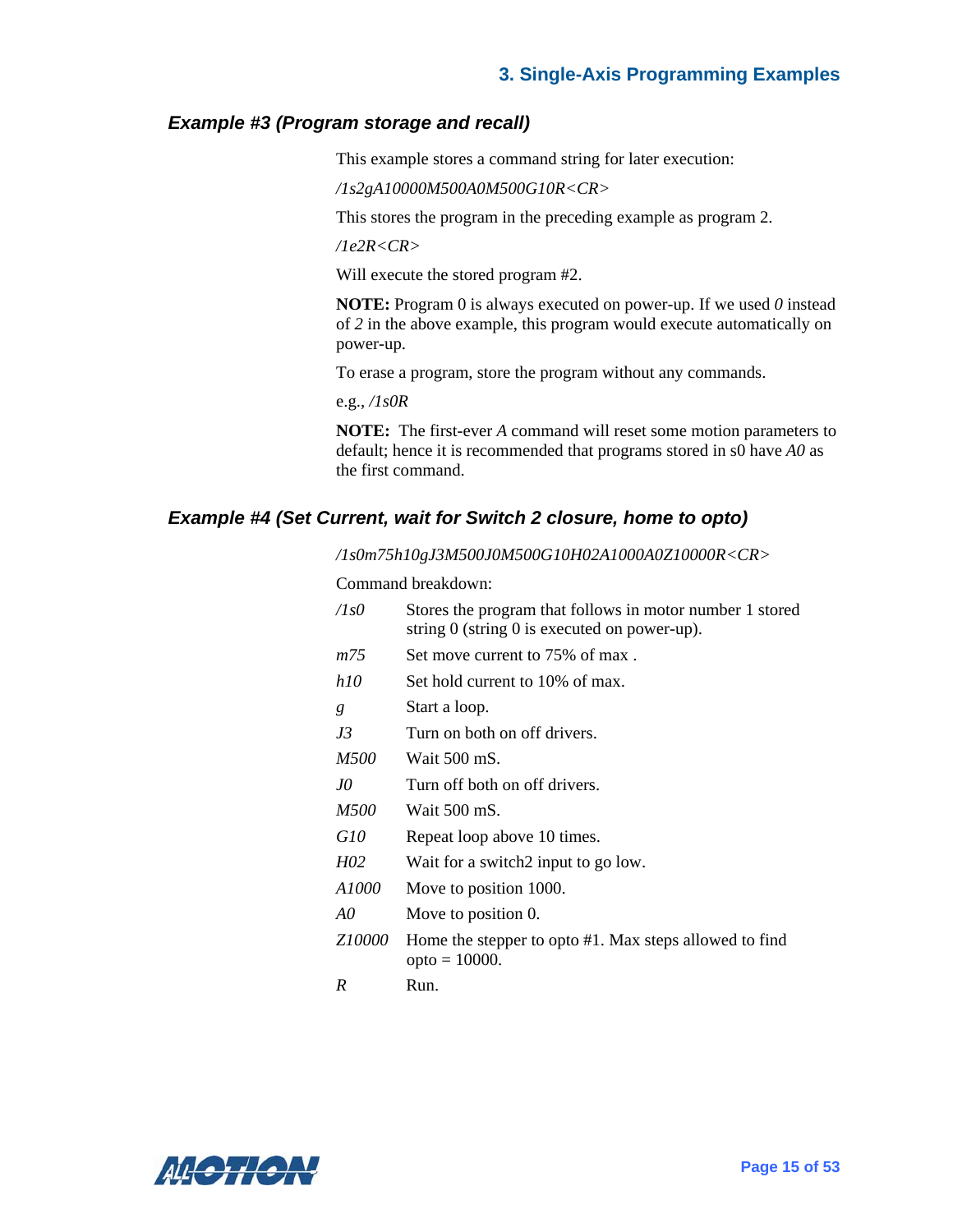#### <span id="page-22-0"></span>*Example #5 (Nested loop example)*

*/1gA1000A10000gA1000A10000G10G100R<CR>*  Command breakdown: */1* Talk to drive number 1. *g* Start outer loop. *A1000* Go to Absolute position 1000. *A10000* Go to Absolute position 10000. *g* Start inner loop. *A1000* Go to Absolute position 1000. *A10000* Go to Absolute position 10000. *G10* Do inner loop 10 times. (end of Inner loop). *G100* Do outer loop 100 times. (end of outer loop). *R* Run. NOTE: To terminate the above loop while in progress, type */1T.*

AGGTION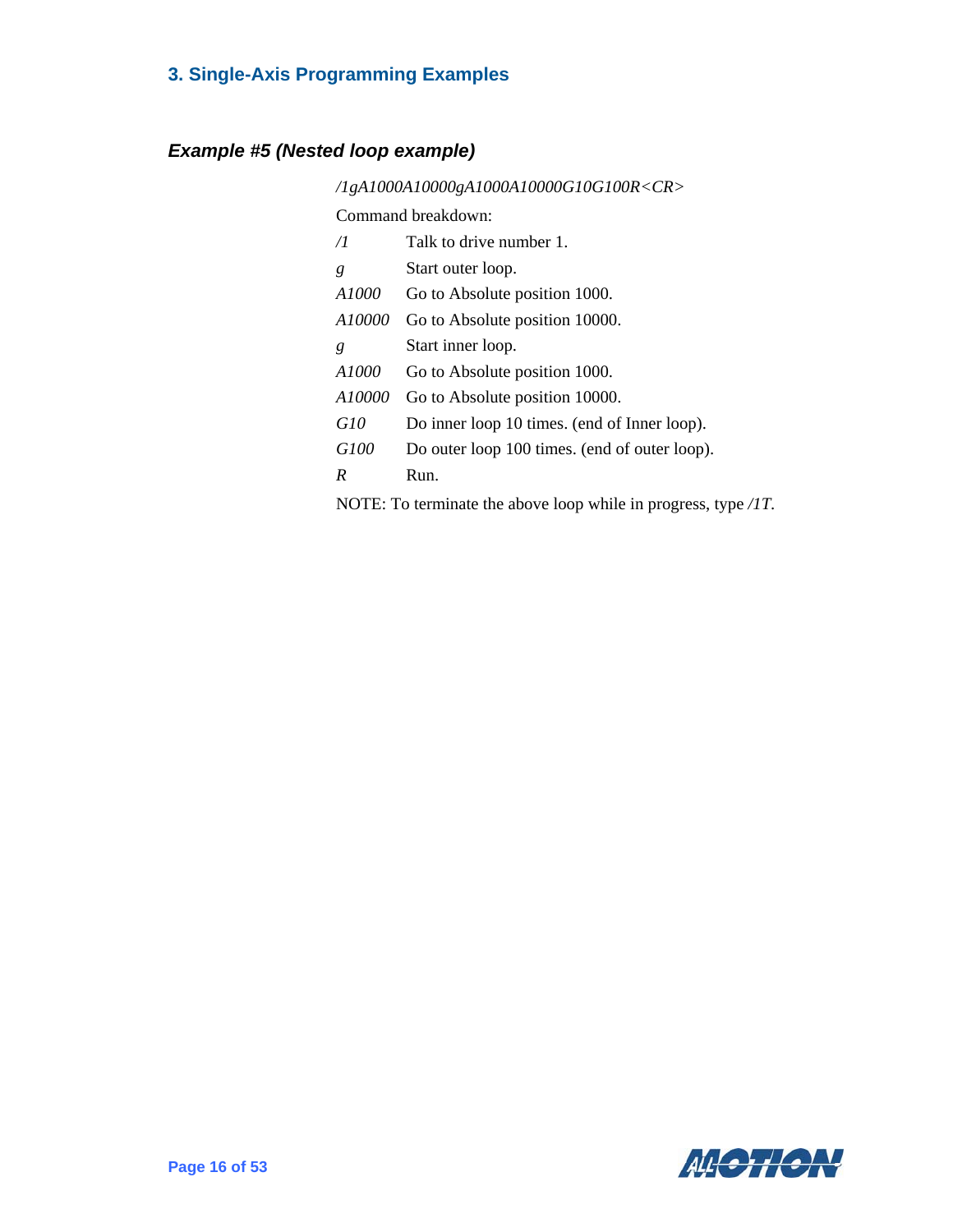#### <span id="page-23-0"></span>*Example #6 (Skip/Branch instruction)*

Examples:

*/1s0gA0A10000S13e1G0R<CR>* (stored string 0)

*/1s1gA0A1000S03e0G0R<CR>* (stored string 1)

This stores two programs in string0 and string1, and the code switches from one program to the other depending on the state of input 3. In the example above, the code will cycle the motor between position A0 and A10000 if input 3 is high, and between A0 and A1000 if input 3 is low.

Stored string 0:

| /1         | Talk to motor 1.                                    |
|------------|-----------------------------------------------------|
| sO         | Store following in string 0 (executed on power-up). |
| g          | Start loop.                                         |
| A0         | Go to absolute position 0.                          |
| A10000     | Go to absolute position 10000.                      |
| <i>S13</i> | Skip next instruction if 1 (high) on input 3.       |
| e 1        | Jump to string 1.                                   |
| G0         | End of loop (infinite loop).                        |
| R          | Run.                                                |

#### Stored string 1:

- */1* Talk to motor 1. *s0* Store what follows in string (executed on power up). *g* Start loop.
- *A0* Go to absolute position 0.
- *A1000* Go to absolute position 1000.
- *S03* Skip next instruction if 0 (low) on input 3.
- *e0* Jump to string0.
- *G0* End of loop (infinite loop).
- *R* Run.

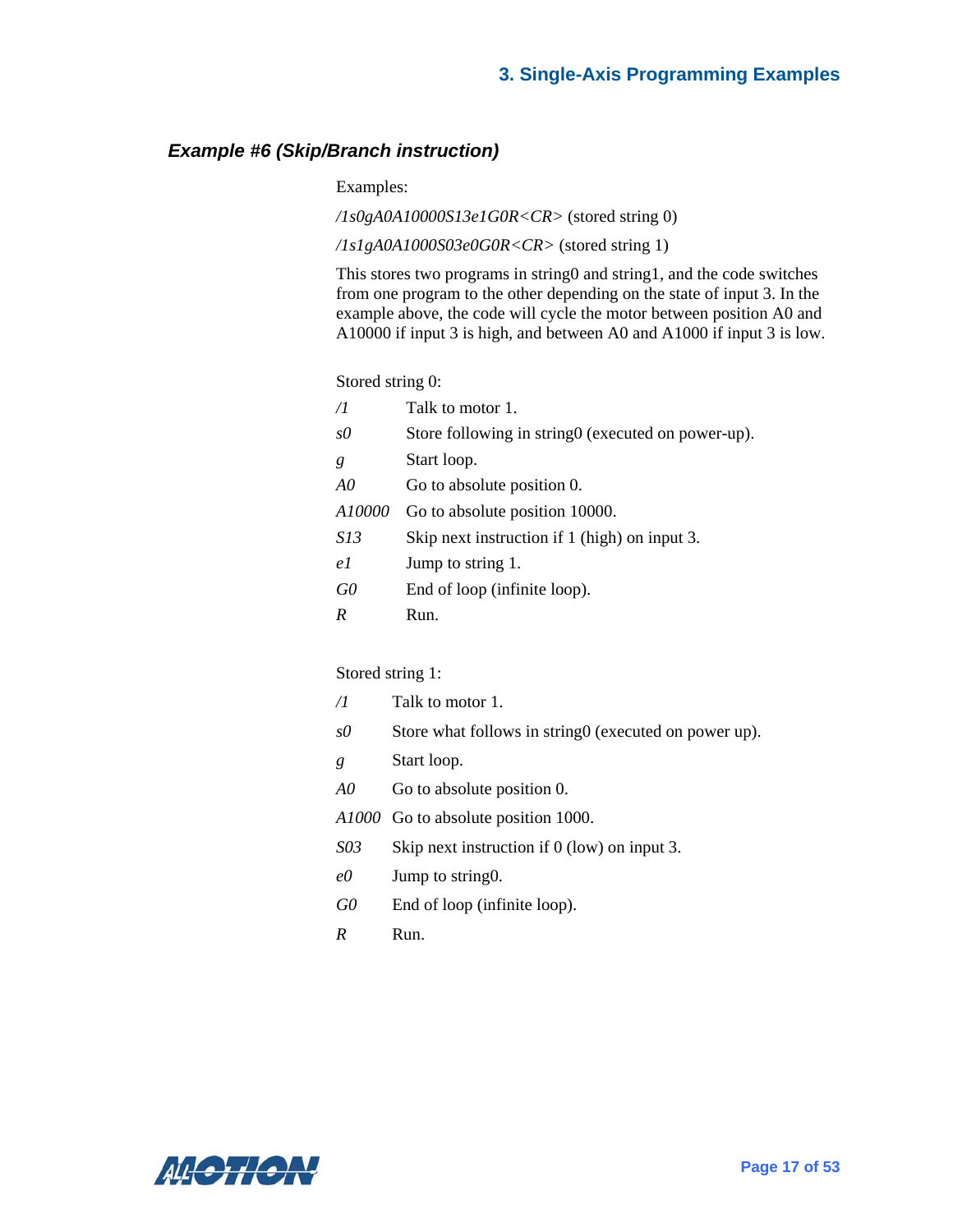#### <span id="page-24-0"></span>*Example #7 (Monitor four switches and execute four different programs depending on which switch input is pushed)*

*/1s0gS11e1S12e2S13e3S14e4G0R<CR> /1s1A1000e0R<CR> /1s2A2000e0R<CR> /1s3A3000e0R<CR> /1s4A4000e0R<CR>* 

This stores five program strings for an endless loop.

- At power-up String 0 automatically executes and loops around sampling the switches one by one, and skipping around the subsequent instruction if it is not depressed.
- Then for example when Switch1 is depressed stored String 1 is executed, which moves the stepper to position 1000.
- Execution then returns to Stored String 0, due to the e0 command at the end of the other stored strings.
- If the switch is still depressed it will jump back to String 1 again, but since it is already at that position there will be no visible motion.

To terminate the above endless loop, type */1T*.

**NOTE:** Using an *e* command to go to another program is a more of a "GOTO" rather than a "GOSUB" since execution does not automatically return to the original departure point.

#### <span id="page-24-1"></span>*Example #8 (Move 1000 steps forward on rising edge of Switch2)*

#### */1gH02H12P1000G0R*

The endless loop first waits for a 0 level on switch1, then waits for a "1" level on Input2.

Then a relative move of 1000 steps is issued, and the program returns to the beginning to look for another rising edge.

To terminate the above endless loop, type */1T.*

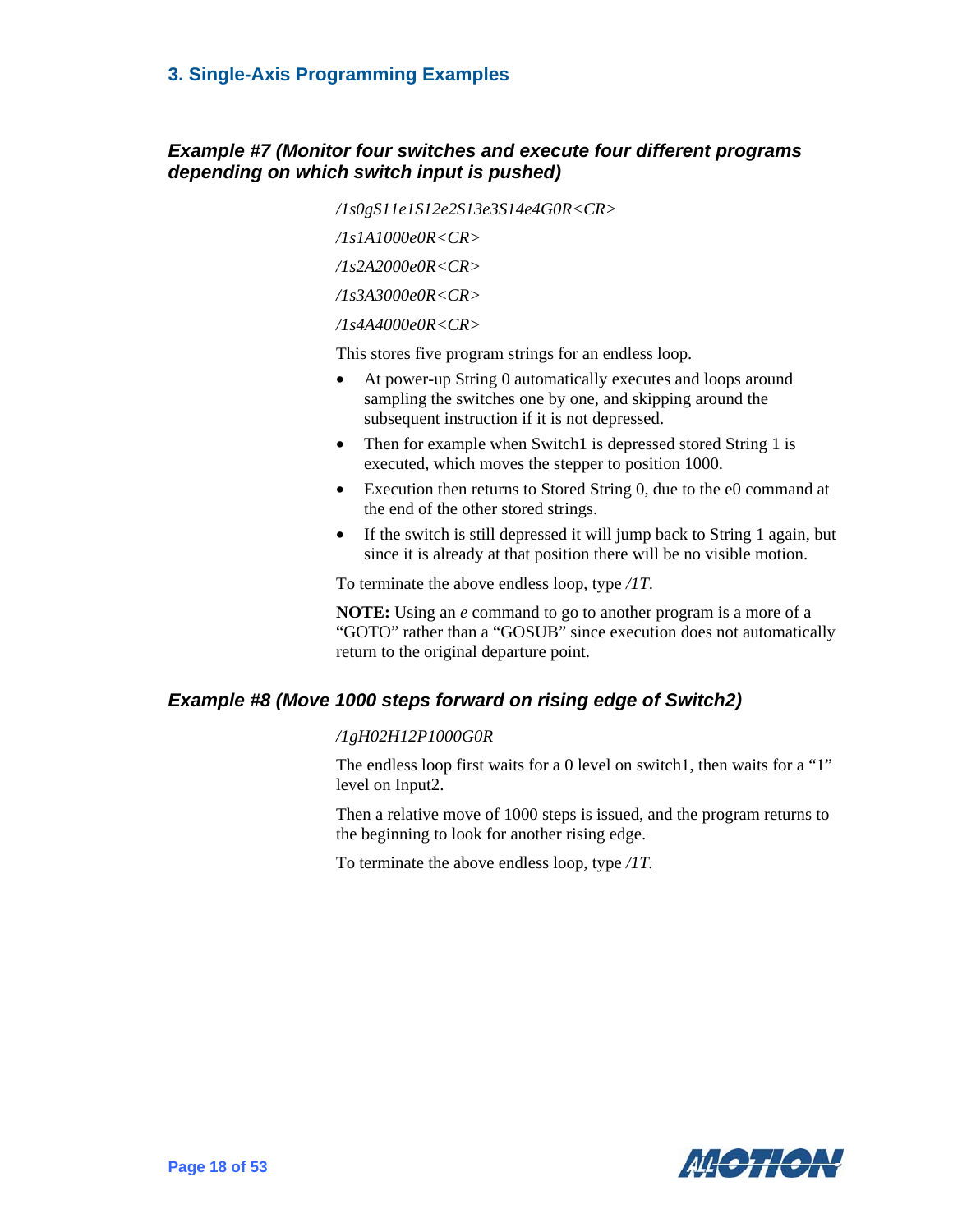## <span id="page-25-0"></span>**4. Multiple-Axis Coordinated Motion Programming Examples**

#### **Introduction**

Up to 16 motors can be addressed individually or in banks of 2, 4 ,or "All", increasing versatility and ease of programming. Synchronized motion is possible by issuing commands addressed to individual EZSteppers® without the "R" (Run) command, which sets up the command without executing it. At the proper time, the "R" command is sent to a bank of motors to start several actions in concert.

#### **Addressing Individual Motors**

Addressing motors 1-9:

Use /1, /2, etc.

Addressing motors 10-16:

Use the ASCII characters that are above 1 through 9:

- 10 */:* (colon)
- 11 /*;* (semi colon)
- 12 /*<* (less than)
- 13 /*=* (equals)
- 14 /*>* (greater than)
- 15 /*?* (question mark)
- 16 /*@* ("at" sign) use setting zero on the address switch for this.)

For example,  $\sqrt{\frac{2A1000R}{A}}$  moves stepper #13 to absolute position 1000.

#### **Addressing Banks of Motors**

Addressing banks of two motors:

| Motors 1 and 2   | $\overline{A}$ |
|------------------|----------------|
| Motors 3 and 4   | /C             |
| Motors 5 and 6   | Æ              |
| Motors 7 and 8   | $\sqrt{G}$     |
| Motors 9 and 10  | $\pi$          |
| Motors 11 and 12 | /K             |
| Motors 13 and 14 | /M             |
| Motors 15 and 16 | $\mathcal{U}$  |
|                  |                |

Addressing banks of four motors:

Motors 1,2,3, and 4 : */Q* 

Motors 5,6,7, and 8 : */U*

Motors 9,10,11, and 12: */Y*

Motors 13,14,15 and 16 : */]* (close square bracket)

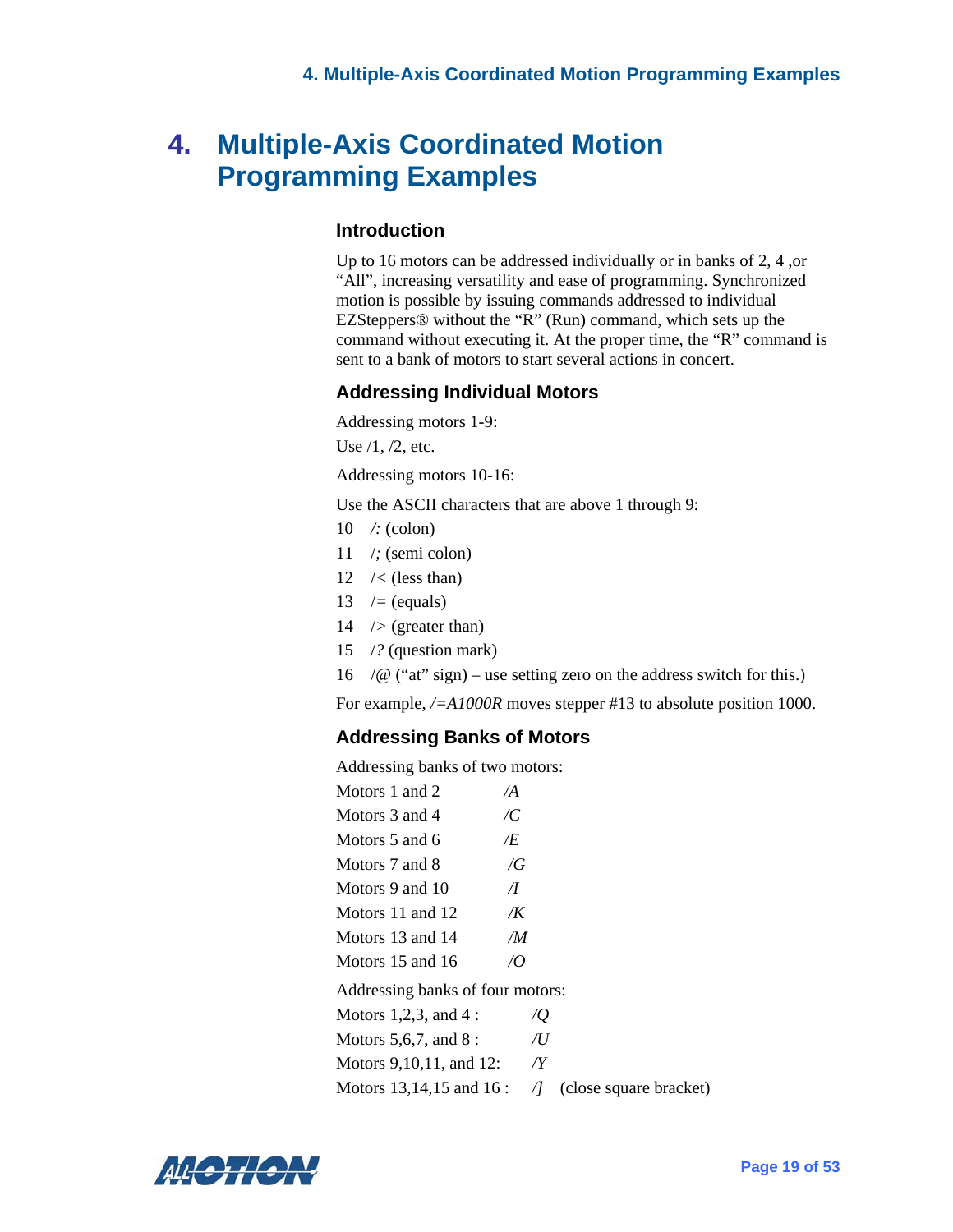#### **4. Multiple-Axis Coordinated Motion Programming Examples**

#### **Addressing All Motors At Once**

Use the global address  $/$  (underscore).

#### **Addressing More Than 16 Motors**

 It is possible to have add an offset of 16 or 32 to the number on the address switch. Please see the *aB* command in Appendix 13 for explanation.

#### <span id="page-26-0"></span>*Example #9 (Coordinated motion with axes performing same motion)*

#### Command:

*/\_A10000R<CR>*

Breakdown:

| $\sqrt{2}$ | (Slash then underscore) Address all 15 motors. |
|------------|------------------------------------------------|
| A1000 -    | Go to absolute position 1000.                  |
| R          | Run. All motors go to absolute position 1000.  |

#### <span id="page-26-1"></span>*Example #10 (Coordinated motion with axes performing different motions)*

| Command:           |                                                                                                                                                                                                                                                                                                                                                                                  |
|--------------------|----------------------------------------------------------------------------------------------------------------------------------------------------------------------------------------------------------------------------------------------------------------------------------------------------------------------------------------------------------------------------------|
| /1A10000 <cr></cr> |                                                                                                                                                                                                                                                                                                                                                                                  |
| /2A200 <cr></cr>   |                                                                                                                                                                                                                                                                                                                                                                                  |
| AR < CR            |                                                                                                                                                                                                                                                                                                                                                                                  |
| Breakdown:         |                                                                                                                                                                                                                                                                                                                                                                                  |
|                    | $/IA10000 < CR$ Set up motor 1 command buffer to go to absolute<br>position 10000.                                                                                                                                                                                                                                                                                               |
| /2A2000 <cr></cr>  | Set up motor 2 command buffer to go to absolute<br>position 2000.                                                                                                                                                                                                                                                                                                                |
| /AR                | Execute current commands in buffer for bank address<br>"A" which is motors 1 and 2. (The "A" here is an<br>address of a bank of motors 1 and 2 because it comes<br>after the slash, and should not be confused with the "A"<br>that means absolute position.) Both moves will start at<br>the same time, and complete at a time determined by<br>the velocity set for each axis. |

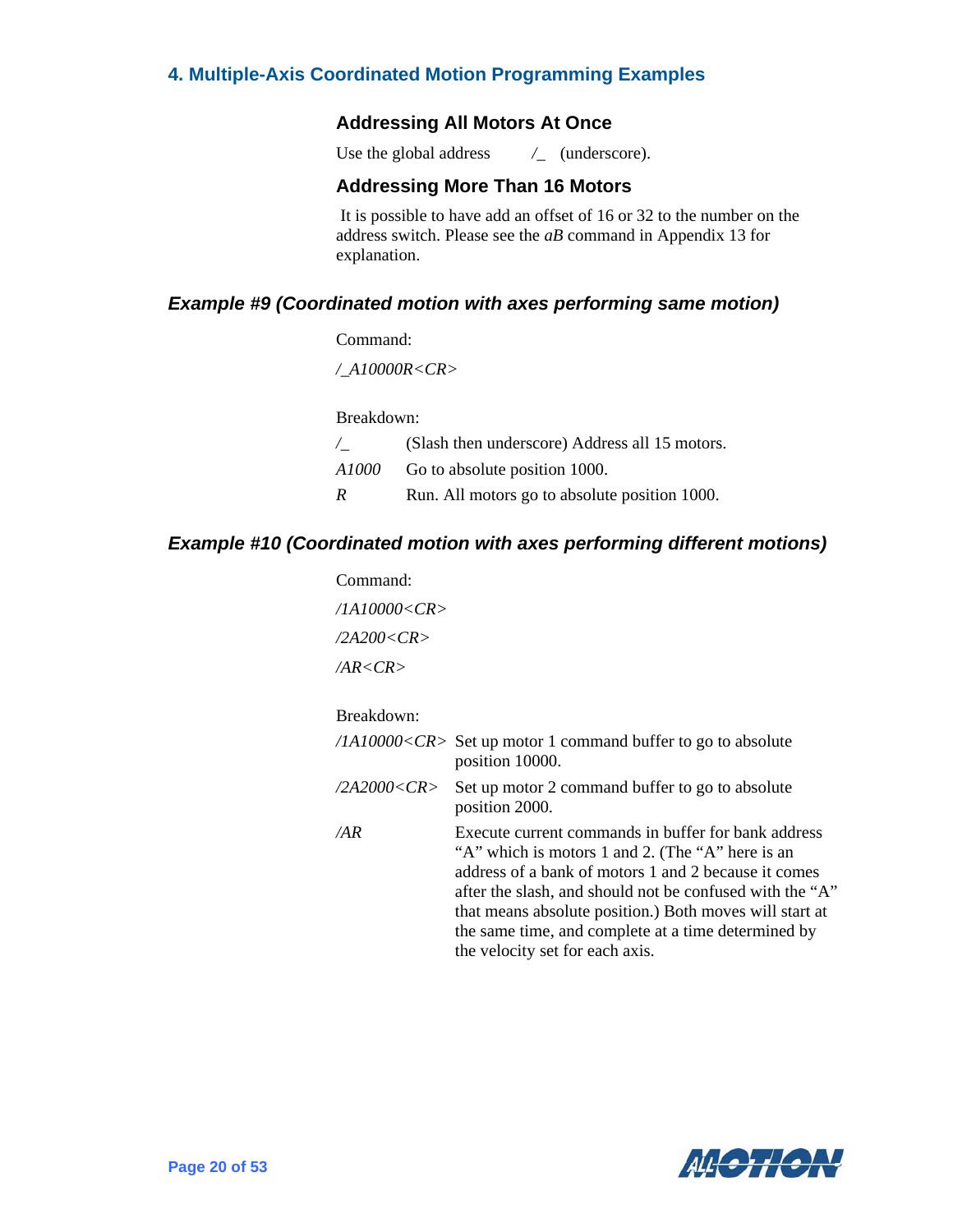# <span id="page-27-0"></span>**Appendix 1. Stepper Motor Electrical Specification**

The EZStepper® will work with most stepper motors. However, the performance achieved will be a function of the motor used.

A stepper motor moves by generating a rotating magnetic field, which is followed by a rotor. This magnetic field is produced by placing a sine wave and a cosine wave on two coils that are spaced 90 degrees apart. The torque is proportional to the magnetic field, and thus to the current in the windings.

As the motor spins faster, the current in the windings need to be changed faster in a sinusoidal fashion. However the inductance of the motor will begin to limit the ability to change the current. This is the main limitation in how fast a motor can spin.

Each winding of the motor can be modeled as an inductor in series with a resistor. If a step in voltage is applied, the current will rise with time constant L/R. If L is in Henrys and R is in ohms, then L/R is the time it takes in seconds for the current to reach 63% of its final value. (NOTE: there is also the back EMF of the motor, which essentially subtracts from the applied voltage.)

The current *I* for a step function of voltage *V* into a coil is given by:

 $I = (V/R) (1-exp(tR/L))$ 

This equation is a standard response of a first-order system to a step input. The final value of current is seen to be V/R. (This system is similar to a spring  $(L)$  in parallel with a damper  $(R)$  being acted upon by a step in force (V) giving a resulting velocity (I).)

There are two methods by which the current can be made to change faster:

1. Reduce the inductance of the motor.

2. Increase the forcing function voltage V.

For (1) it is seen that for high performance, a motor with low inductance is desired.

For  $(2)$  the trick is to use a motor which is rated at about  $\frac{1}{4}$  of the supply voltage (V). This means that it takes less time to ramp the current to a given value. (Once the current reaches the desired value the "chopper" type drive used in the EZSteppers® will "chop" the input voltage in order to maintain the current—so the current never actually gets to the final value of V/R, but the advantage of "heading towards" a higher current with the same time constant is that the current gets to any given value faster.) The lower voltage motor also has less back EMF, and does not subtract as much from the applied voltage.

So, for example, for a 24V supply, use a motor rated at around 6V, and then use the "*m*", and "*h*" commands to set the current regulation at or below the rating for the motor. The default values on power-up are *h*=10% and *m*=25%, and should be safe for most motors.

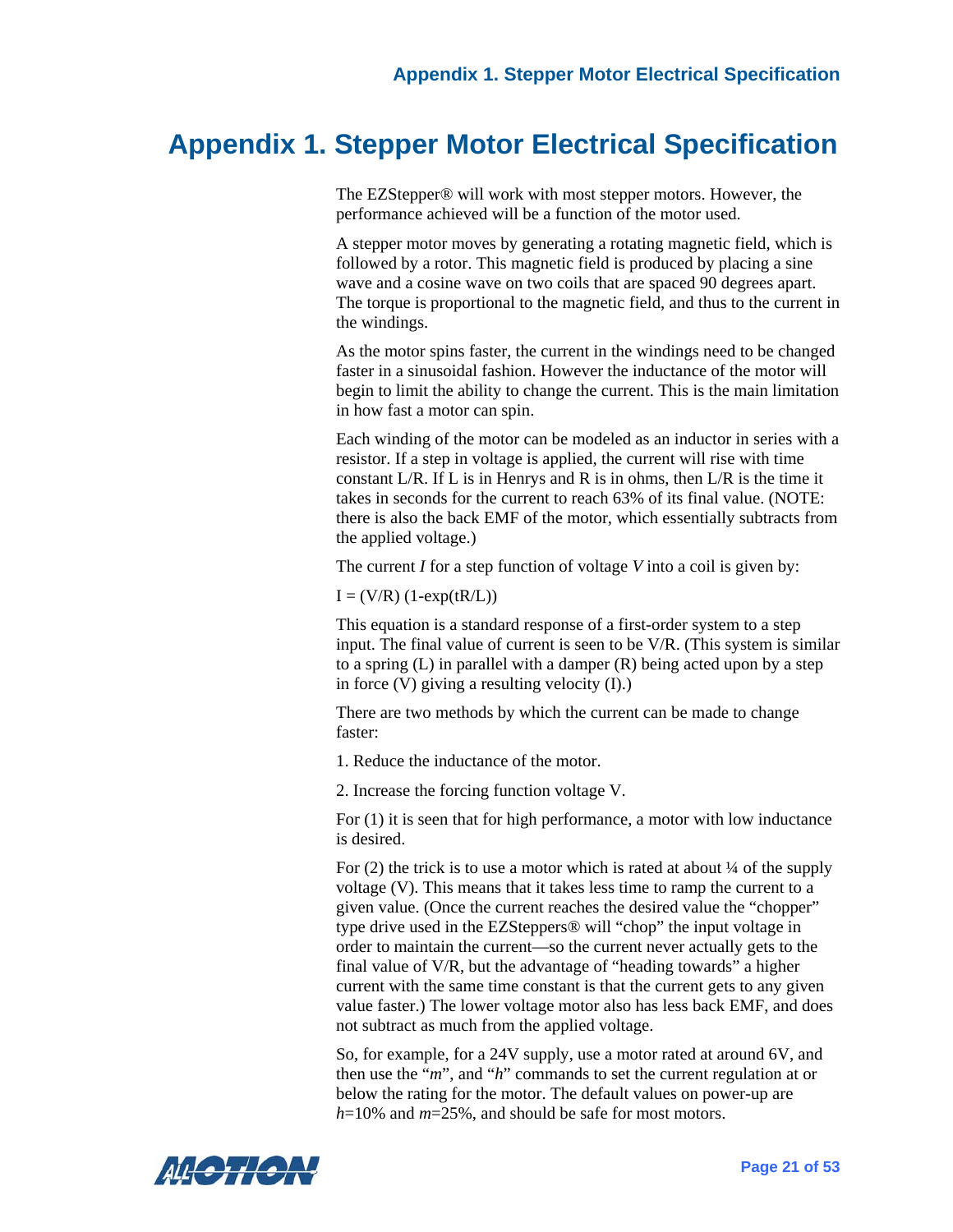### <span id="page-28-0"></span> **Appendix 2. Homing Algorithm Detail**

The *Z* command is used to initialize the motor to a known position. When issued, the motor will turn toward 0 until the home opto sensor is interrupted. If already interrupted, it will back out of the opto and come back in until re-interrupted. Current motor position is set to zero. The homing is done at the current speed V. The maximum number of steps allowed to go toward home is defined by the  $Z$  command operand  $+400$ . The maximum number of steps away from home (while sensor is cut) is 10000.

To set up the home flags:

First ensure that a positive move, e.g. */1P100R,* moves away from home and the home flag. If motor does not move away from home, flip the connections to only one of the windings of the stepper.

The default condition expects the output of the home flag to be low when away from home (as is the case in an opto). If home flag is high when away from home (as in the case of the "normally open" switch), issue the command */1f1R* to reverse the polarity that is expected of the home flag.

Issue the command */1Z100000R* or */1f1Z100000R* as necessary.

Homing should be done at a slow speed, especially if homing to a narrow index pulse on an encoder, which may be missed at high speeds.

Opto and flag should be set up to be unambiguous. For example, when the motor is at one end of travel, the flag should cut the opto; and when at other end of travel, the flag should not cut the opto. There should be only one black-to-white transition possible in the whole range of travel. Home can be done to an opto (N1 mode) or index pulse (N2 mode).

The main axis homes to opto1 (input 3). This opto is also the lower limit.

The main axis uses opto 2 (input 4) as its upper limit.

The second axis on the daughter card uses the two switch inputs as home and limits:

- Switch 1 (input 1) is home and lower limit.
- Switch 2 (input 2) is the upper limit.

Note that limits are engaged by */1n2R*. (lower case "n"). The default (n0) mode does not check the limits when moving.

Default "f" mode  $(f0)$  expects the inputs to be low when the axis is away from the limits/home. */1f1R* reverses this, "*f1*" can be chosen per axis, e.g., */1aM1f1aM2f0R* selects different polarities for the home flags of the two different axes.

Furthermore, the threshold for the inputs' high/low transition level can be programmed via the "at" (@) command. Thus, if for example the home sensor does not fully pull to a TTL low level, as in the case of a reflective sensor, the intermediate level can be accommodated by the EZStepper® circuits without external signal conditioning.

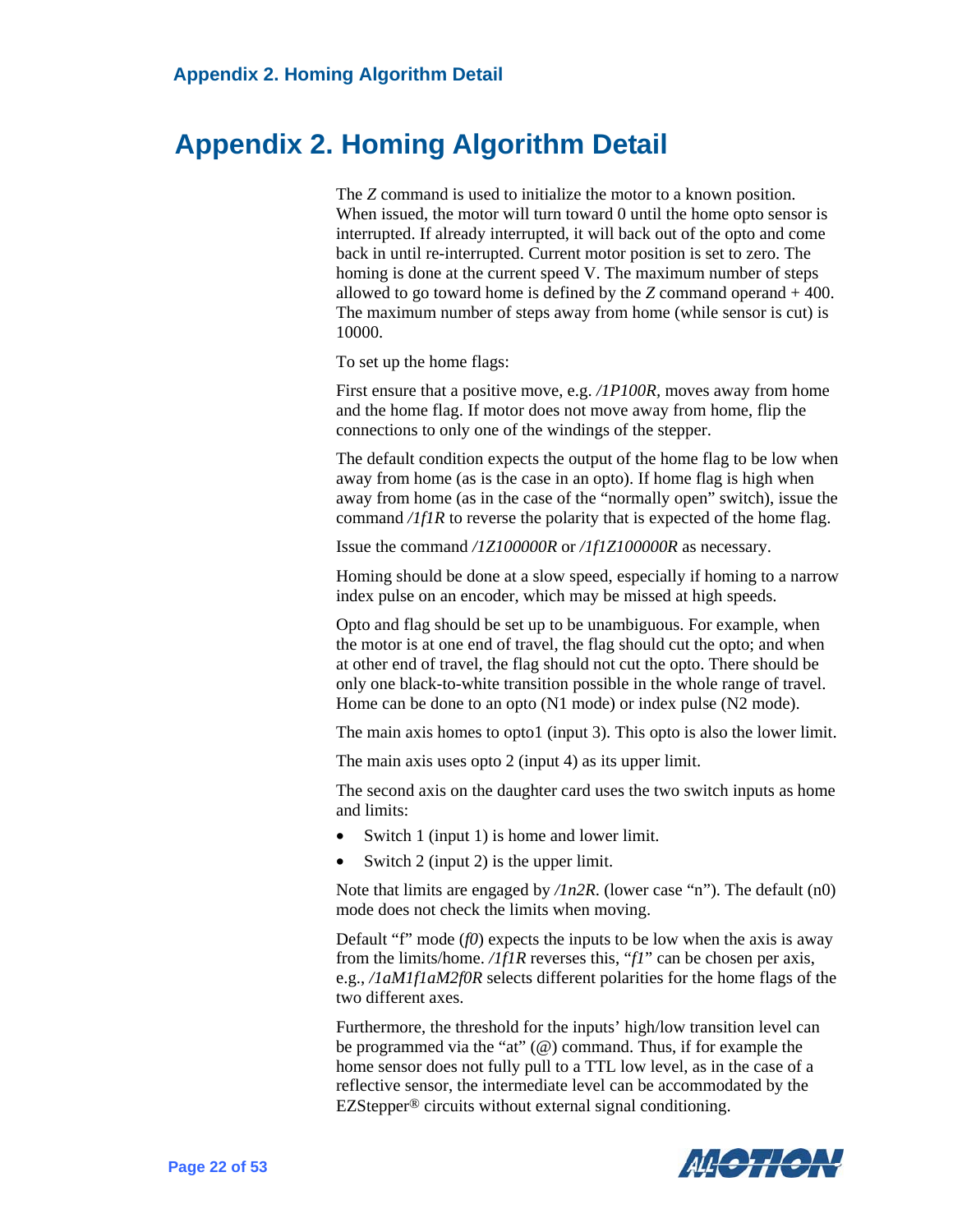#### **Appendix 2. Homing Algorithm Detail**

NOTE: The optos and switches are interchangeable. If four optos are desired, power for the extra optos can be drawn from the 5V supply on the encoder connector. These extra optos may require an external resistor in series with the LED. When connecting switches, connect between any input and ground.

#### **Main Axis Homing Details**

There are four full steps in a single electrical cycle that moves the stepper motor  $(A_+, B_+, A_-, B_-)$ . For repeatability in homing, the home position is set to first step in that cycle which occurs after the flag edge has been seen. (This means that the home position is defined some ways beyond the middle of the flag).

However, there is a small but definite chance that an ambiguity in home position may occur in the rare case that the exact point of switching into A+ occurs at the same point at which the flag gets cut. In this case, a four-step ambiguity in home position may exist, because sometimes the flag may cut just before and sometimes just after. The procedure below describes a method by which the ambiguity can be removed. However, this procedure need not be followed if a four-step inaccuracy in Home position is acceptable.

To eliminate the home position ambiguity:

Issue the *Z* command, and allow the motor to home.

Move 2 full steps (in any direction),

Mechanically move the flag edge (or sensor) such that it trips in the middle of the sensor by adjusting it while watching the status LED on the board which shows the status of the home sensor. This will ensure that the flag trips at A- and thus the motor will home to a unique position of  $A+$ .

Another way to do this, if it is not hazardous:

Put the motor in an endless homing loop via */1gZ10000GR*.

Move the flag/opto around while the motor is homing. It will be noticed that the motor will home to two distinct positions that are four steps apart. Make sure the high-to-low transition point of the opto is NOT near these positions (the exact position does not matter as long as it is not near the place where it homes to).

#### **Second Axis Homing Details**

The second axis will home to the exact transition of the home flag, and does not seek a Phase A zero. The second axis uses the switch inputs for homing and limits.

#### **Manual homing**

Motors can be manually homed to any input by the use of a polling loop such as:

- 1. */1s1z0R* (Store set current position to zero program 1.)
- 2. */1z100000gD1S04e1GR* (Go backward in an endless loop until input 4 goes high.)

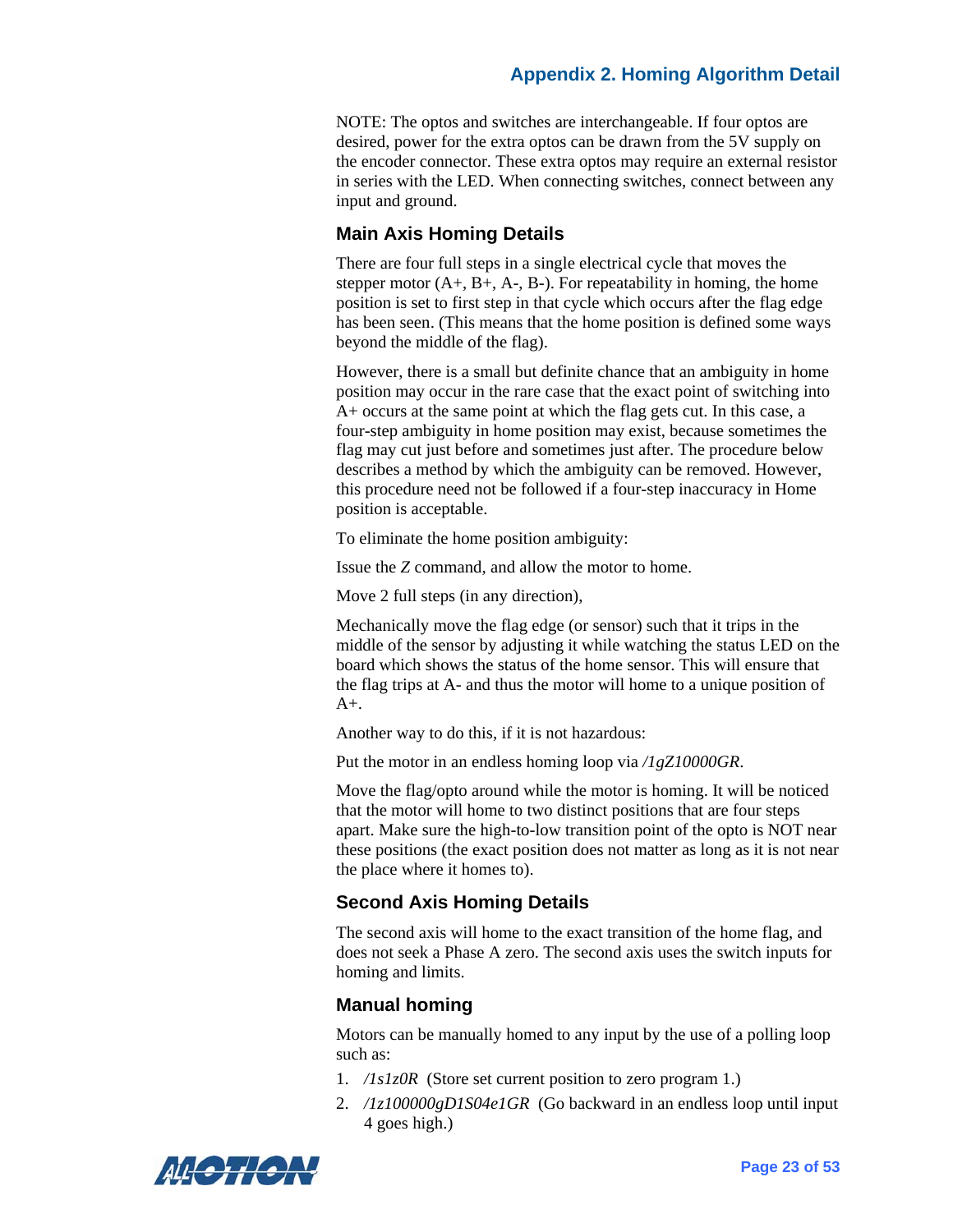#### **Homing to a hard stop**

It is possible to send the motor against a hard stop and then force the position counter to zero or some other value as necessary. */1z0R* (lower case "z") zeros the position counter and encoder for the motor that is currently selected. */1z333R* sets the position to 333 etc. So */1aM1z0R* zeros the counters for motor 1 and */1aM2z0R* zeros the position counters for motor 2.

#### **Homing to the index**

The main axis will home to the encoder index in /1N2R mode. The index must be at least 100µS in width.

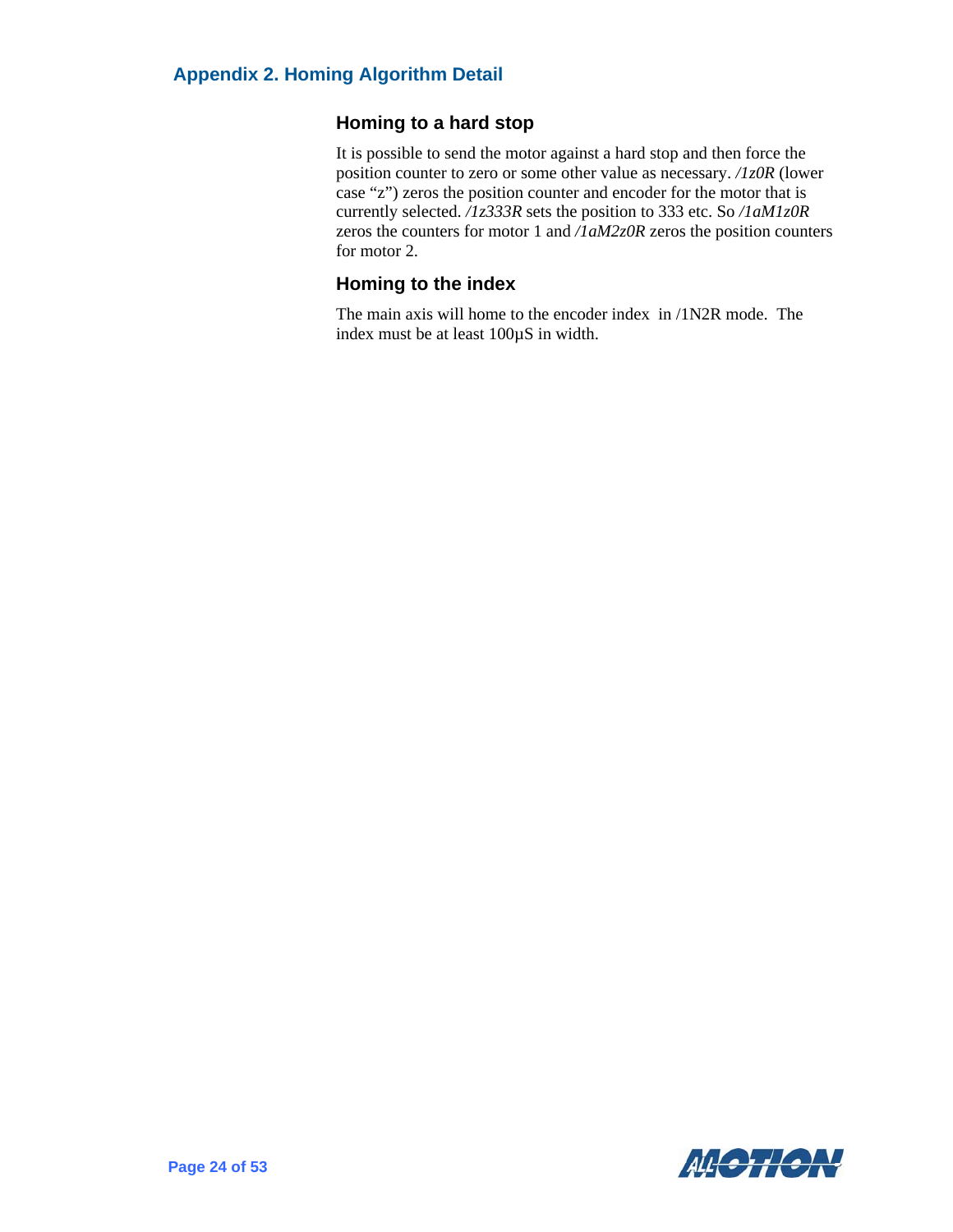### <span id="page-31-0"></span>**Appendix 3. Microstepping Primer**

First consider a full stepping driver.

A stepper motor moves by having two windings that are orthogonal to each other and sequencing the current in these windings.

When full stepping, a typical sequence is:

A+ (Only winding A current applied in +ve Direction)

B+ ( Only winding B current applied in +ve Direction)

A- (Only winding A current applied in -ve Direction)

B- ( Only winding B current applied in -ve Direction)

(A full electrical cycle consists of four steps.)

It can be seen that if the windings are not physically placed orthogonally, the four steps may not be of equal size, and the difference in motion will be a constant only if the number of steps is divisible by four, even when in full step mode.

Now consider microstepping:

Microstepping is achieved by placing two sinusoidally varying currents that are 90 degrees apart in the windings of the stepper. This causes a torque vector of equal length to rotate, causing smooth inter-step motion of the rotor.

However, in order to get even motion in every step it is necessary:

- That the windings be mechanically orthogonal
- That the windings produce equal torques for equal currents
- That there is no other "detent torque" acting upon the rotor in the absence of current. (This detent torque is easily felt by rotating the stepper with windings disconnected and not shorted. A motor that is good for microstepping will feel smooth when rotated by hand somewhat like a DC motor—with little tendency to detent.)
- That the current not be so small that the driver cannot regulate it to the microstepping accuracy desired.

In general, most inexpensive stepper motors cannot microstep with accuracy. Typically, a special motor designed for microstepping must be run at a significant current in order to get even microsteps. When accuracy is required, the move current must generally be set equal to the hold current. This is because if the current is reduced at the end of the move, the motor will fall back into a detent position.

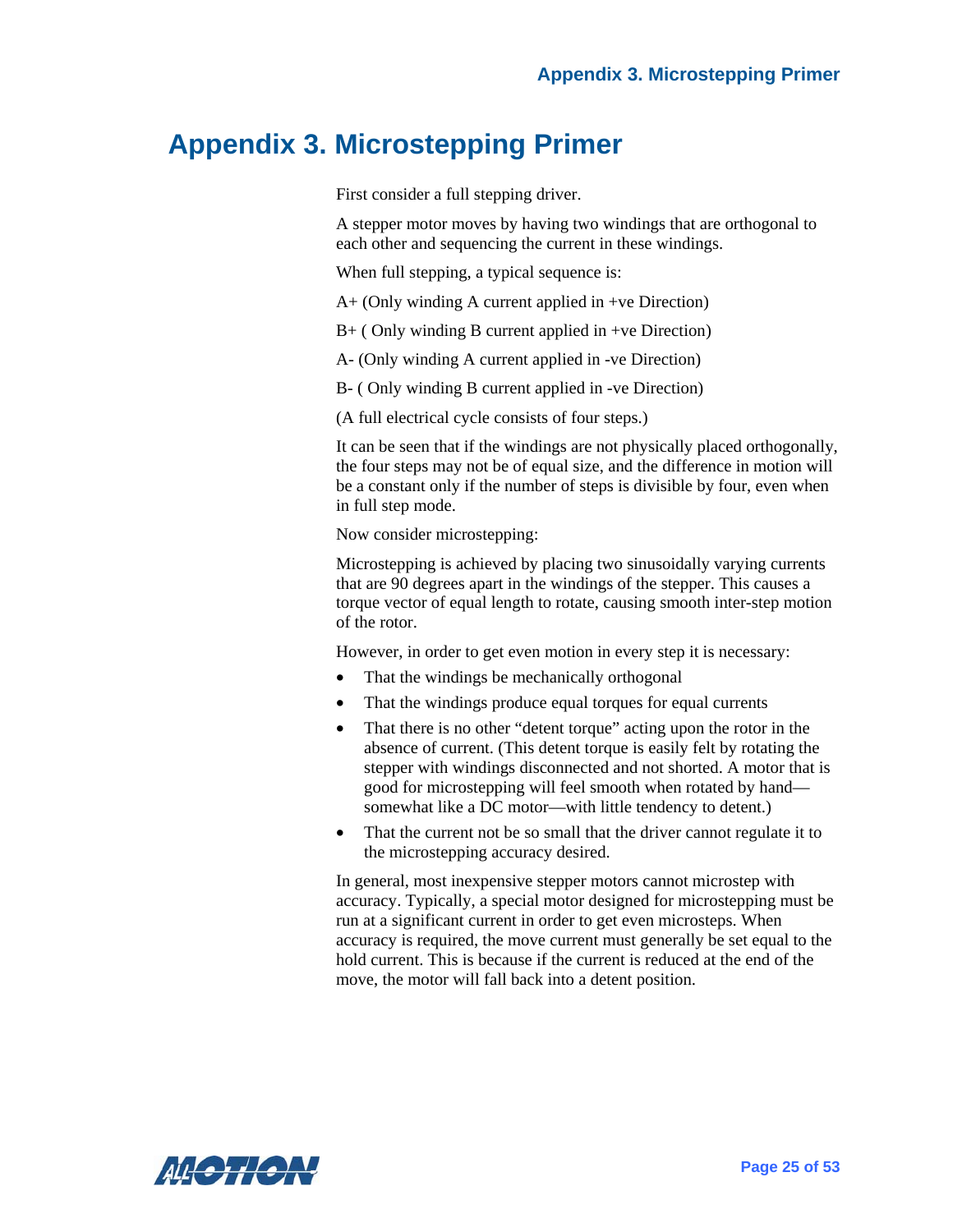# <span id="page-32-0"></span>**Appendix 4. Heat Dissipation**

Most stepper applications require intermittent moving of the motor. In the EZStepper®, the current is increased to the move current, the move is performed, and the current is then reduced to the hold current (automatically). The dissipation in the drive is proportional to the current flowing in the drive, and therefore the dissipation occurs primarily during the move.

When the drive generates heat, the heat first warms the circuit board and heat fin (if any).

Only then does the heat transfer to the surroundings. For intermittent moves that are less than one minute in duration, the drive primarily cools using this thermal inertia of the board and heat fin, and not by steady state dissipation to the surrounding ambient.

The electronics for EZSteppers® are fully capable of running at the rated voltage and current. However, due to the small size of the boards, which limits the steady state heat transfer to the ambient, care must be taken when the drive is used in high duty cycle and/or high current applications. For conservative operation, it is recommended that the duty cycle be reduced linearly, from 100% duty at 50% of rated current, to 25% duty at 100% of rated current. (Duty cycle means the percentage of the time that the drive is moving the load – average over 5 minutes). Conservatively, the maximum continuous run at 100% current is about one minute. An on-board thermal cutout typically trips after about two minutes at 100% current. (This cutout is self-resetting when the drive cools). Of course, at 50% of current, the drive will run continuously with no time limit.

Most "intermittent move" applications will NOT require derating of the drive.

In case the EZStepper® is required to run 100% of the time at 100% current, forced air cooling or bolting against an aluminum heat fin with heat-conductive foam is recommended. Use a compliant foam pad such as Bergquist BER224, available from Digikey.

EZSteppers<sup>®</sup> are designed with parts rated at  $85^{\circ}$  C or better. This means the PCB copper temperature must remain below 85° C. The ambient air temperature allowed depends on the airflow conditions.

MTBF is 20,000 hr. at 85° C PCB copper temperature, and doubles for every 10° C under 85° C.

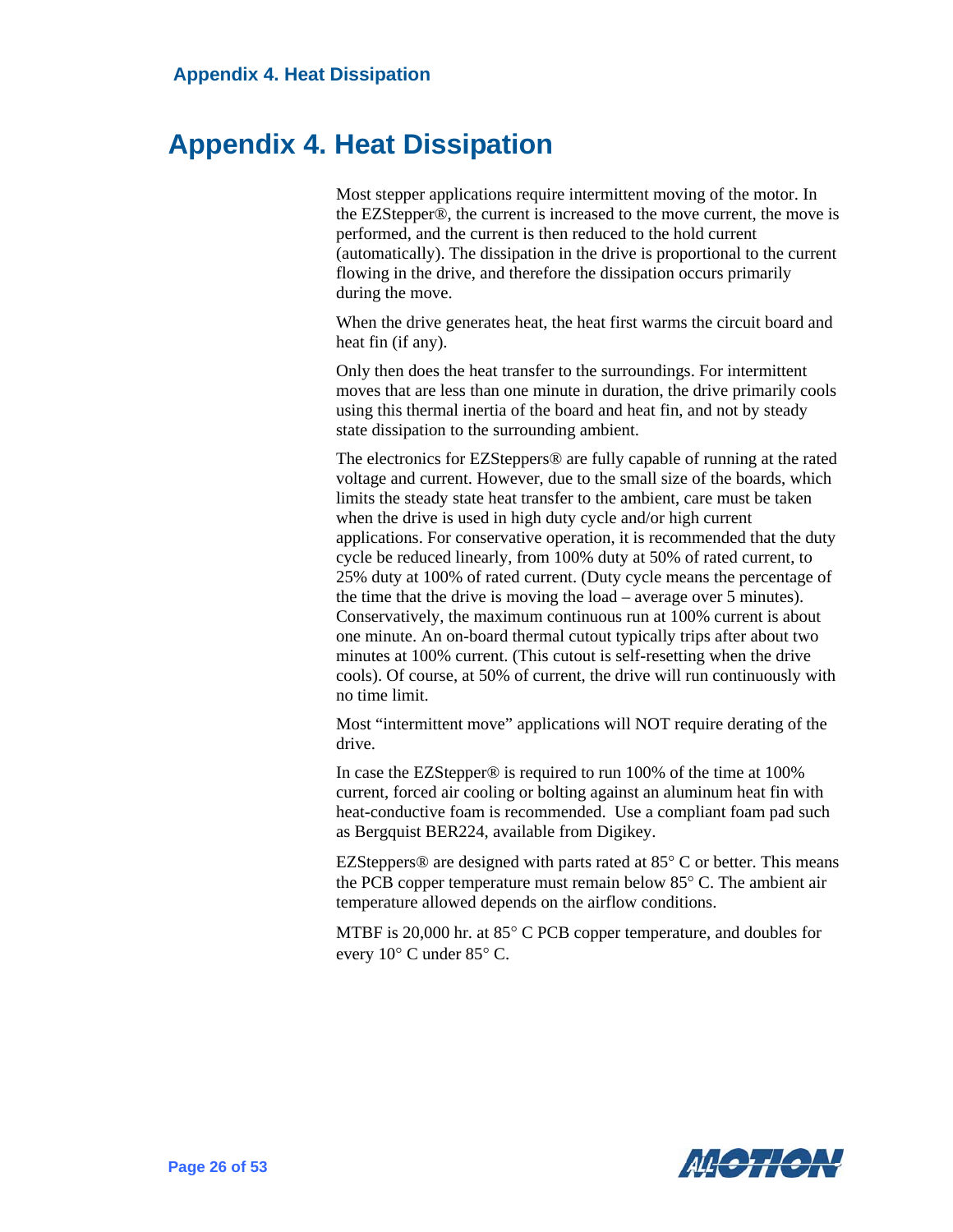### <span id="page-33-0"></span>**Appendix 5. Step Loss Detection Using Opto**

For some applications, which operate without encoder feedback, it may be necessary to detect loss of steps due to the mechanism stalling for any reason.

Step loss is easily detected by following the algorithm below:

- 1. Home the stepper to the opto using the *Z* Command.
- 2. Move out of the flag a little by issuing, for example, an *A100* command.
- 3. Figure out the exact step on which the flag gets cut by issuing *D1* commands followed by */1?4* commands to read back the opto. Let's call this value *i*. (This only needs to be done once during initial setup). $<sup>1</sup>$  $<sup>1</sup>$  $<sup>1</sup>$ </sup>
- 4. Execute the move sequence for which step loss detection is needed.
- 5. Issue a command to go back to absolute position  $Y+1$ .
- 6. Check the opto; it should not be cut (read opto back with the */1?4* command).
- 7. Now issue a command to go to position Y-1.
- 8. Check the opto; it should be cut (read opto back with the */1?4* command).

If the opto was not at the state expected, steps may have been lost.

NOTE: Step loss detection can also be done by looking for changes on the other inputs.

<span id="page-33-1"></span> $1$  See homing algorithm detail in Appendix 2.



l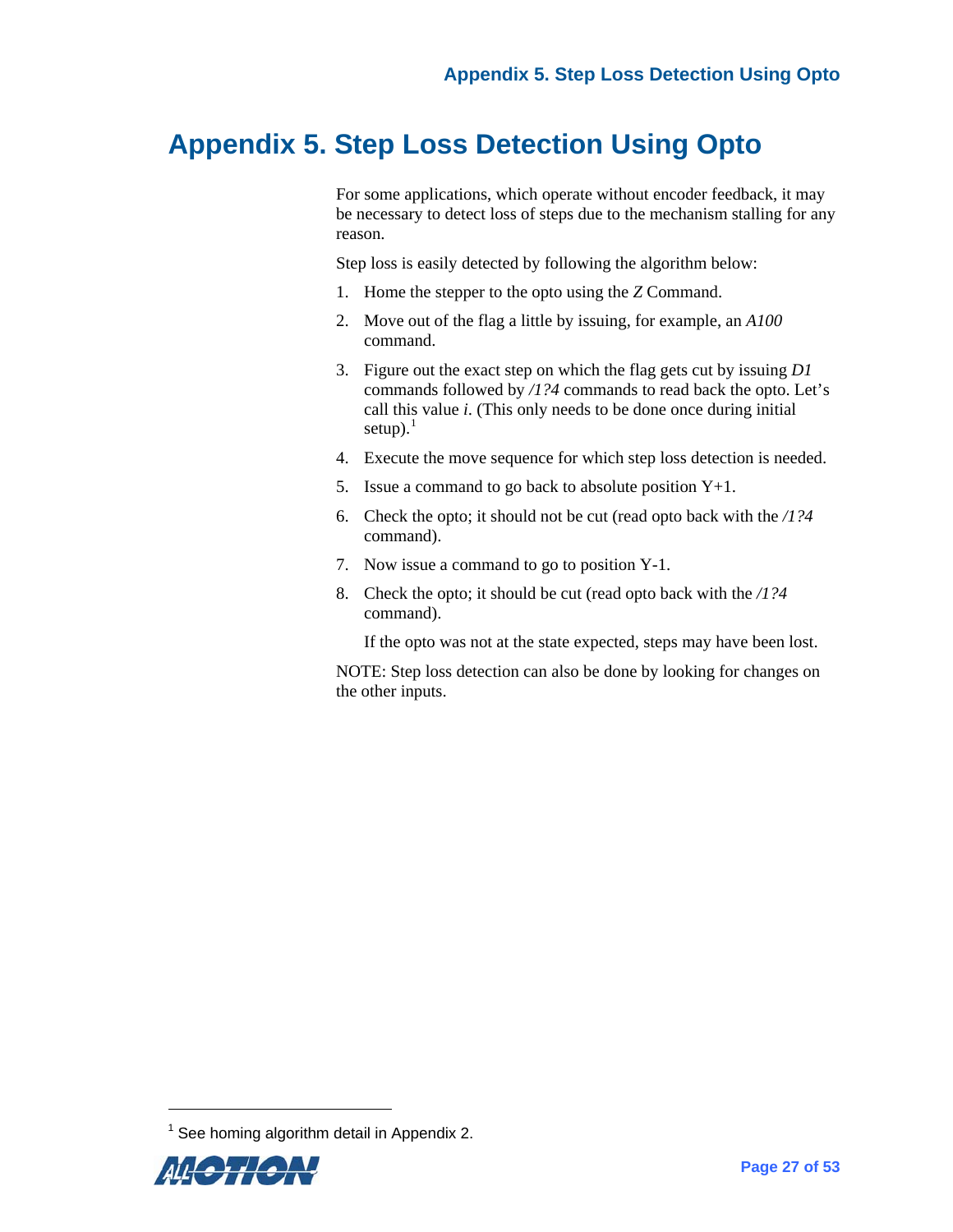# <span id="page-34-0"></span>**Appendix 6. OEM Protocol With Checksum**

#### <span id="page-34-1"></span>*Introduction*

The protocol described in the majority of this manual is DT (Data Terminal). There is, however, a more robust protocol known as OEM that includes checksums. AllMotion, Inc. drives work transparently under both protocols, and switch between the protocols depending on the start transmission character detected.

The OEM protocol uses 02 hex (Ctrl B) as the start character, and 03 Hex (Ctrl C) as the stop character. The 02 Hex start character is equivalent to the */* character in DT protocol.

#### <span id="page-34-2"></span>*OEM Protocol Example 1*

*/1A12345R<CR>* in DT protocol is equivalent to

| <b>Name</b>          | <b>Typed</b>   | Hex |
|----------------------|----------------|-----|
| Start Character      | Ctrl B         | 02  |
| Address              | 1              | 31  |
| Sequence             | 1              | 31  |
| Command              | A              | 41  |
| Operand              | $\mathcal I$   | 31  |
| Operand              | $\overline{c}$ | 32  |
| Operand              | $\mathcal{E}$  | 33  |
| Operand              | $\overline{4}$ | 34  |
| Operand              | 5              | 35  |
| Run                  | R              | 52  |
| <b>End Character</b> | Ctrl C         | 03  |
| Checksum             | #              | 23  |

*(CtrlB)11A12345R(Ctrl C)#* in OEM protocol.

The checksum is the binary 8-bit XOR of every character typed, including the start and end characters. (The sequence character should be kept at 1 when experimenting for the first time.) Note that there is no need to issue a carriage return in OEM protocol.

#### <span id="page-34-3"></span>*OEM Protocol Example 2*

*/1gA1000M500A0M500G10R<CR>* in DT Protocol is equivalent to *(CtrlB)11gA1000M500A0M500G10R(CtrlC)C* in OEM protocol.

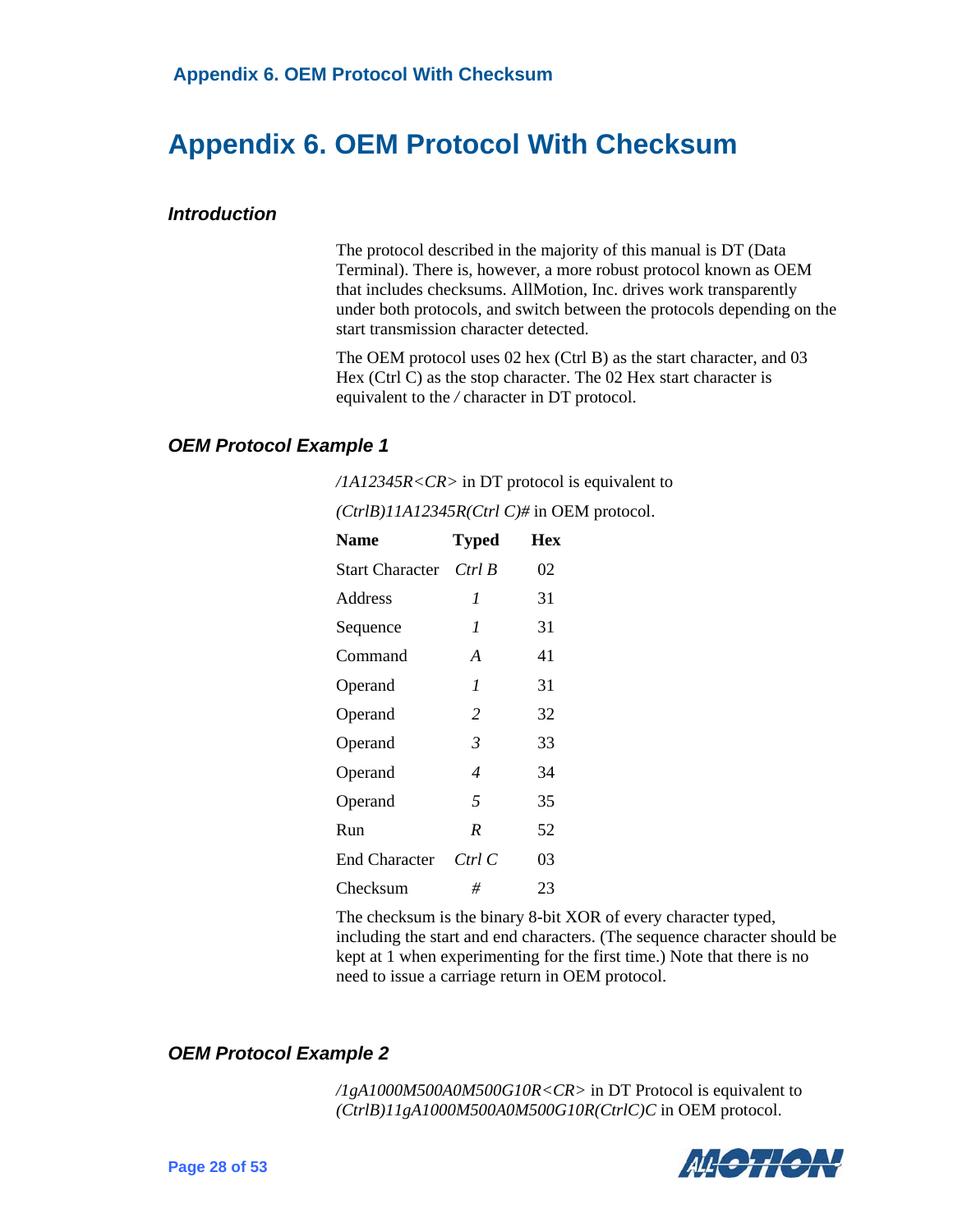The C at the end is Hex 43, which is the checksum (binary XOR of all preceding bytes).

Sequence Character:

The Sequence Character comes into effect if a response to a command is not received from the drive. In this instance the same command can be resent with bit 3 (repeat bit) of the sequence byte set, and bits 0-2 representing the sequence number.

When the repeat bit is set consecutive commands received by the drive must have a different sequence number in order to get executed. (Only the sequence number is looked at—not the command itself )

This covers both possibilities that (a) the drive didn't receive the command, and (b) the drive received the command but the response was not received.

The sequence number can take the following values:

- 31-37 without the repeat bit set
- 39-3F with the repeat bit set

(The upper nibble of the sequence byte is always 3.)

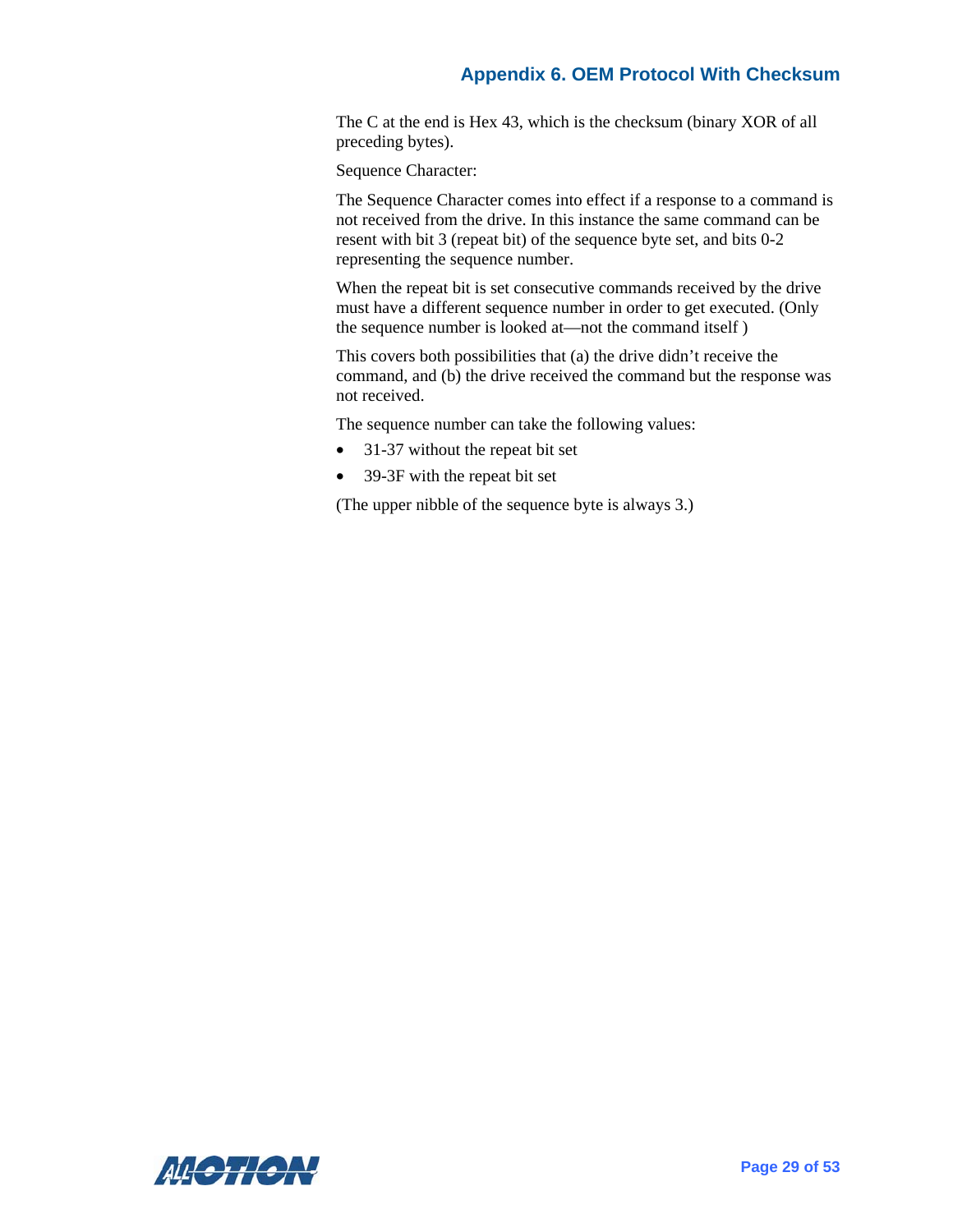# <span id="page-36-0"></span>**Appendix 7. Device Response Packet**

#### <span id="page-36-1"></span>*Introduction*

EZSteppers® and EZServos® respond to commands by sending messages addressed to the "Master Device." The master device (which is typically a PC) is always assumed to have address zero (0). The master device should parse the communications on the bus continuously for responses starting with */0*. (It should NOT, for example, look for the next character coming back after issuing a command, because glitches on the bus when the bus reverses direction can sometimes be interpreted as characters.)

#### <span id="page-36-2"></span>*Response Packet Structure*

|  | After /0, next comes the "Status Character" which consists of 8 bits: |  |  |  |  |  |
|--|-----------------------------------------------------------------------|--|--|--|--|--|
|--|-----------------------------------------------------------------------|--|--|--|--|--|

- Bit7 Reserved
- Bit6 Always set
- Bit5 Ready bit. Set when the EZStepper® or EZServo® is ready to accept a command.
- Bit4 Reserved

Bits 3 thru 0. These form an error code from 0-15:

- Bit Function
- 0 No Error
- 1 Init Error
- 2 Bad Command (illegal command was sent)
- 3 Bad Operand (Out of range operand value)
- 4 N/A
- 5 Communications Error (Internal communications error)
- 6 N/A
- 7 Not Initialized (Controller was not initialized before attempting a move)
- 8 N/A
- 9 Overload Error (Physical system could not keep up with commanded position)
- 10 N/A
- 11 Move Not Allowed
- 12 N/A
- 13 N/A
- 14 N/A
- 15 Command overflow (unit was already executing a command when another command was received)

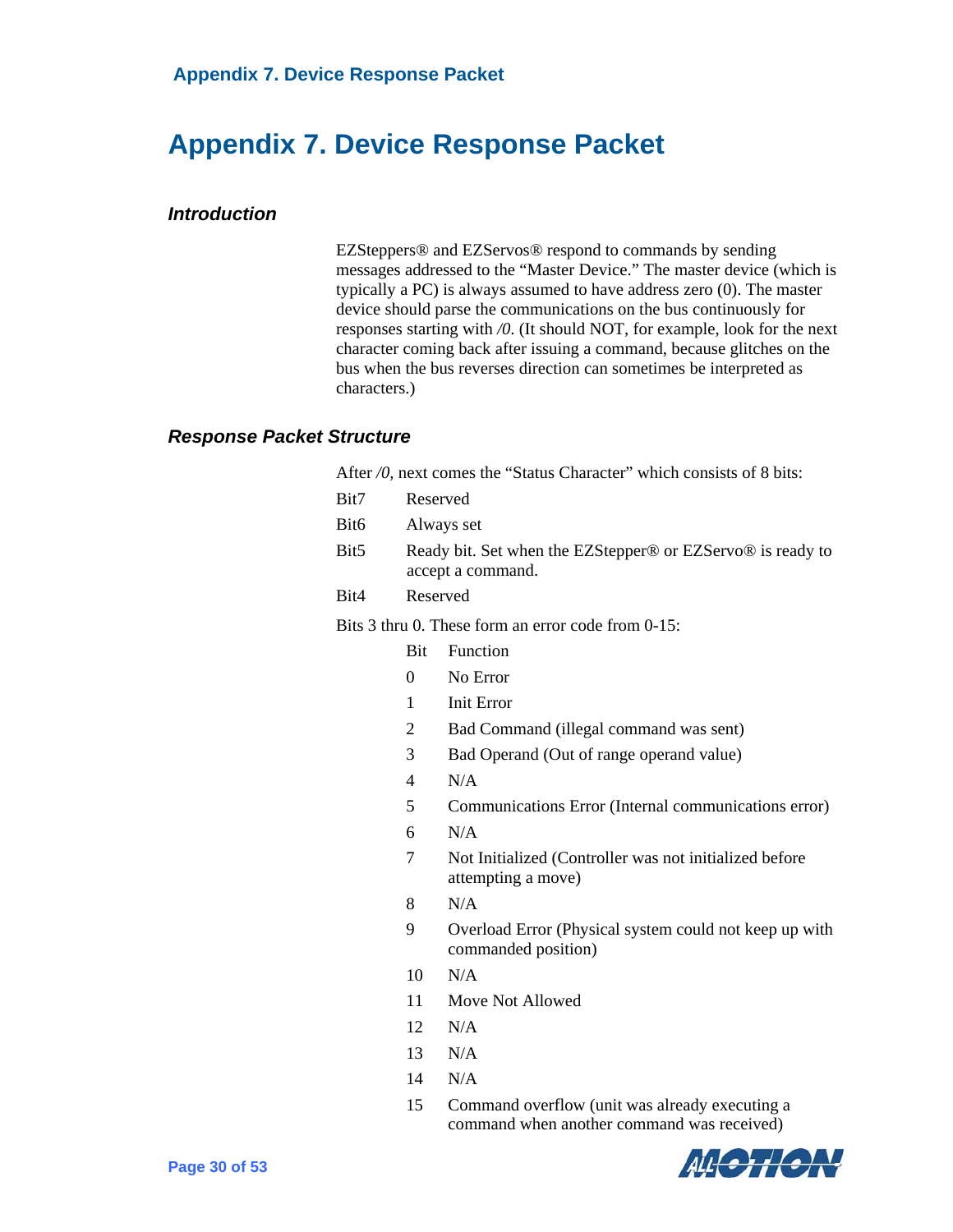#### **Appendix 7. Device Response Packet**

Note that in the RS485 bus, devices must respond right away, after the master sends a command, before the success or failure of the execution of the command is known. For this reason, some error messages that come back are for the previous command. An example of this is "failure to find home."

A program that receives these responses must continuously parse for */0*  and take the response from the bytes that follow */0*. The first character that comes back may be corrupted due to line turnaround transients, and should not be used as a "timing mark."

#### <span id="page-37-0"></span>*Example Initialization Error Response*

Note that the upper nibble typically only takes on values of 4 or 6 (Hex).

An initialization error response has 1 in the lower Nibble. So the response is 41 Hex or 61 Hex which corresponds to ASCII character upper case "A" or lower case "a", depending on whether or not the device is busy.

#### <span id="page-37-1"></span>*Example Invalid Command Response*

Note that the upper nibble typically only takes on values of 4 or 6 (Hex)

An invalid command response has 2 in the lower nibble. So the response is 42 Hex or 62 Hex , which corresponds to ASCII character upper case "B" or lower case "b", depending on whether or not the device is busy.

#### <span id="page-37-2"></span>*Example Operand Out Of Range Response*

Note that the upper nibble typically only takes on values of 4 or 6 (Hex).

An operand out of range response has 3 in the lower nibble. So the response is 43 Hex or 63 Hex, which corresponds to ASCII character upper case "C" or lower case "c", depending on whether or not the device is busy.

#### <span id="page-37-3"></span>*Example Overload Error Response*

Note that the upper nibble typically only takes on values of 4 or 6 (Hex).

An overload error response has 7 in the lower nibble. So the response is 47 Hex or 67 Hex, which corresponds to ASCII character upper case "I" or lower case "i", depending on whether or not the device is busy.

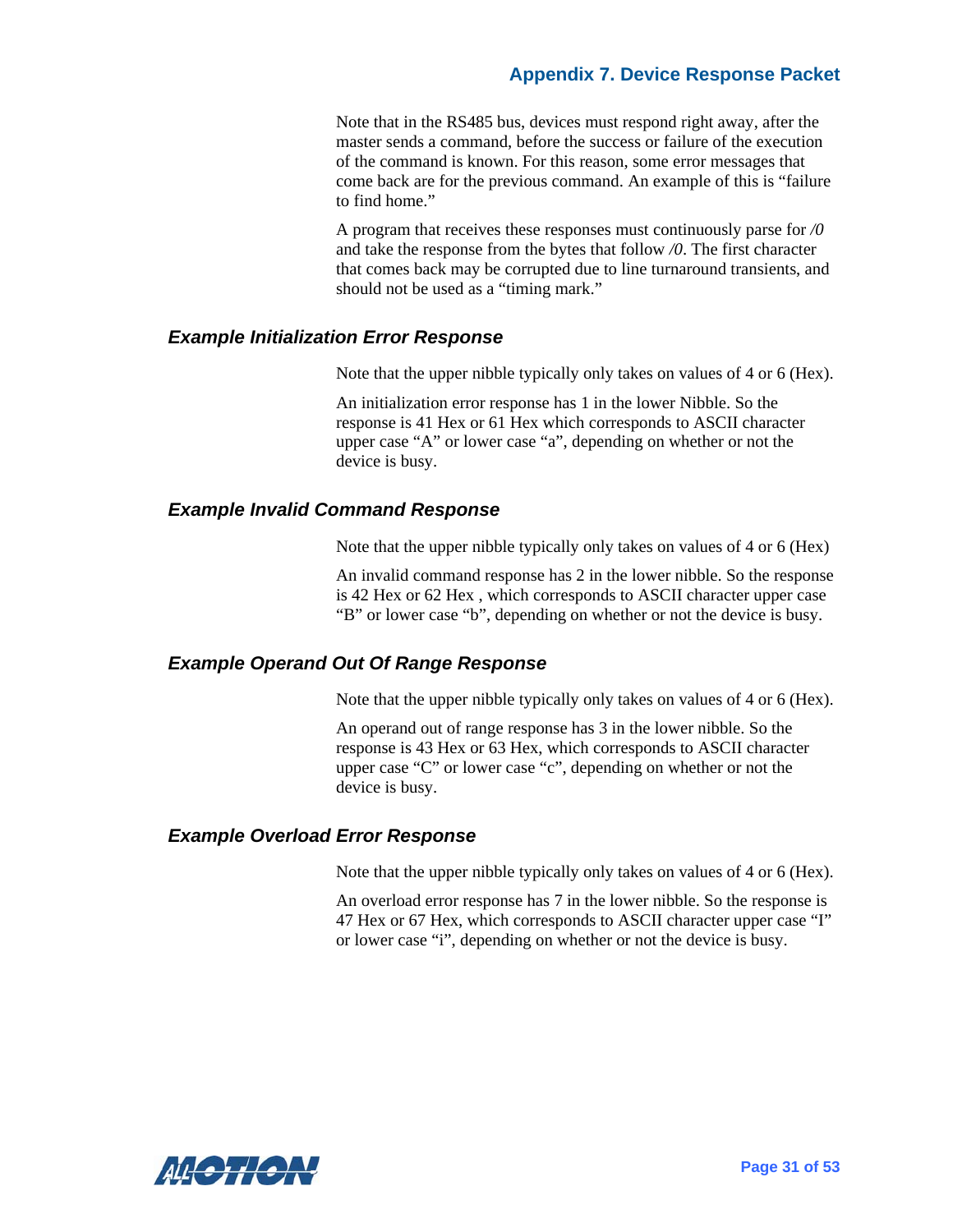### **Appendix 7. Device Response Packet**

### <span id="page-38-0"></span>*Example Response To Command "/1?4"*

| FFh:    | RS485 line turn around character. It's transmitted at the<br>beginning of a message.         |
|---------|----------------------------------------------------------------------------------------------|
| $2Fh$ : | ASCII "/"Start character. The DT protocol uses the '/' for this.                             |
| $30h$ : | ASCII "0" This is the address of the recipient for the message.                              |
|         | In this case ASCII zero (30h) represents the master controller.                              |
| $60h$ : | This is the status character (as explained above).                                           |
| 31h:    | These two bytes are the actual answer in ASCII.                                              |
|         | This is an eleven which represents the status of the four inputs.                            |
|         | The inputs form a four-bit value. The weighting of the bits is:                              |
|         | Bit $0 =$ Switch 1                                                                           |
|         | Bit $1 =$ Switch 2                                                                           |
|         | Bit $2 =$ Opto 1                                                                             |
|         | Bit $3 =$ Opto 2                                                                             |
| $03h$ : | This is the ETX, or end-of-text character. It is located at the end<br>of the answer string. |
| 0Dh:    | This is the carriage return.                                                                 |

0Ah: This is the line feed.

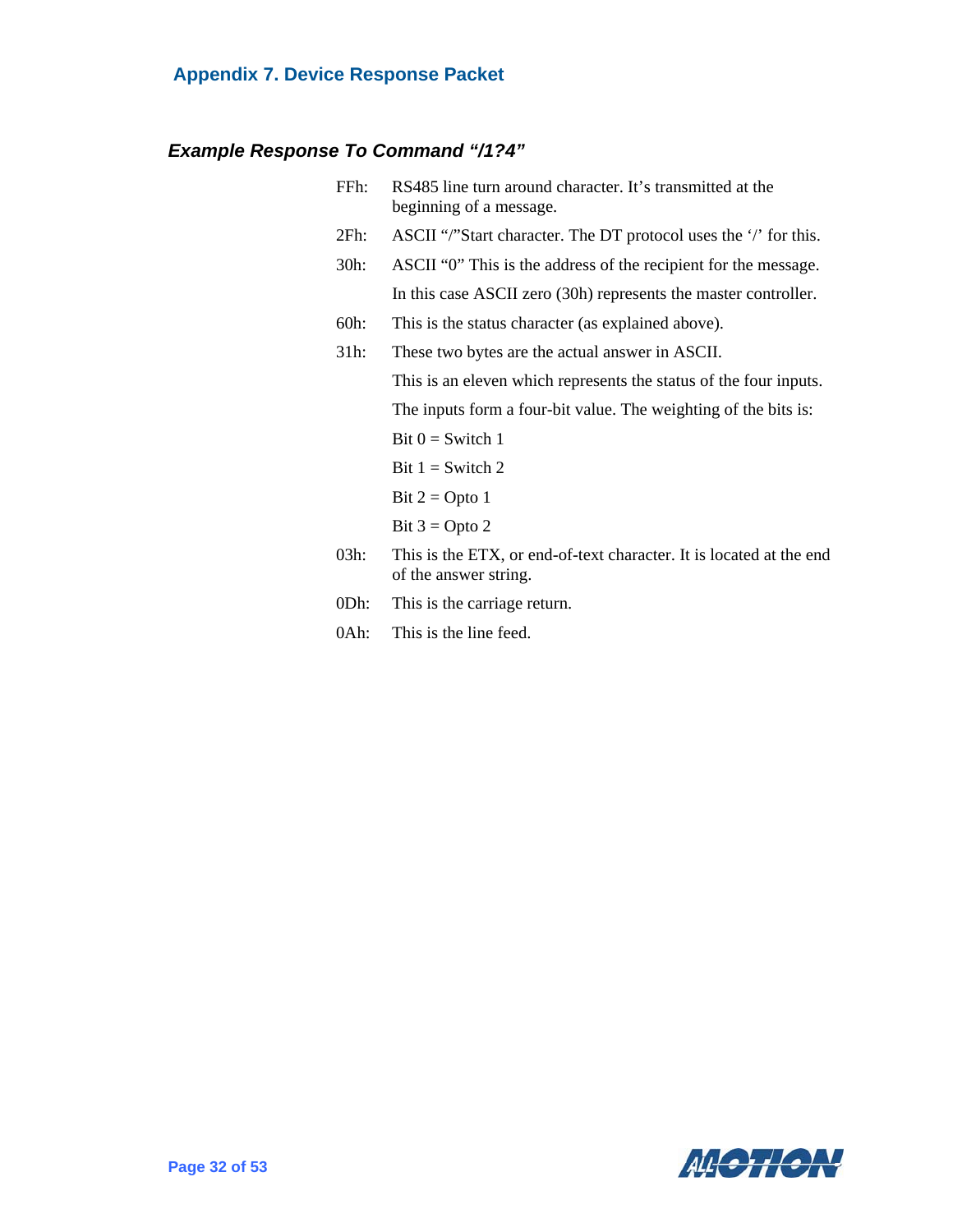#### <span id="page-39-1"></span><span id="page-39-0"></span>*Position Correction Mode (V6.7+)*

Position correction mode, when enabled, will move until the encoder reads the correct number. Once enabled, positions are given in quadrature encoder counts of the encoder (not in microsteps). If the motor stalls during a move, the mode will re-attempt the move until the encoder reads the correct number. These algorithms run while the stepper is in motion and will detect a stalled motor during a move.

There are two main types of feedback arrangements: the first method is to place the encoder on the motor shaft. The second method is to place the encoder on the component that is finally positioned, and may be only be loosely coupled to the motor due to backlash etc. The EZStepper® will work with either type of feedback.

#### <span id="page-39-2"></span>*Setting Up Encoder Feedback*

#### **1. Set the encoder ratio.**

NOTE: the encoder ratio should preferably be changed when at the zero position.

Encoder Ratio = (microsteps/rev divided by quadrature encoder ticks/rev) x 1000.

The encoder ratio must preferably be a whole number after the multiply by 1000. (If this is not a whole number, see discussion further down).

The motor must be left in 256th microstep mode for correct operation of feedback mode.

For example, a 1.8-degree stepper (running in 1/256th step mode), which has 200x256 microsteps /rev, is hooked up to a 400-line encoder that has 1600 quadrature encoder counts.

*aE*= ((200x256)/(400x4)) x1000=32000

Issue the command */1aE32000R* to set this encoder ratio.

NOTE: If the encoder ratio is unknown, do the following:

- 1. Leave the encoder ratio at its power-up default of 1000.
- 2. Ensure that the encoder increases its count when the motor moves in the positive direction. If not, switch either the AB lines on the encoder, which will reverse the count direction; or switch the wires to one of the windings on the stepper motor, which will reverse the direction of rotation (do not use the *F* command).
- 3. Issue */1n0R* to clear any special modes.
- 4. Issue */1z0R*, which will zero both the encoder and step position.

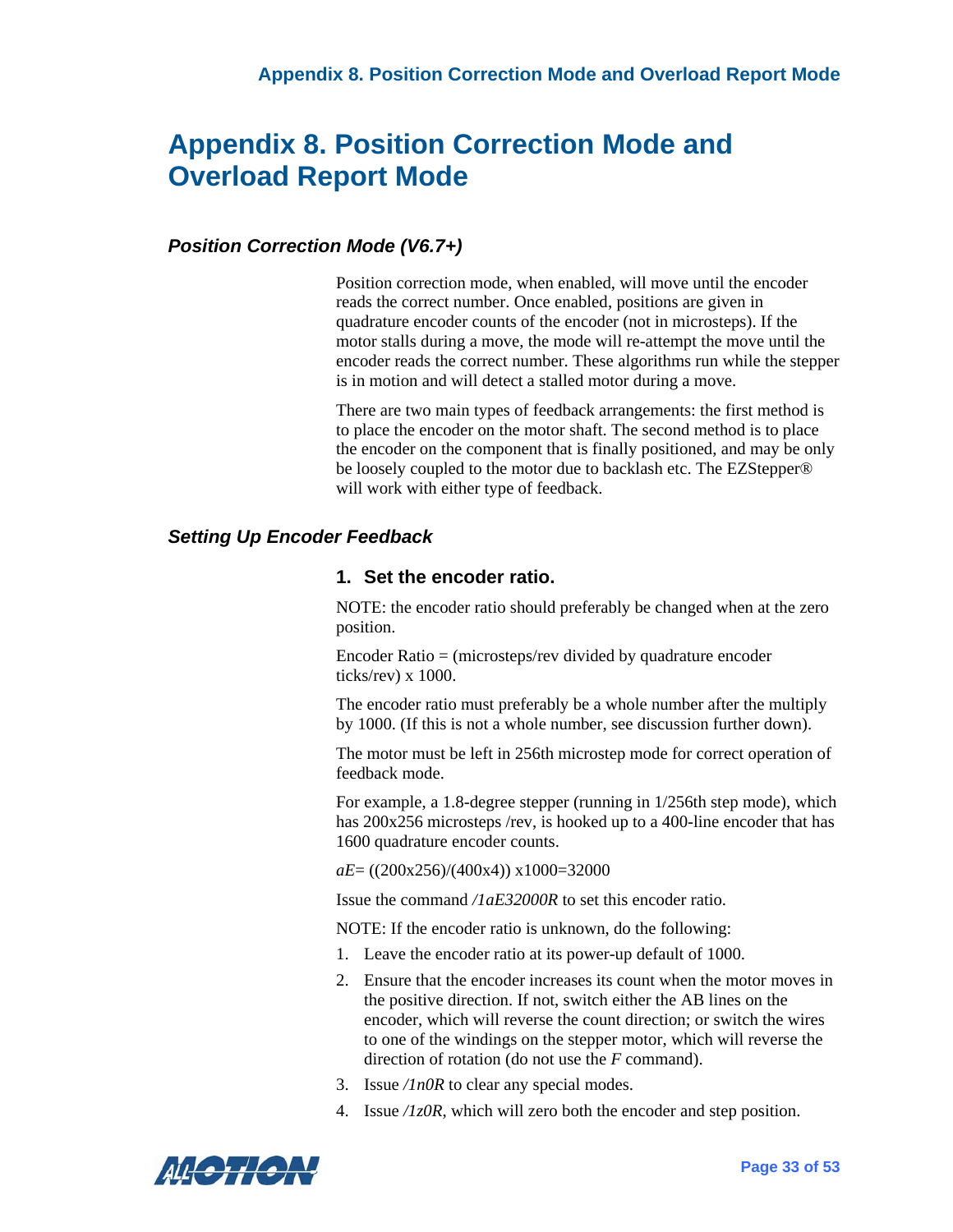- 5. Issue */1A100000R* and ensure that the move completes at a velocity that does not stall.
- 6. Issue */1?0*, which reads back the current position. This should be 100000.
- 7. Issue */1?8*, which reads back the encoder position.
- 8. Issue */1aE0R* which auto divides these two numbers.
- 9. Issue */1?aE*, which reads back the encoder ratio computed.

This value read-back is only a rough guide, and will be out by a few counts due to inaccuracies in the motor position and run-out in the encoder.

NOTE: The value read-back MUST be overwritten by the EXACT value that represents ratio.

10. Issue */1aE32000R*, or whichever exact number represents the encoder ratio.

#### **2. (Optional) Set the error in quadrature encoder ticks allowed before a correction is issued.**

*E.g. /1aC50R* (default is 50)

#### **3. (Optional) Set the Overload Timeout Value.**

This is the number of retries allowed under a stall condition.

E.g. */1au10000R* (default is 100)

#### **4. Enable the feedback mode.**

- 1. Zero positions just prior to enabling feedback mode by issuing */1z0R*. (Or issue */1z10000R* etc. if you need to at this time.)
- 2. Enable position correction mode by issuing */1n8R.*

Example  $(V6.7+)$ :

*/1z0aC50h40m40au100aE32000V1000n8R* starts the position correction mode.

#### <span id="page-40-0"></span>*Fine position correction (V6.99+)*

When in  $n8$  mode, there are two position correction algorithms:

• The COARSE ALGHORITHM, as described above, operates to bring the motors to within the value given by "*aC*" (upper case C). ). This algorithm runs all the time (while the stepper is in motion) and will detect a motor that is stalled or lagging by more than "*aC*" during a move. When a problem is detected the axis will stop and reissue a move starting from zero velocity so as to slowly spin up motor that may have stalled at high speed.

In firmware version 6.99+, a fine position correction integrator algorithm (FINE ALGORITHM ) is engaged once the major move is completed to zero out any small residual position error. The speed of this correction is affected by the "x" integration period value. */1x10R*  is default. Smaller values of x correct faster but may lead to

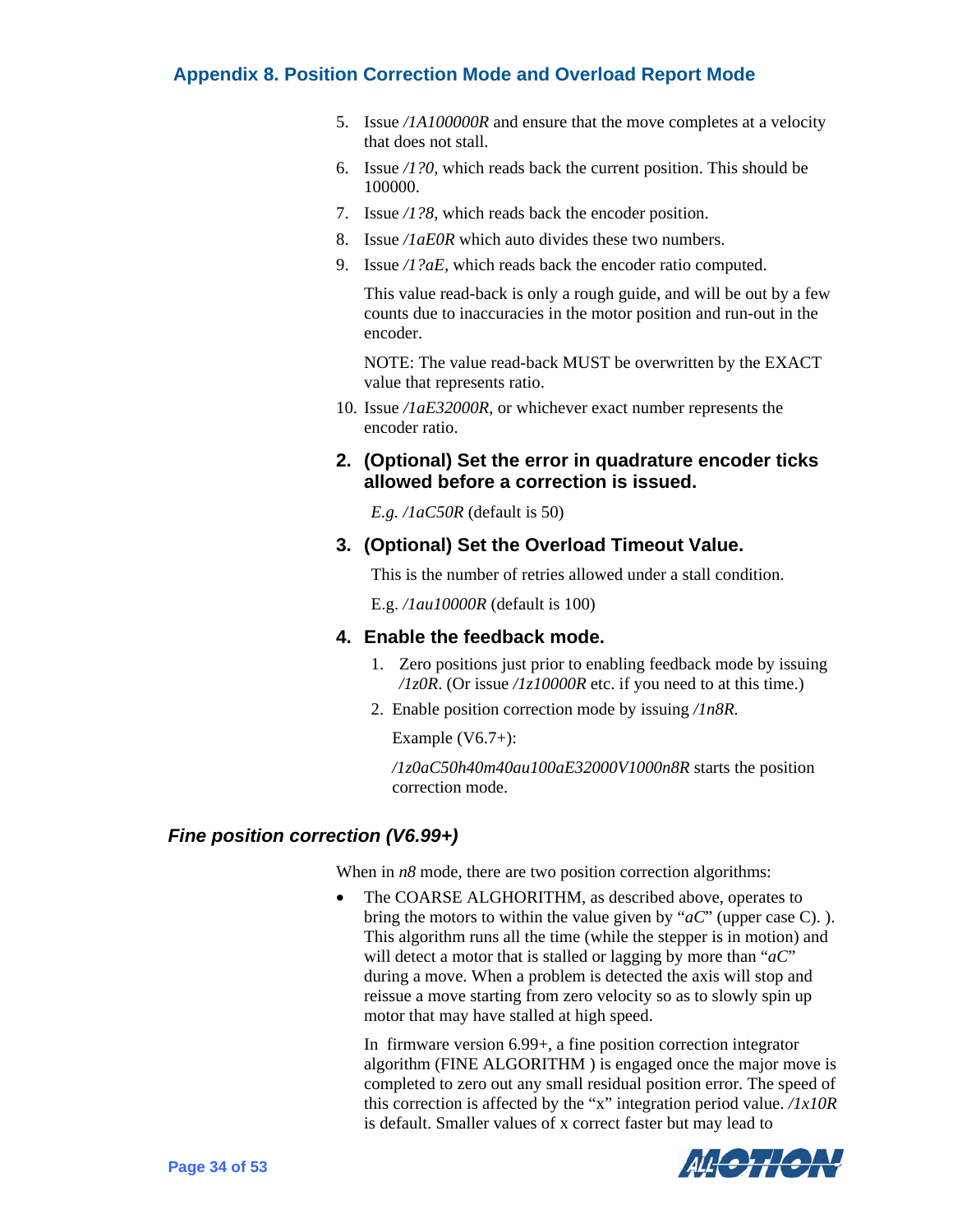oscillations, e.g., */1x3R*. The fine position correction deadband is set by "*ac*" (lower case c) E.g.: */1ac10R*, the default ac is 20 encoder counts. This can be adjusted down to zero, if desired but it may take time to settle depending on stiction and backlash, especially if the encoder is decoupled from the motor. The integration algorithm runs on hold current, and this may need to be adjusted to a reasonably high number, depending on the load. It is also best to run hold current equal to move current so that the motor does not relax and detent at the end of the move.

Move complete (non busy) will be asserted when the move completes to within "*ac*" for the first time. Subsequent disturbances greater than "*ac*" but less than "*aC*" will be corrected by the fine correction algorithm and will not be reported as "busy". Only disturbances greater than "*aC*" will result in the coarse correction algorithm being engaged and busy being asserted.

Example: (V6.99+) */1aM1z0aC50ac10x10h40m40au100aE32000L100n8R*

#### <span id="page-41-0"></span>*Notes On Feedback Mode*

If motor consistently stops during a move:

If a very fine line count encoder is used such that for example the encoder ratio is around 2000, or if the encoder is decoupled from the motor shaft, or if the encoder ratio has some fractional component and is non integer, increase the error (*aC*) allowed for the coarse algorithm, for example set *aC* to *2000*. This way a move that is in progress will not be halted and restarted, because the coarse algorithm detects that the following error is too large. Instead, the move will complete with some error, and the fine algorithm integrator will null out the error to within the lower case "*ac*" value at the end of the move.

• Busy/Non Busy Status:

The status will read busy until any move is reached to within the "*ac*" value; however, once a move is complete any subsequent disturbance is handled by the fine integrator as long as it is less than "*aC*" (upper-case C). These subsequent corrections by the fine algorithm will not read busy; however, if the error becomes greater than "*aC*" the dead reckoning algorithm is turned on, and a formal correction move is initiated. This move changes the drive status to busy, and no external commands will then be accepted. It is important to set the coarse dead reckoning deadband (*aC* value) to a reasonable number (for example, *50*) else the drive will always be attempting to correct.

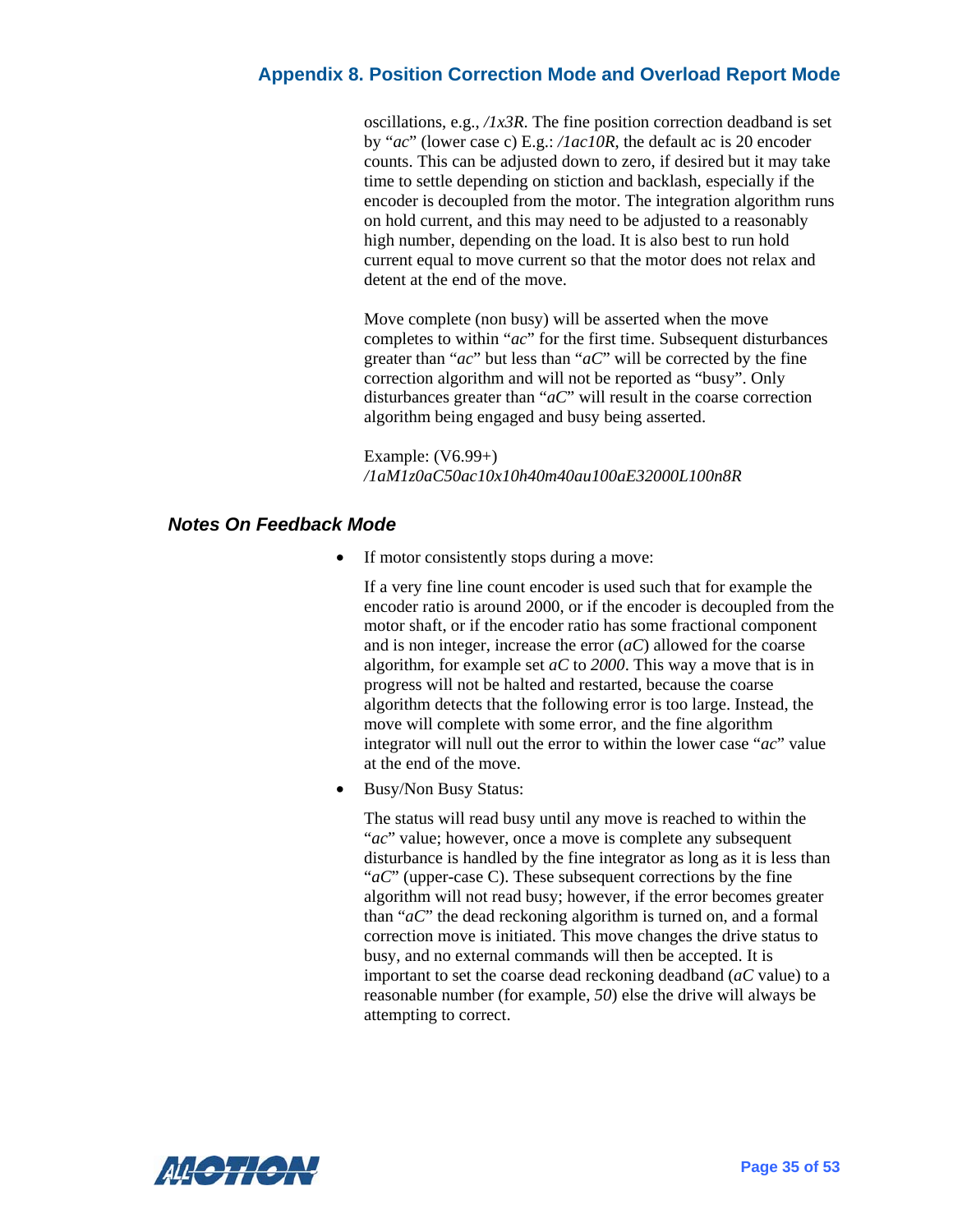#### <span id="page-42-0"></span>*Other Notes*

- When position correction mode is enabled (*/1n8R*) the drive will keep retrying any stalled moves until "*au*" retries are exhausted, and will NOT halt any strings or loops upon detection of a stall.
- During position correction mode, */1T* will halt any move, but there is a possibility that the drive may instantly reissue itself a position correction command, especially if it is fighting a constant disturbance. It may be necessary to issue a */1n0R* to positively halt a move in progress.
- If the encoder ratio is changed from its default of 1000, the allowed max position will be decreased from  $+2^{\wedge}31$  by the same ratio. The count will rollover from positive to negative range when this limit is exceeded.
- Do not use the upper case "*F*" (reverse direction) command when using encoder feedback mode. Instead, switch the encoder AB lines or the wires to one phase of the motor.
- Jog mode will not work with encoder feedback on.

#### <span id="page-42-1"></span> *Dual Axis Position Correction Mode*

In firmware V6.78 and later, it is possible to put both axes into correction mode.

Examples:

- */1aM1z0aC50au5u3aE12800L100n8R* sets up encoder feedback mode for axis 1.
- */1aM2z0j16aC500ac10au10000aE1000n8R* sets up encoder feedback mode for axis 2.

The second encoder is wired to the 8-pin I/O connector as shown in the wiring diagram.

#### <span id="page-42-2"></span>*Arbitrary Measurement Units*

It is not necessary to use feedback mode or even have an encoder, in order to set the encoder ratio */1aE32000R* etc. Setting the encoder ratio thus allows positioning in any units of the user's choice.

#### <span id="page-42-3"></span>*Overload Report Mode*

In n8 feedback mode, the drive will automatically correct any stalled moves up to the limit given by "*au*." Only then will it report Error 9 of an overload.

However, it may be desirable to detect a stall but not correct it. The n16 mode does just this. The encoder value is continuously compared against the commanded position and Error 9 is set when these do not match to within the error band specified by "*aC*". When this error occurs, the

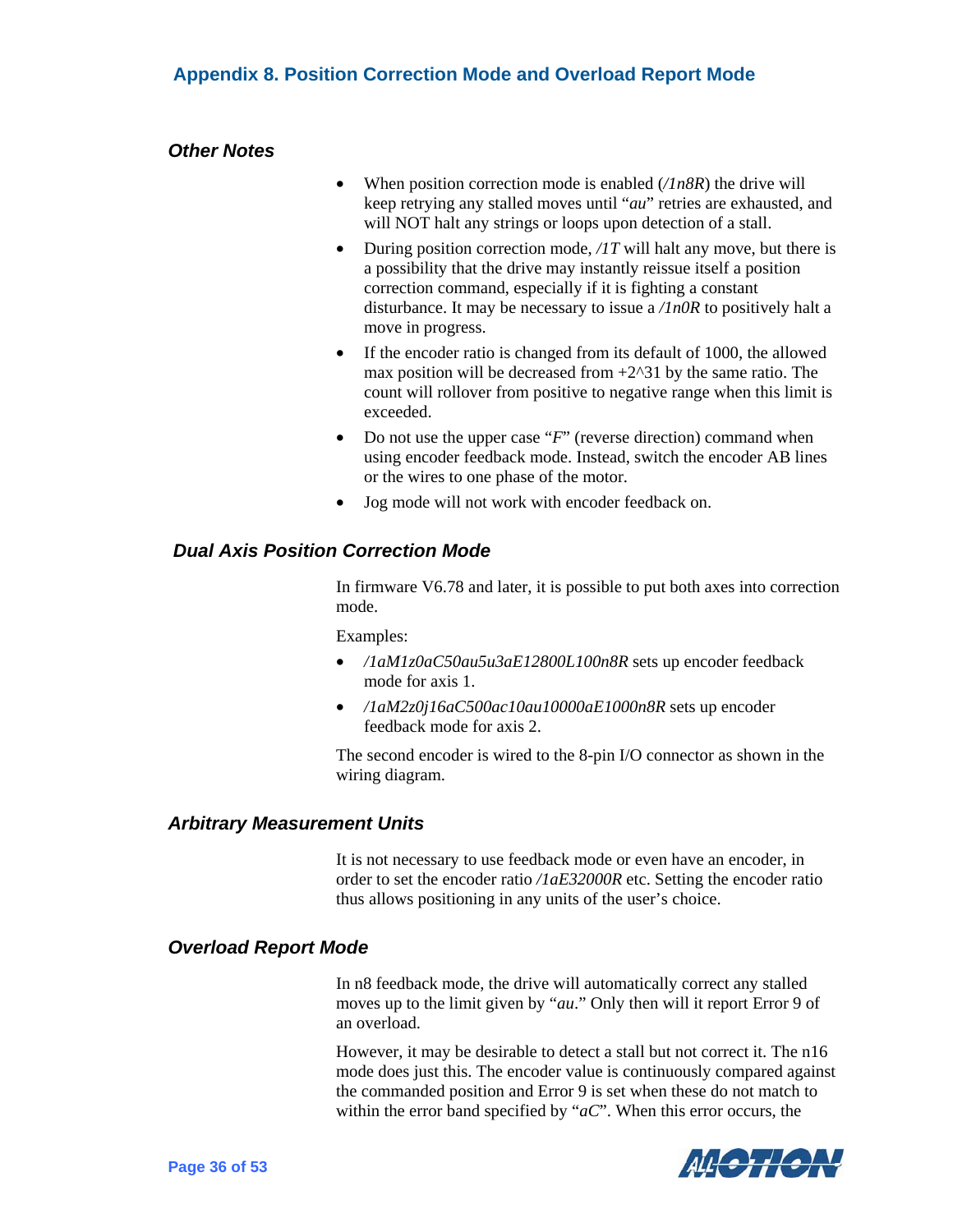drive will exit from any loops or multiple command strings it may be executing.

Overload report mode is enabled by */1n16R*, and requires the encoder ratio to be entered correctly via the "*aE*" command. Issue */1zR* to zero both the encoder and position counter just prior to issuing */1n16R*.

When an overload occurs, the drive can be set to execute stored strings 13, 14, or 15. See auto recovery scripts below.

#### <span id="page-43-0"></span>*Auto Recovery in Feedback Mode*

Auto Recovery is available in firmware V6.997+.

#### **Auto Recovery Scripts (Available in V6.997+)**

In n8 mode, the EZStepper® determines a stalled or overload condition by checking to see if the encoder is tracking the commanded trajectory. If the encoder is not following the commanded trajectory within the error specified by "*ac*", a number of retries given by the "*au*" command are executed.

When an overload condition is detected (retry counter has exceeded the "*au*" value), it will be reported back as an upper or lower case *I* (Error 9) when the status is querried. This status can be used by an external computer to execute a recovery script.

However, it may be desired that the drive recover by itself in the case of a stand-alone application. For this purpose, we have the "n" mode bits n512 and n1024.

It is necessary to combine these bits with n8 so, for example,  $n512+n8 =$ n520.

Depending on which of these bits is set, the servo will execute stored program 13, 14 or 15 when an overload is detected. Program 12 is also executed as a last resort if programs 13,14, or 15 cannot auto recover after retrying the number of times given by the "*au*" command. NOTE: an overload error on any motor, if enabled, will execute error recovery.

Example:

1. Enter */1s13p1202n520R.* This sets error recovery script to send "1202" on every recovery.

*/1s12p1201R* sets final script to send "1201."

- *2. /1aM1m5h5z0aC50au5u3aE12800L100n520R* sets h= 5 and m=5 so that we can stall the motor easily.
- 3. Setup encoder ratio as appropriate: */1aE32000R* etc.
- 4. Zero Encoder and Position Counter */1z0R*
- 5. Set *au* = 5 so that 5 retries max are allowed
- 6. Set  $u = 5$  so that program 13 is run a maximum of 3 times.
- 7. Set  $n = 520 = n8 + n512$  so that stored program 13 will be issued on error condition.
- 8. Now move the motor shaft so that the motor tries to correct 5 times and then gives up.

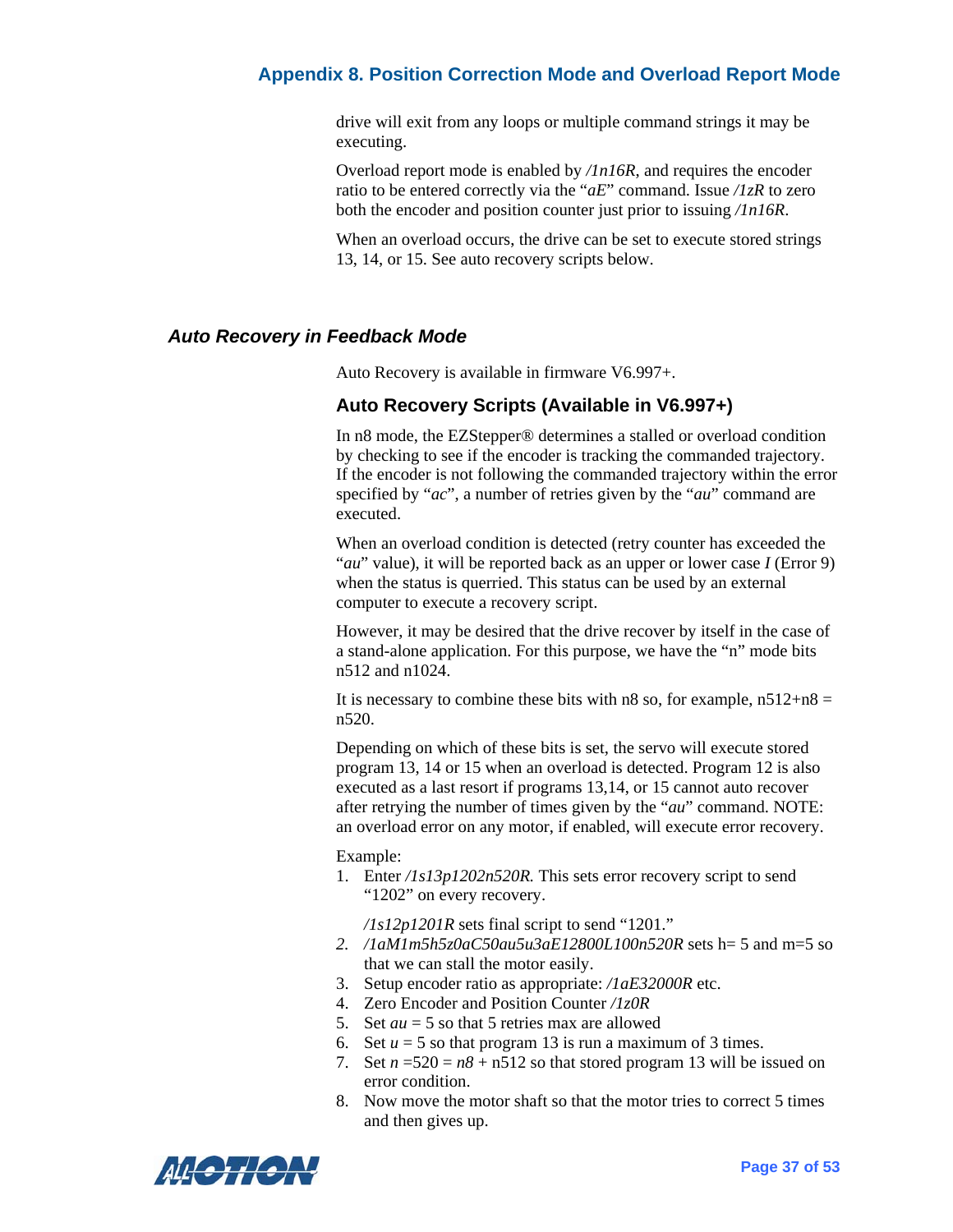9. After the 5th retry the motor will execute stored program 13 and will attempt to send a 1202 on the 485 bus. Then the feedback turns on and 5 more tries are made. If the motor is held stalled, the 1202 will be sent 32 times followed by a 1201 as the final recovery script , stored program 12, is run.

Typical reasons that the following error is too great:

- *"m"* value (current) set too low.
- "*L*" value (acceleration) set too high for torque available from motor.
- "*V*" value (velocity) set too high for torque available from motor.
- Physical obstruction, or excessive friction.

| Command | <b>Operand</b>      | <b>Description</b>                                                                                                                                                                                                                                                                                                                                                                                                                            |
|---------|---------------------|-----------------------------------------------------------------------------------------------------------------------------------------------------------------------------------------------------------------------------------------------------------------------------------------------------------------------------------------------------------------------------------------------------------------------------------------------|
| аC      | 1-65000<br>(50)     | When in position correction mode, set distance allowed to move<br>before the motor corrects using encoder feedback.<br>E.g. /1aC100R<br>See Appendix 8.                                                                                                                                                                                                                                                                                       |
| aЕ      | 1000-10^6<br>(1000) | Set Encoder ratio.<br>This sets the ratio between the encoder ticks/rey and the<br>microsteps/rev for the motor. E.g. /1aE12500R<br>See Appendix 8.                                                                                                                                                                                                                                                                                           |
| au      | 1-65000<br>(10)     | Set Overload Timeout. This sets the number of times the move is<br>retried in case a move stalls. E.g. /1au10000R<br>When the au retries are exhausted, the drive will drop out of<br>feedback mode (n8) and report Error 9 (overload)                                                                                                                                                                                                        |
| X       | 1-10000<br>(10)     | Set Integration period (V 6.99 $\div$ ) A fine position correction integrator<br>algorithm is engaged once the major move is completed to zero out<br>any small residual position error. The speed of this correction is<br>affected by the "x" integration period value. /1x10R is default. Smaller<br>values of x correct faster but may lead to oscillations E.g. /1x3R                                                                    |
| n       | $0 - 4095$<br>(0)   | Bit3:/1n8R enables Position Correction mode. See Appendix 8.<br>Bit4:/1n16R enables Overload Report mode.<br>Bit9 and Bit10: When set, these bit will execute one of the stored<br>programs 13, 14, or 15 whenever the feedback shuts down the drive<br>due to an overload or an error. (The "au" retries are exhausted. See<br>Appendix 8.<br>/1n512R executes program 13.<br>/1n1024R executes program 14.<br>/1n1536R executes program 15. |
| ac      | 1-65000<br>(50)     | Sets the final error allowed by the fine position correction<br>algorithm.                                                                                                                                                                                                                                                                                                                                                                    |
| u       | 1-65000<br>(0)      | In Version 6.99 and greater, sets the number of times error<br>recovery scripts 13, 14, or 15 are run prior to calling upon final<br>recovery script 12.                                                                                                                                                                                                                                                                                      |

#### **Table 2. Position Correction Mode Commands**

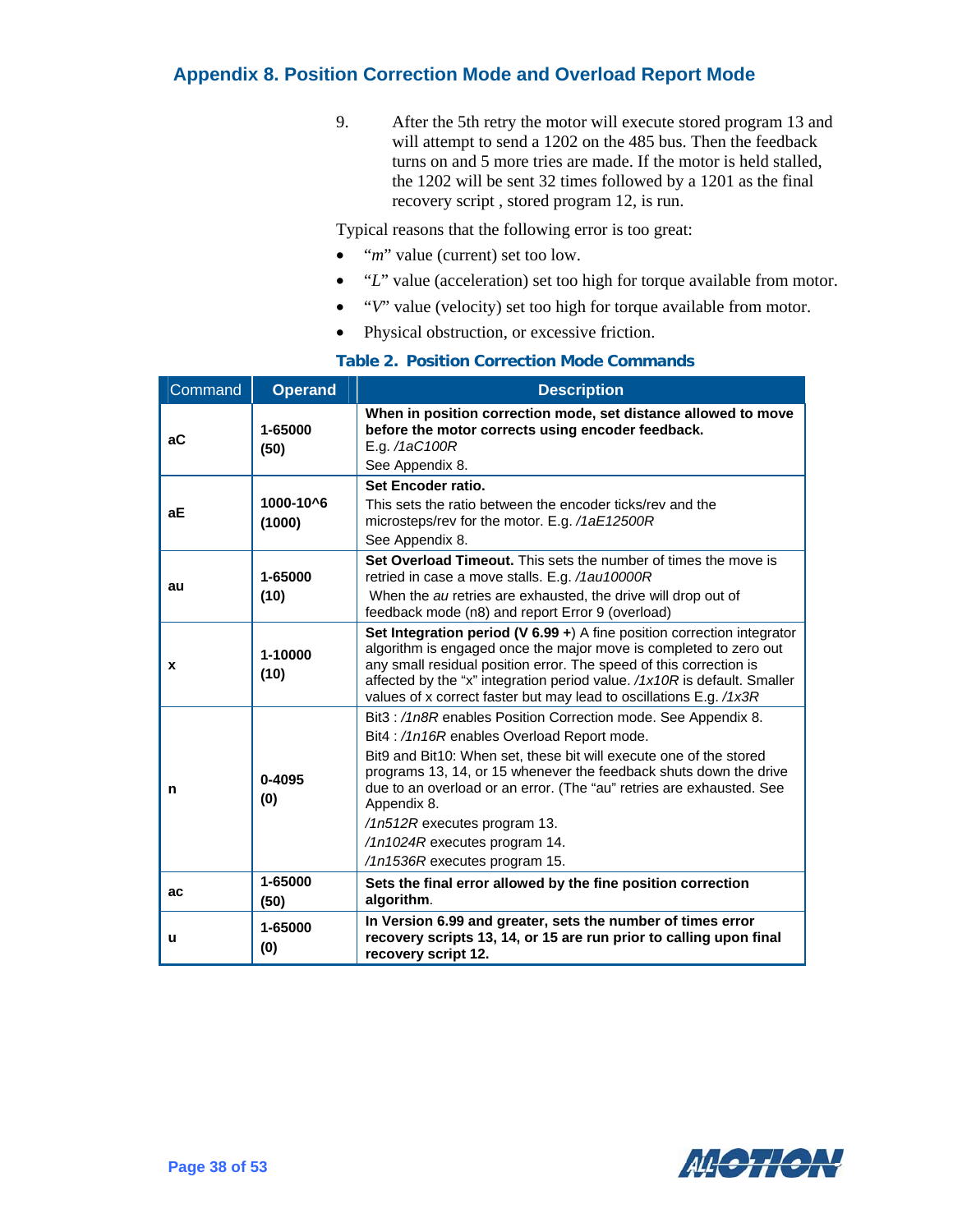# <span id="page-45-0"></span>**Appendix 9. Analog Inputs and Analog Feedback**

#### <span id="page-45-1"></span>*Analog Inputs*

The four inputs of the EZStepper® are all ADC inputs.

- The ADC values can be read via RS485, E.g., */1?aa<CR>*. These values are on a scale of 0-16368 as the input varies from 0-3.3V. The inputs as shipped are good to about 7 bits, but can be made to be better than 10 bits with the removal of the input overvoltage protection circuitry (call factory for details).
- The threshold upon which a digital "one" or "zero" is called can be varied with the "*at*" command and affect the Halt H command or Skip S command.

Example: */1at309999R<CR>*. This sets the threshold on input 3 to 09999. Note that it is necessary to insert leading zeros after the input number (3), since the threshold value must always be entered as five digits (00000-16368).

- The thresholds for all four inputs can be read back with the */1?at<CR>* command. The units have a default threshold value of 6144 (1.24V).
- It is possible, for example, to regulate pressure by turning a pump on or off depending on an analog value read back, by designating the threshold of the One/Zero call as the regulation point. E.g. */1at308000gS03P1000G0R*.
- A potentiometer can be placed as shown in the wiring diagram, and its position read back via the */1?aa<CR>* command. Note that the supply provided (which normally drives an LED) has 200 ohms in series with 5V, so the use of a 500-ohm potentiometer will give a range of almost 0-3.3V range on the inputs.

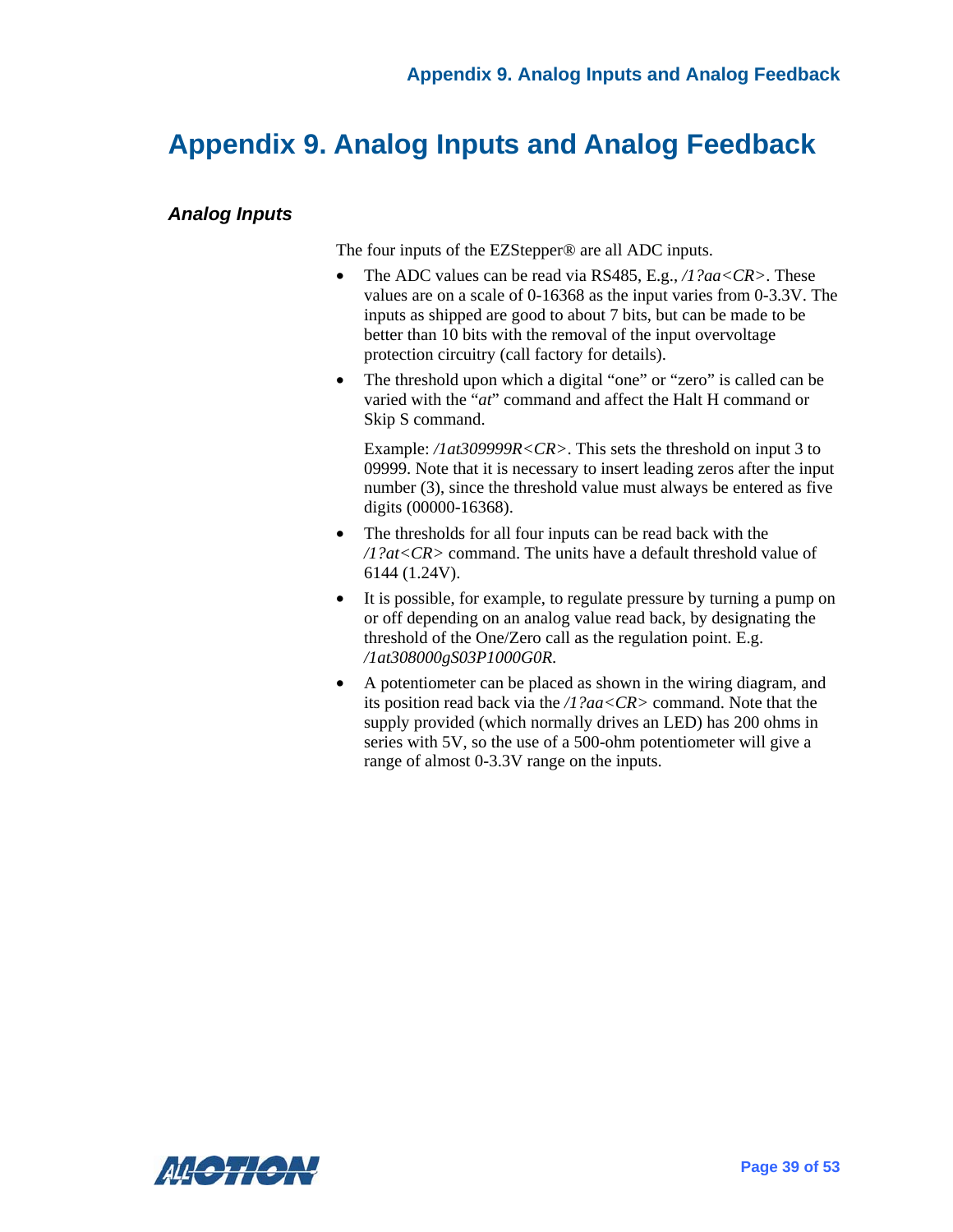#### <span id="page-46-0"></span>*Potentiometer Position Command*

Potentiometer 2 (see wiring diagram) can be used to command the position of the main axis only (Motor 1). The value read back on potentiometer 2, from 0-16368, is multiplied by the multiplier "*am*" and then divided by 256. Then an offset given by "*ao*" is added. The motor will use this number just as if it had been commanded by a */1A12345R*type command. Further, there is a "deadband" command, "*ad*", which sets a dead band on the 0-16368 potentiometer value read back such that a value outside this deadband must be seen before a command is issued to cause a move.

The command */1aM1ao100ad100am1000n8192R<CR>* enables potentiometer command mode.

Stepper position = ((analog value from potentiometer/ 256) x ("*am*" multiplier)) + ("*ao*" offset value)

Use 500-ohm potentiometer. (see wiring diagram)

Supply pin of potentiometer already has 200 ohms in series on the board to 5V

Value from potentiometer  $= 0$  to 16368 for 0-3.3V on wiper.

E.g. */1ao1228R<CR>* sets *ao* offset to 1228. Default is 0.

E.g. */1am256R<CR>* sets *am* multiplier to 256. Default is 256.

E.g. */1ad100<CR>* sets the deadband in microsteps to 100. Default is 50).

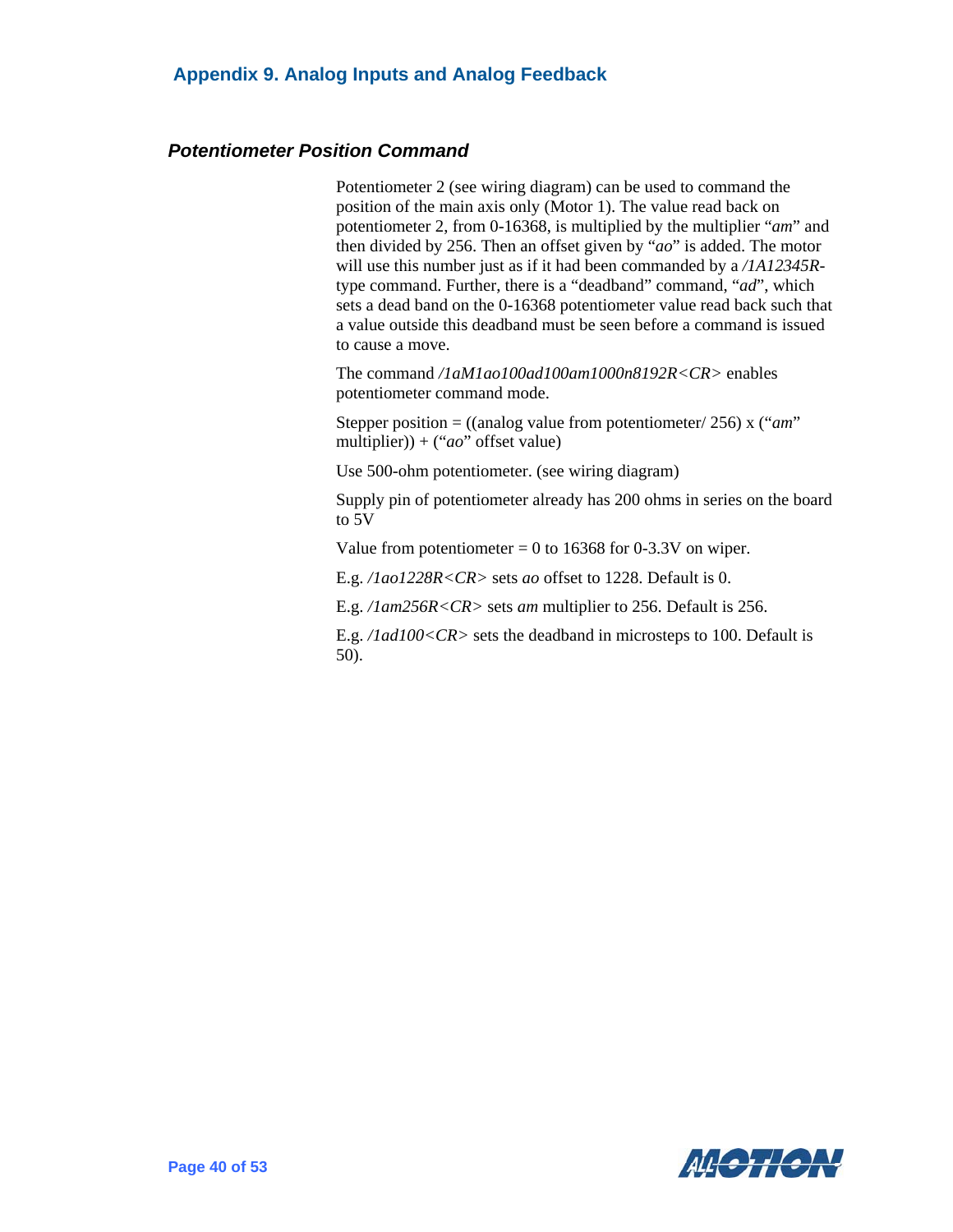#### <span id="page-47-0"></span>*Potentiometer Velocity Mode (joystick mode)*

This is available in firmware version 6.7+ .

Potentiometer 2 (see product wiring diagram) can be used to command the velocity of the main axis only (motor1). The value read back on potentiometer 2, from 0-16368, is multiplied by the multiplier "*am*" and then divided by 256. The motor uses this number just as if it had been commanded by a *V* command.

1. Use */1n65536R* to enter velocity mode.

Once in this mode, */1z0R* will set zero velocity to the current position on the potentiometer.

- 2. Issue */1P0* to start an endless move based on the velocity as read from the potentiometer.
	- ⎯ */1zxxxR,* where *xxx* is non zero, will set zero to that value of the potentiometer.
	- *ad* sets the dead band on the potentiometer about mid scale.
	- *am* sets the multiplier where:

velocity in microsteps/sec or encoder ticks/sec = [(potentiometer value(0to16368) – (potentiometer zero value from "z" command) - ("*ad*" deadband value/2)] x (*am*/256)

So,

*/1ad100am1000n65536z0P0R* starts the mode.

to terminate, type

*/1n0<CR>* 

*/1T<CR>* 

The actual velocity can be read back by */1?V<CR>*.

It is also possible to use the potentiometer to set the magnitude of the velocity and Switch1 input to be the direction of the velocity. Bit 7 Enables this.

/*1ad100am1000n65664z0P0R* starts the mode. (65664=65536+128)

(Please request V6.998 or later firmware for this feature.)

Further, it is possible to know if the shaft is following the commanded velocity, by using a shaft encoder for feedback and setting the encoder ratio (*aE*) and the following error (*aC*), and setting n16 mode to report overloads  $65552 = (65536 + 16)$ .

*/1ad100aC400am128n65552aE12800z0P0R* 

If the potentiometer velocity mode is to be used with limits, the limits can be switched to the two switch inputs, so as not to interfere with the potentiometer. The command to do this is */1an16384R*.

Example: */1ad100am1000an16384n65538z0P0R* switches limits to the alternate inputs, and enables limits  $(65536 + 2) = 65538$ .

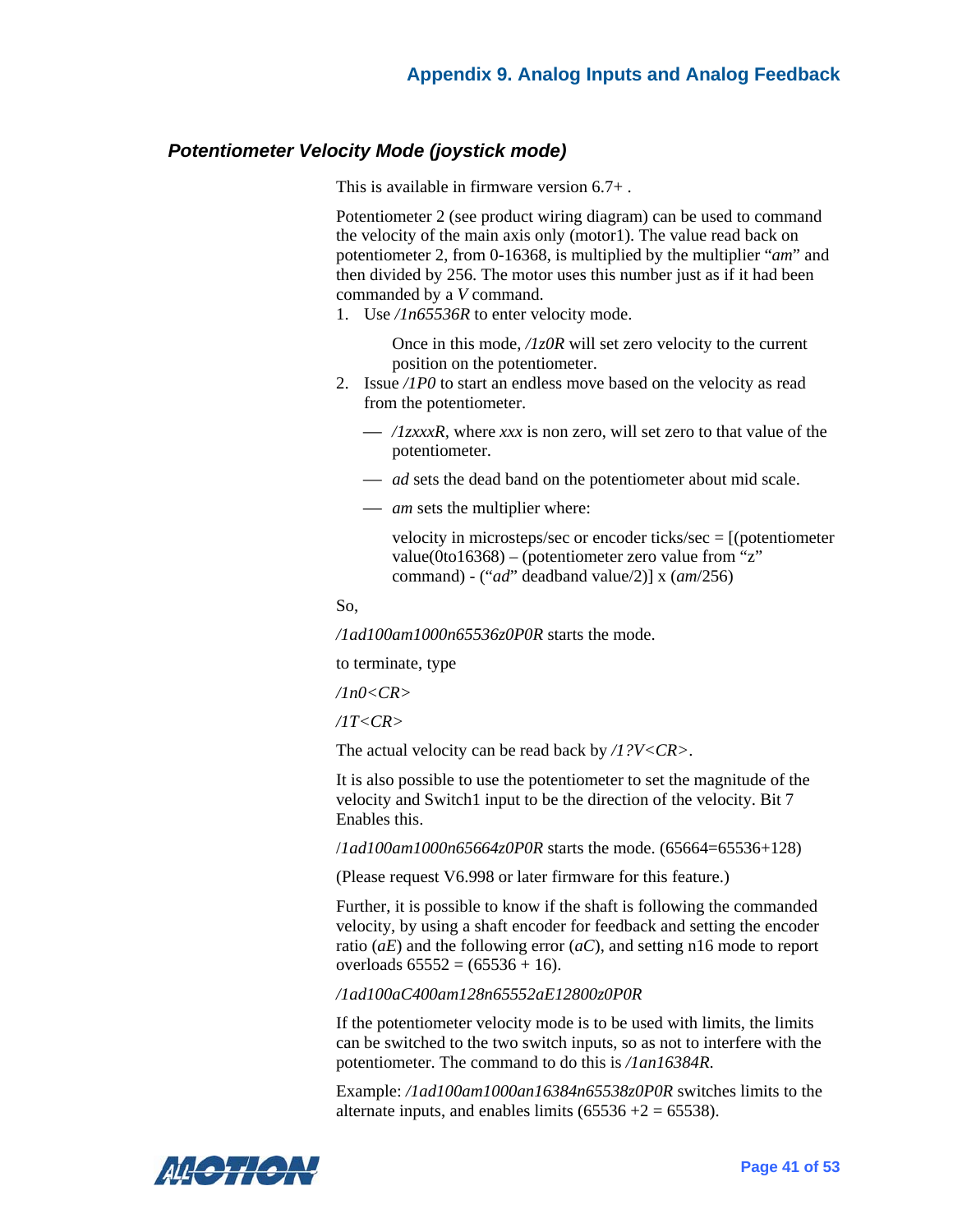#### **Appendix 9. Analog Inputs and Analog Feedback**

#### <span id="page-48-0"></span>*Potentiometer Position Feedback*

This is available in Firmware V6.7+.

Potentiometer 1 can be used as an encoder for the main axis only (Motor 1). The value read back is from 0-16368.

NOTE: Please read Appendix 8 on encoder feedback mode first. Operation in potentiometer position feedback mode is identical to encoder feedback mode except that the potentiometer acts as an encoder which generates positions between 0 and 16386.

The command */1N3R* designates Potentiometer 1 as the encoder (in place of the quadrature encoder).

To use this mode:

- 1. Wire a 500-ohm linear taper potentiometer to the Potentiometer 1 position.
- 2. Connect the motor shaft to the shaft of the potentiometer, such that a move in the positive direction for the motor increases the value read from the potentiometer using the */1?aa* command.
- 3. Turn the potentiometer all the way to zero by issuing a *D* command, e.g. */1D1000R*.
- 4. Issue */1z0R* to zero the motor position.
- 5. Issue */1N3R* to enable the potentiometer as encoder .
- 6. Move motor by issuing *P* commands until it is about ¾ of potentiometer range.
- 7. Issue */1aE0R* to automatically work out the "encoder ratio" for the potentiometer.
- 8. Issue */1n8R* to enable feedback mode.

Note that if the motor shaft is forced, a correction will be issued to return the motor to its original position.

If shaft oscillates at some positions, this may be because of a nonlinearity in the potentiometer. Try increasing the dead band set by the *aC* command. Or it could be because the zero position was not set correctly. Another cause of oscillations is a "scratchy" potentiometer. Try adding a 0.1µF capacitance between the wiper terminal and ground.

NOTE: To start feedback at a non-zero potentiometer position, read the current potentiometer value (position) with */1?aa* , say it's 2345, then issue */1z2345N3n8R*.

Example: (V6.7+) :

*/1aM1z0aC50h40m40au100aE32000V1000N3n8R* 

Example (V6.99+ ,with fine position correction):

*/1aM1z0aC50ac10x10h40m40au100aE32000L100N3n8R* 

NOTE: See Appendix 8 for parameter explanations.

To exit this mode, type */1n0R* followed by */1T.*

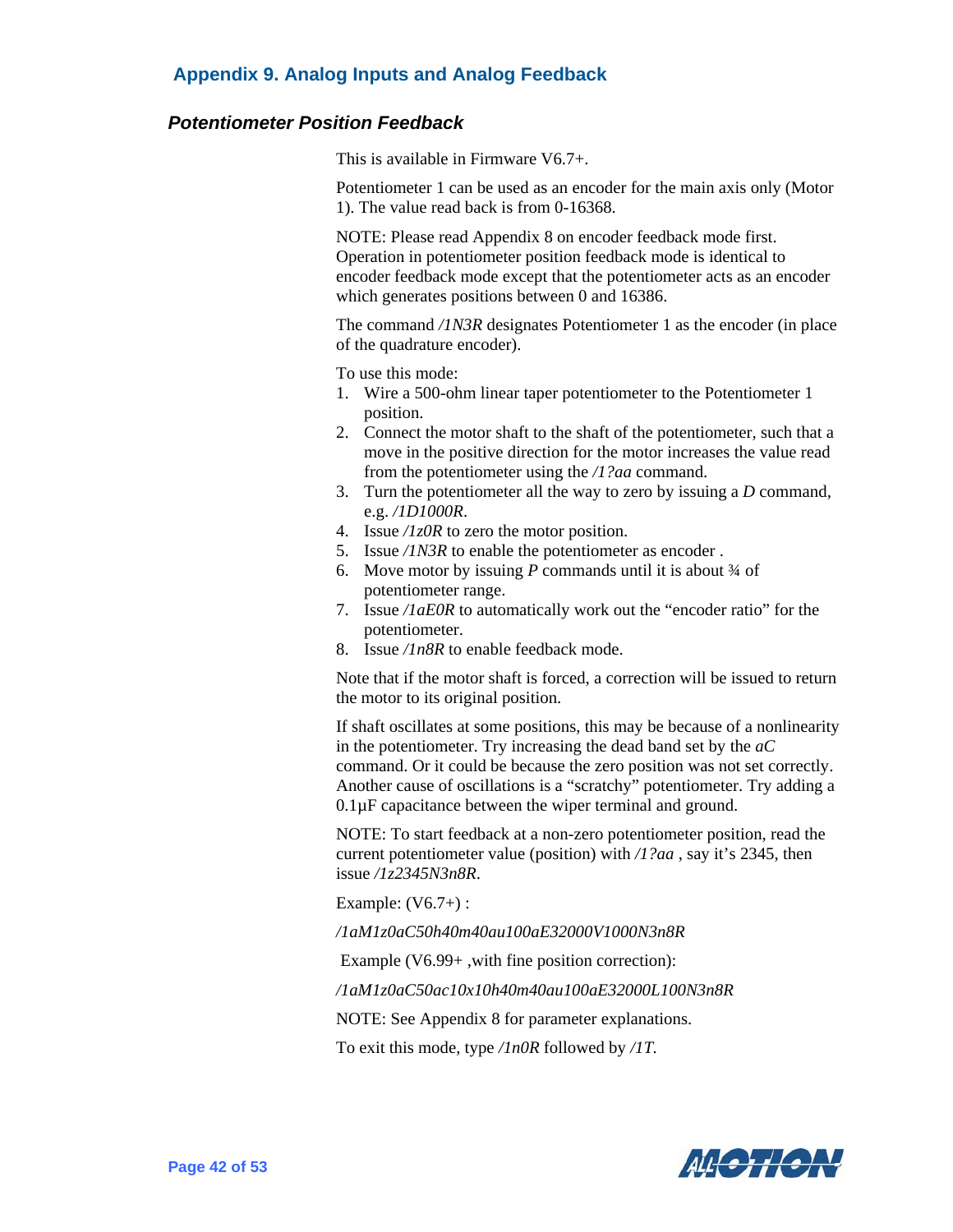## <span id="page-49-0"></span>**Appendix 10. Sinusoidal Scan**

Sinusoidal scan requires firmware V6.7+.

The EZHRXXEN models can be commanded to automatically scan in a sinusoidal profile.

• The amplitude of the scan motion is set by the "*aA*" command.

Example: */1aA51200R* sets a peak-to-peak amplitude of 51200 microsteps (one revolution on a 1.8-degree stepper). Any change in amplitude will be made as the sinusoid goes through the zero crossing.

• The frequency of the scan is set by the "*aW*" command.

Example:  $\ell IaW1000R$  sets frequency to be  $f = (X) * 20000$ 

/ (1024\*65536), where *X* is 1000 in this example.

To exit from this mode, issue a zero amplitude */1aA0R.*

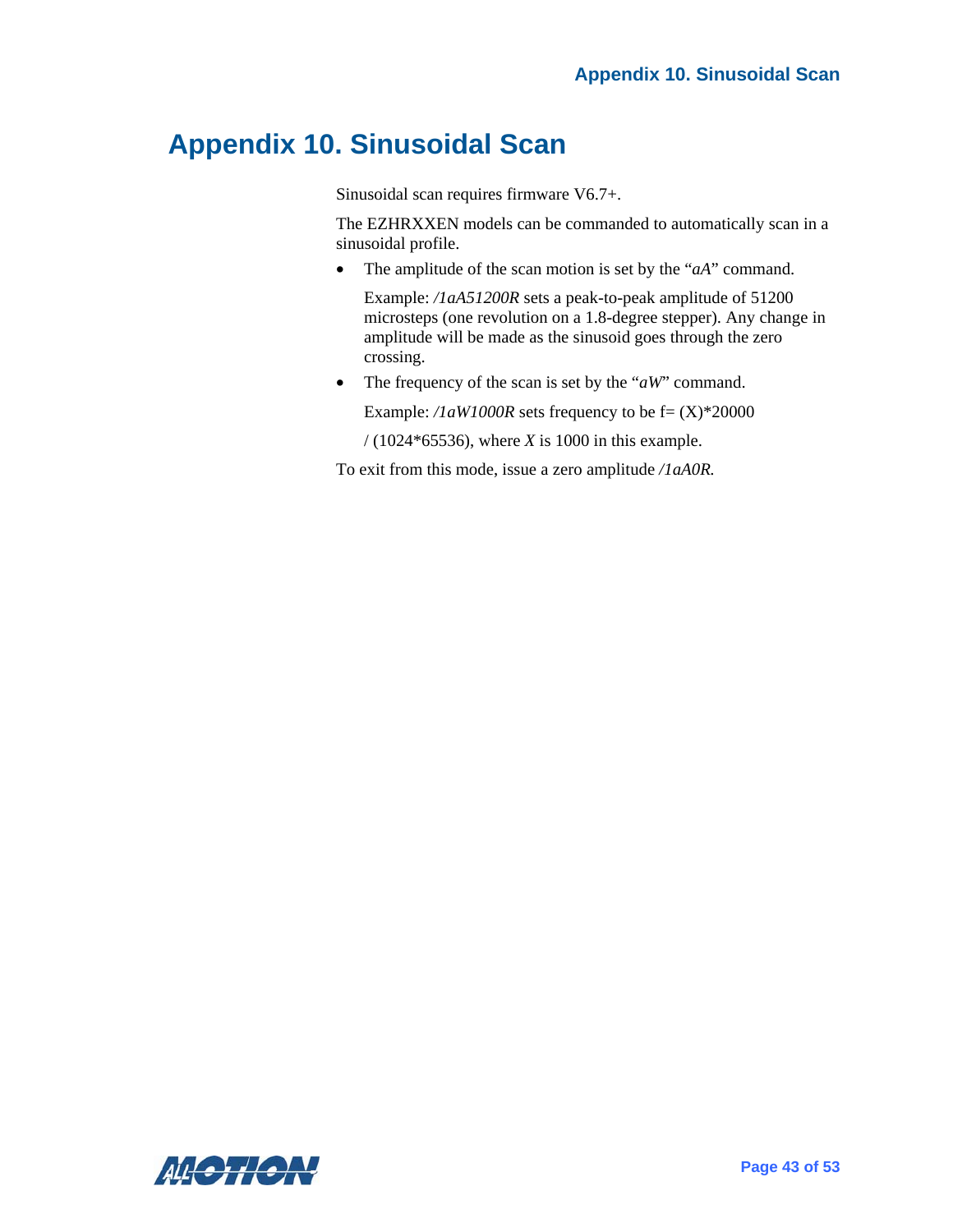### <span id="page-50-0"></span>**Appendix 11. Daughter Cards**

The EZHR17EN model can accept one of three daughter cards:

- Dual Axis Stepper Daughter Card (Requires firmware V6.79 or later)
- Bidirectional Drive Daughter Card (Requires firmware V3.85 or later)
- Logic Output Daughter Card

#### <span id="page-50-1"></span>*Dual Axis Stepper Daughter Card (requires firmware V6.79 or later)*

The Dual Stepper Daughter card is a 1 Amp  $1/16^{th}$ -step capable daughter card.

NOTE: this card only works from a 10V-30V supply.

To issue commands to the daughter card first issue the command */1aM2R (Motor 2)*. All subsequent commands go to the daughter card motor. */1aM1R* returns to the primary axis. E.g. */1aM2V10L1A1000A0R*

The second axis can run full, half, quarter, and 1/16th step only (*/1aM2j16R* etc).

The default resolution is half step.

The second axis daughter card is rated at One Amp.

The second axis homes to Switch 1, and uses Switch 1 and 2 as its limits (*/1n2R* mode).

It is possible to home to the index on the channel 2 encoder by issuing the command */1aM2N2R*. Then the second axis will home to Opto2, where the second axis encoder index is connected.

NOTE: Beta versions of firmware before V6.74 always homed to Opto2.

The second axis and the second encoder can be zeroed by issuing */1aM2z0R*

The */1?0* and */1?8* position queries report the position of the current axis and encoder selected by the last /1aM2R or /1aM1R command

Simultaneous motion: Beginning with firmware V6.78, it is possible to run both axes simultaneously in full encoder feedback mode. It is possible to issue *A*,*P*, and *D* commands simultaneously to both axes, (only these three commands (*A*, *P*, and *D*) work with the following examples. Commands are separated by commas.)

*/1A1000,-1000R* will move axis one to 1000 and axis two to –1000.

/1P-1000,1000R will move axis one backwards by 1000 and axis 2 forward by 1000.

Dual axis encoder feedback mode example:

Both axes can simultaneously feed back from encoders or even potentiometers.

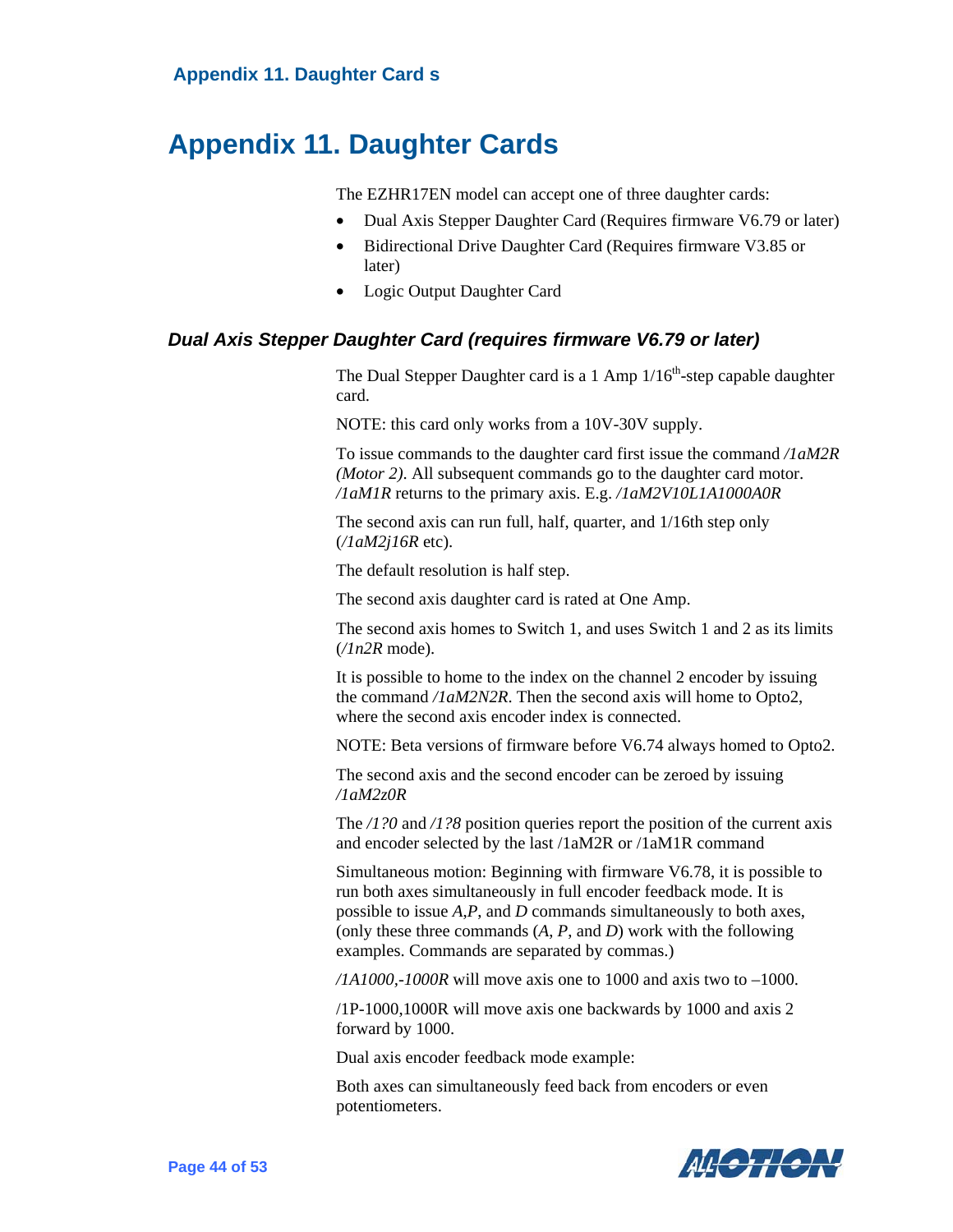*/1aM1j256au10000aE32000n8R* sets up the encoder feedback mode for axis 1.

*/1aM2j16au10000aE4000n8R* sets up the encoder feedback mode for axis 2.

Note that, when feedback is used, the encoder inputs use up the limit switches for the second axis. In case the drive needs to be "homed" when in feedback mode, one of the other inputs will need to be used, and a manual home routine written.

Manual homing can be done by sampling one of the inputs.

E.g., use stored program zero as an escape from an endless loop:

- */1s1R* (Store nothing in program 1.)
- */1gD1S04e1GR* (Go backwards in an endless loop until input 4 goes high.)

#### <span id="page-51-0"></span>*Bidirectional Drive Daughter Card For I/O Function*

The Bidirectional Drive daughter card can drive a bipolar current, for example to operate a bidirectional latching relay.

*/1l80R* sets the current in this drive to 80% for example. (lower case L)

*/1O1R* sets the current flow one way.

*/1I1R* sets the current flow in the other direction .

It is not necessary to issue dual axis commands such as *aM2* when using this daughter card.

#### <span id="page-51-1"></span>*Bidirectional Drive Daughter Card For DC Servo*

Requires firmware version 7.06+.

The bidirectional daughter card can drive a bipolar current, and hence can be used to control a DC motor with full feedback servo function.

A DC motor with its encoder connected to the secondary encoder input (as shown in the product wiring diagram) will allow Axis 2 to be a DC servo.

- 1. Issue */1N8R* to enable this mode.
- 2. Connect as shown in the wiring diagram and issue the command */1N8aM2 A10000A0R.*

The motor should rotate back and forth. If the motor spins out of control, reverse the motor leads (or reverse the encoder AB leads) and try again.

PID values can also be changed with the *w x* and *y* commands,  $w x y = P I D$ .

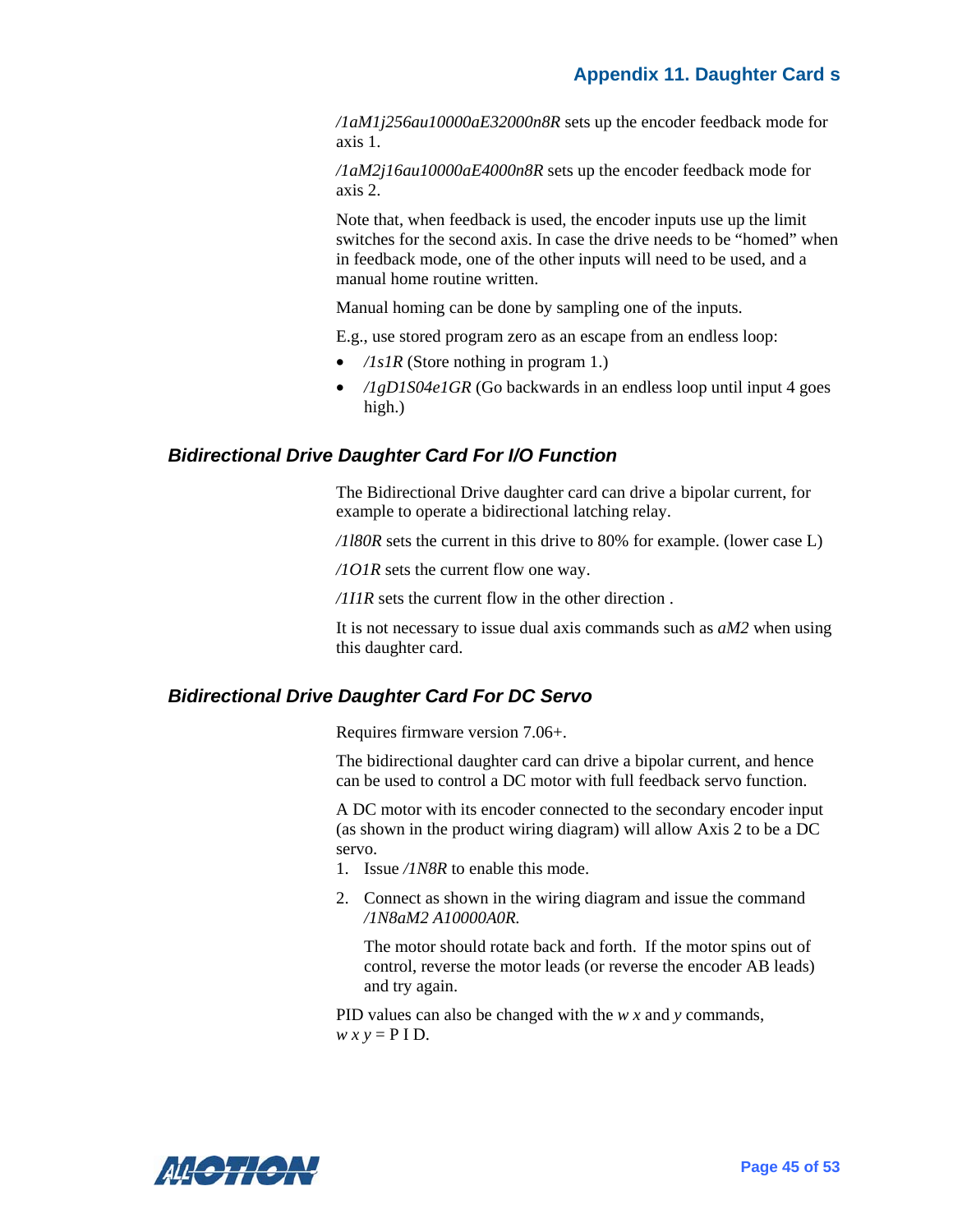#### <span id="page-52-0"></span>*Logic Output Daughter Card*

There are four logic signals that come into the daughter card via the miniature DSUB on the main board. These have been put through 24mAcapable drive chips and made available on a connector by this daughter card. The signals respond to commands designed for the other daughter cards, and thus can, for example, be used to drive an external drive.

The four logic signals are:

- Step step pulses that are approx  $1\mu$ S wide are present when Axis 2 moves.
- Direction High/low level on this pin sets the direction of motion on axis 2. This can also be modified by the *O/I* command.
- Current PWM 20KHz PWM whose duty cycle responds to commands that set current E.g. "*m*", "*h*" for axis 2 , and "*l*" for the bi-directional daughter.
- Step resolution activated by the *j2 /j16* command.

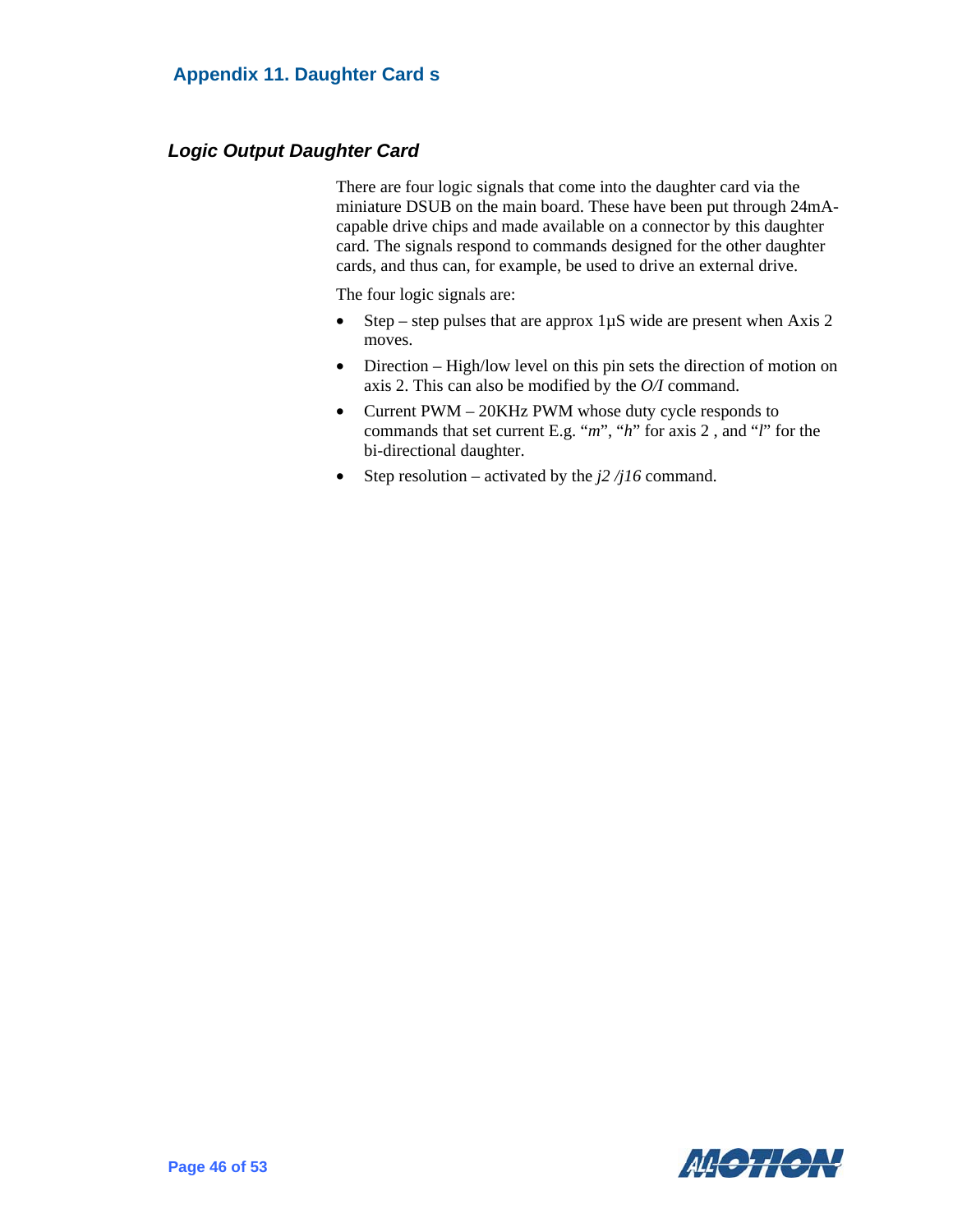# <span id="page-53-0"></span>**Appendix 12. On-the-fly Parameter Change**

The EZHR17EN firmware version 6.9981 and later allows on-the-fly position, velocity, and acceleration change. This allows virtually any trajectory to be generated.

Once moving, commands can be issued ONE AT A TIME without the "*R*."

- /*1A10000000R<CR>* will start the move.
- */1V10000<CR>* will change the velocity while moving.
- */1A0<CR>* will make the drive automatically decelerate and then head back to zero.

For example: a *P200* command, if issued while moving, will cause the motor to go 200 steps from the current position (not final target).

*A, P, D, L*, and *V* can be changed on the fly.

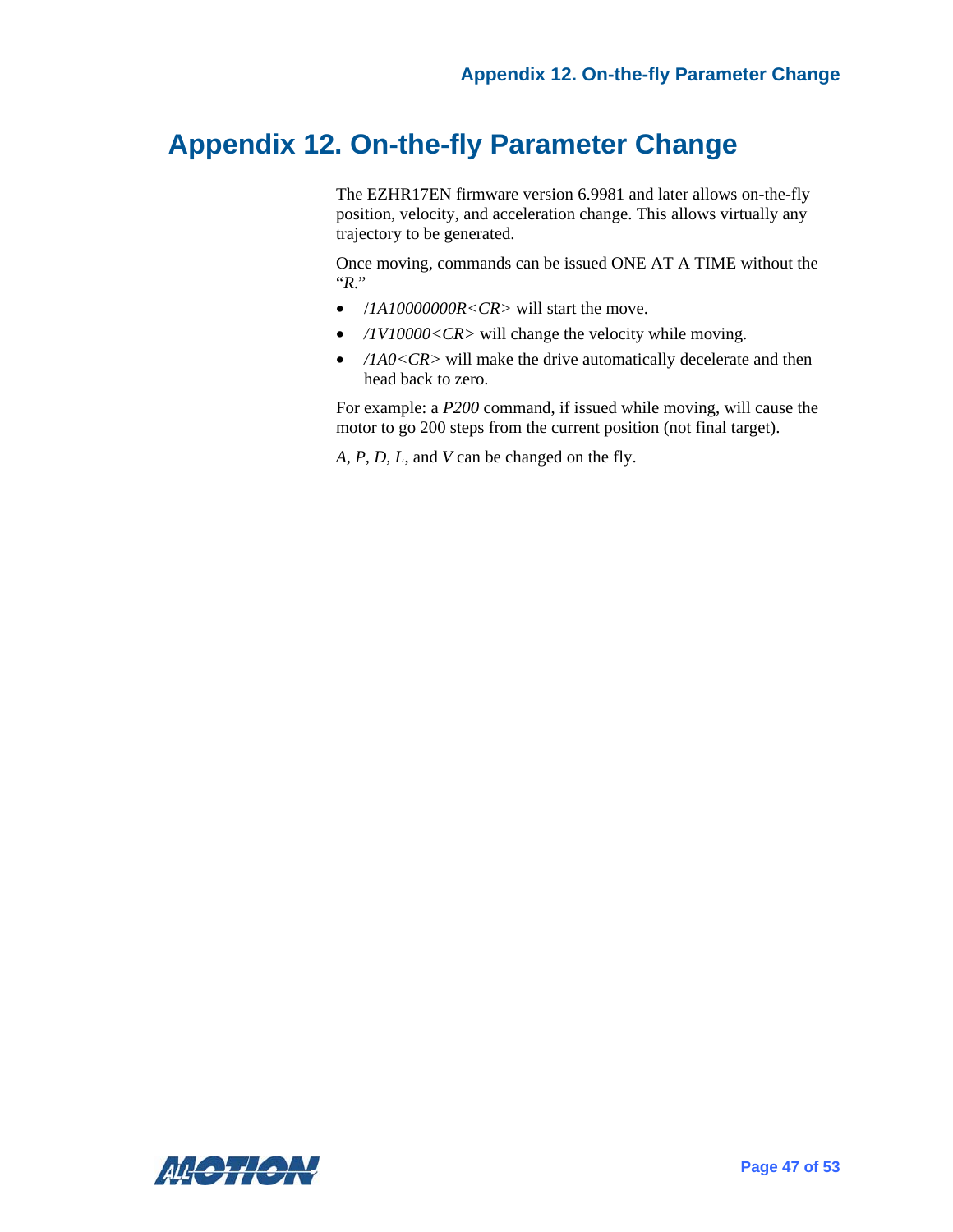# <span id="page-54-0"></span>**Appendix 13. Addressing More Than 16 Motors On Same Bus**

| <b>Basic</b><br><b>Command</b><br>(case<br>sensitive) | <b>Subset</b> | <b>Description</b>                                                                                                                                                                                    |
|-------------------------------------------------------|---------------|-------------------------------------------------------------------------------------------------------------------------------------------------------------------------------------------------------|
| aВ                                                    |               | Allows up to 48 drives to be addressed by adding 16 or 32 to the<br>value of the address switch.<br>CAUTION: Use this command ONLY if you have more than 16 motors<br>on the bus. Else DO NOT use it. |
|                                                       | aB49520       | Sets address bank to 0-15 (normal default mode.                                                                                                                                                       |
|                                                       | aB49521       | Sets address bank to 16-32 (uses ascii 61-70 for addressing).                                                                                                                                         |
|                                                       | aB49522       | Sets address bank to 33-47 (uses ascii 71-7f for addressing).                                                                                                                                         |
|                                                       | / aB49520     | Globally sets all addresses to bank zero. Issue if bank is unknown.                                                                                                                                   |

| <b>Basic</b><br><b>Command</b><br>(case<br>sensitive) | <b>Subset</b> | <b>Description</b>                                                                                                                                                                                                                 |
|-------------------------------------------------------|---------------|------------------------------------------------------------------------------------------------------------------------------------------------------------------------------------------------------------------------------------|
|                                                       |               | <b>NOTE:</b> Use this command ONLY if you have more than 16 motors on<br>the bus. Otherwise DO NOT use.                                                                                                                            |
|                                                       |               | Sets the address of a device to any binary number between 0 and<br>127 decimal. XXX will be the number in decimal.                                                                                                                 |
| aВ                                                    |               | For example /1aB496065R sets the address of the device to 65, which<br>is "A" in ascii. After sending this command, further communication with<br>the device is by using "A" as the address. The device now responds to<br>$/AA$ . |
|                                                       |               | Typically, this command would be stored in the EEPROM, for example<br>/1s0aB496065R.                                                                                                                                               |
|                                                       |               | Globally sets all addresses to bank zero. Issue if address is lost.                                                                                                                                                                |
|                                                       | aB49520R      | <b>NOTE:</b> The underscore "_" global character (decimal 095) is not<br>allowed with the aB496XXX command.                                                                                                                        |

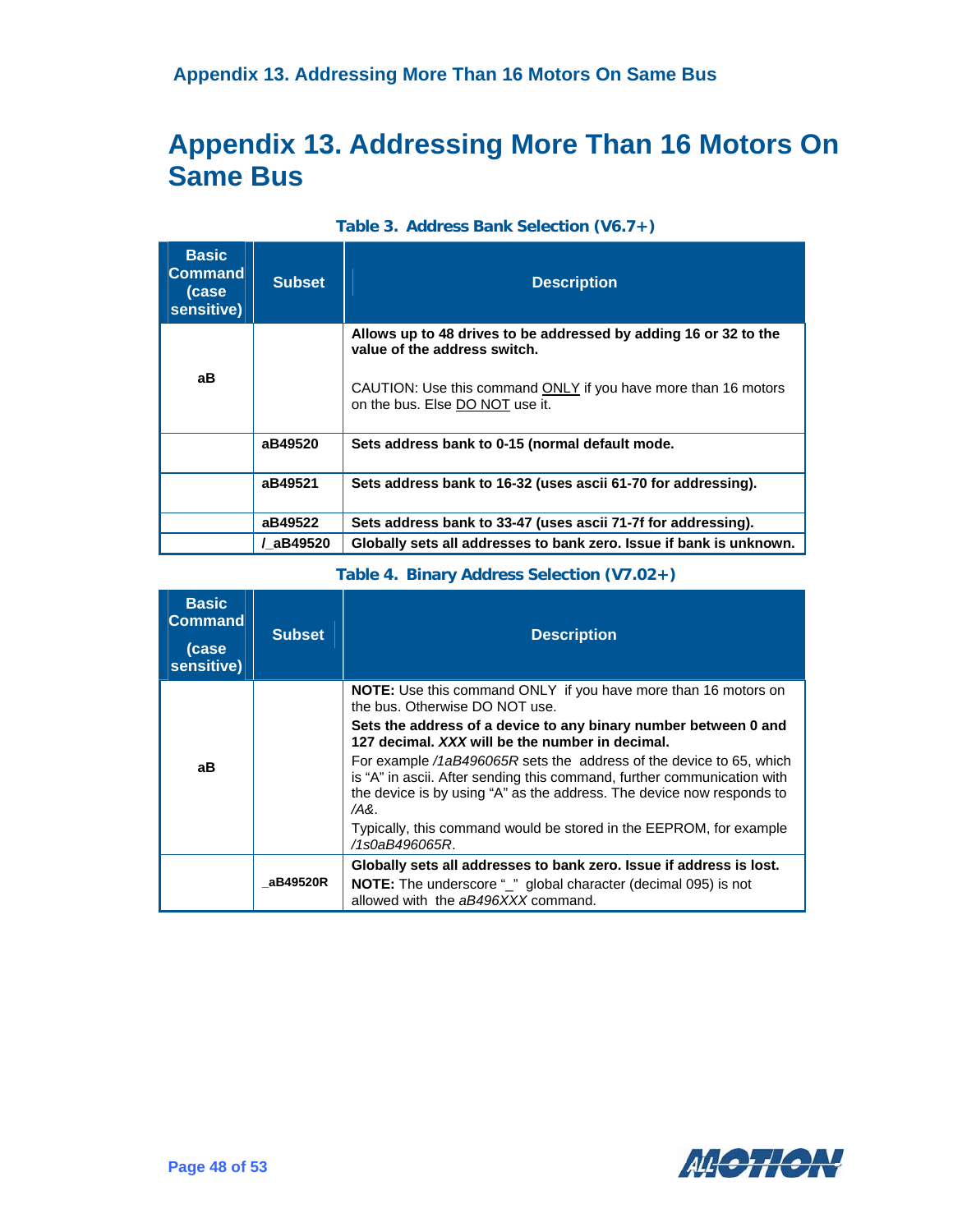### <span id="page-55-0"></span>**Appendix 14. Encoders and Step/DIR Pulse Input**

The EZHR17EN model has dual encoder inputs. Any quadrature encoder with AB and (optional) index input is acceptable. In addition, step and direction style position counting is also supported on the secondary encoder.

#### <span id="page-55-1"></span>*Read-Only Mode*

In this, the simplest mode, the encoders are simply read back.

The command /1?8 reads the primary encoder on the 5-pin connector, and */1?10* reads back the secondary encoder on the 8-pin connector. The primary encoder is always in quadrature encoder mode and expects quadrature pulses on the AB lines. The secondary encoder can be placed in quadrature encoder or in step and direction counting mod, depending on whether or not */1n32R* mode is enabled.

Additionally, *1aM1R* and */1aM2R* switch back and forth between the primary and secondary motors; and */1?8* reads back the primary encoder when in *aM1* mode, and the secondary encoder when in *aM2* mode.

#### <span id="page-55-2"></span>*Encoder/Step and Direction Following Mode*

In this mode, the motor takes the count from the secondary encoder and uses this count as a commanded position. The count can come in from another AB quadrature style encoder, or from step and direction pulses.

- 1. Select AB or step and direction using */1n32R* etc.
- 2. Turn on "Motor Slave to Encoder2" by issuing */1n64R*.

Examples: */1n96R* (96=32+64) enables step and direction mode and slaves the motor to it. */1n64R* enables the encoder mode and slaves the motor to it.

The input step count (readable by */1?10*) is related to the motor position by the following relationship: stepper position  $=$  ("am" multiplier / 256) x (step and direction count or encoder count).

Counts are in microsteps set by the *j* command.

#### <span id="page-55-3"></span>*Main Axis Encoder Feedback Mode*

The main axis can use the primary encoder for feedback and the secondary encoder for "command." Please see the section on encoder feedback.

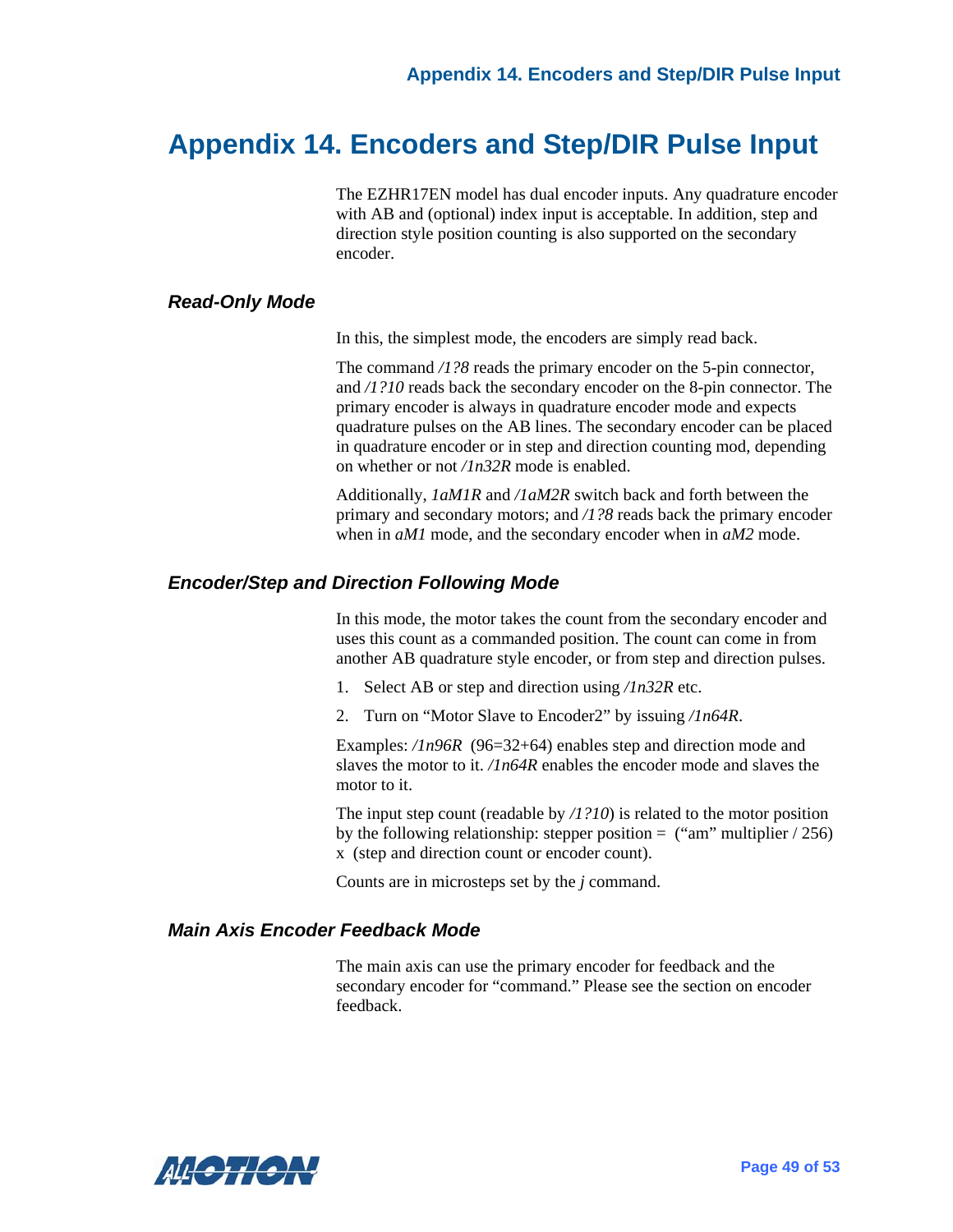#### **Appendix 14. Encoders and Step/DIR Pulse Input**

#### <span id="page-56-0"></span>*Dual Axis Feedback Mode*

The main axis can use the primary encoder for feedback and the second axis can use the second encoder for feedback. Please see the section on Dual Axis.

#### <span id="page-56-1"></span>*Electrical*

Please see the appropriate product wiring diagram for wiring details.

The encoder(s) must draw a total current of <100mA from the 5V pin.

Encoders must have 0.2V Low to 4V High swing at the input of the connector.

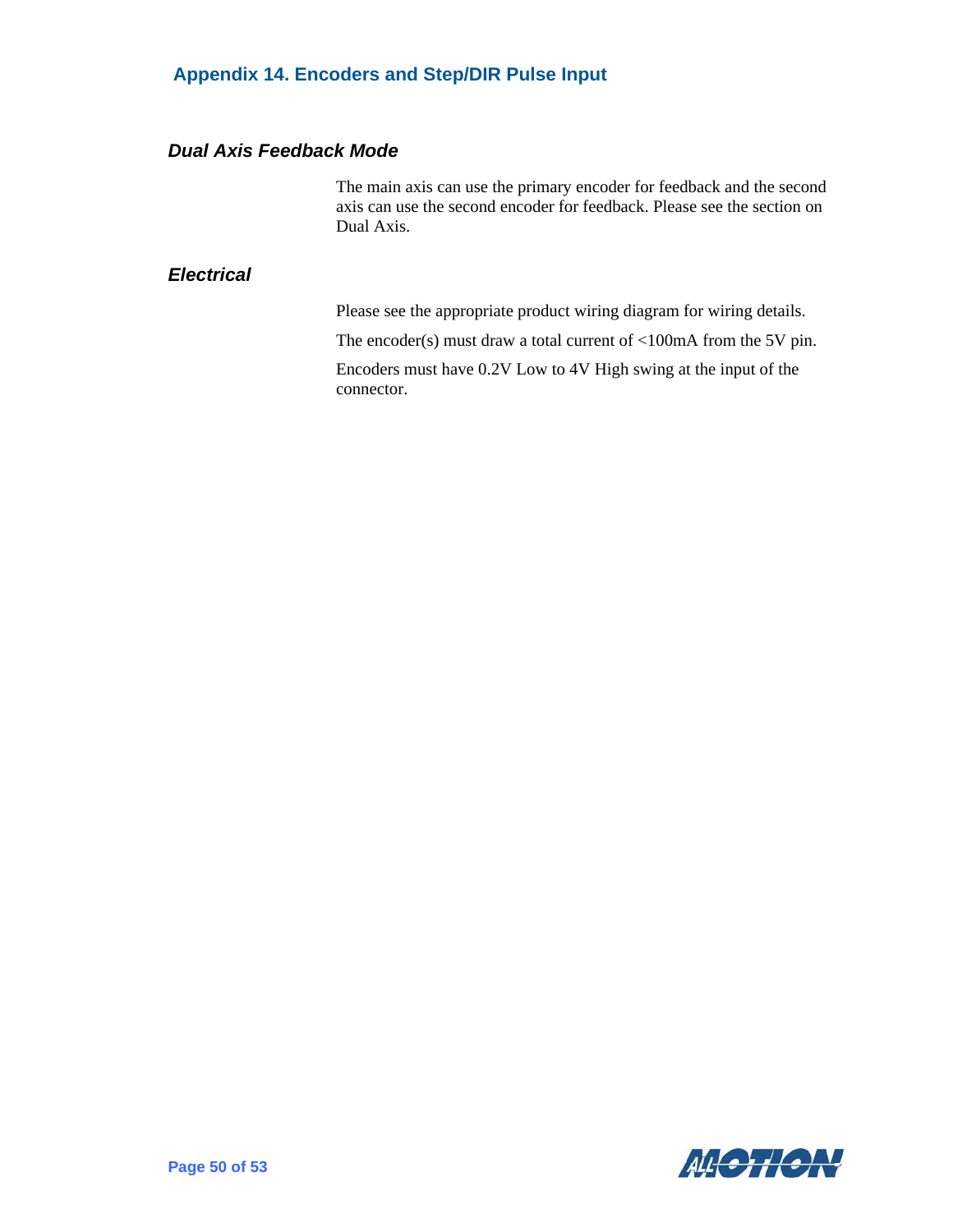# **Appendix 15. Jog Modes and Limit Switches**

<span id="page-57-2"></span><span id="page-57-1"></span><span id="page-57-0"></span>

| Jog                |                                                                                                                                                                                                                                                                                                                                                                                                                                                     |
|--------------------|-----------------------------------------------------------------------------------------------------------------------------------------------------------------------------------------------------------------------------------------------------------------------------------------------------------------------------------------------------------------------------------------------------------------------------------------------------|
|                    | The EZHR17EN can be placed in a mode that will allow the two switch<br>inputs to "Jog" the motor backwards and forwards. The command for<br>this is $/1n4R$ . Once issued, the motor can be moved by pressing switch 1<br>or 2. Internally these inputs are "pulled up" with 10K ohms to 3.3V. A<br>closure to ground is all that is required.                                                                                                      |
|                    | Note that these are inputs 1 and 2, and that the status of the switches can<br>be read via firmware by $/1$ ?4. This command returns a binary number<br>between 0-15, which represents the status of the four inputs.                                                                                                                                                                                                                               |
| <b>Limit Modes</b> |                                                                                                                                                                                                                                                                                                                                                                                                                                                     |
|                    | The EZHR17EN uses the two opto inputs as limits. These are inputs 3<br>and 4. It should be noted that these inputs are general-purpose inputs and<br>can be driven by switch closures, etc., or any device that produces a<br>voltage change. The inputs are actually ADC inputs, and the One/Zero<br>threshold can be set by the " <i>at</i> " command.                                                                                            |
|                    | Input 3 is the lower limit and also the home switch. Input 4 is the upper<br>limit. Both limits are simultaneously turned on by the $/ln2R$ command.                                                                                                                                                                                                                                                                                                |
|                    | The default expects optos which are low when away from the limit. This<br>polarity can be changed by issuing $/If IR$ , for example when normally<br>open switches are used for limits. (NOTE: normally closed switches are<br>better for limits, since any disconnect of the wires will shut down the<br>motion). When n2 mode is engaged, the motor will not move in the<br>direction in which a limit is active, but will back out of the limit. |
|                    | In V 6.998 and later firmware, the limits can be moved to the switch<br>inputs 1, 2 if desired by issuing the command $/Jan16384R$ .                                                                                                                                                                                                                                                                                                                |
|                    | Note that limit switches can be used to kill moves, e.g.<br>$\pi$ /1n2gA100000A0GR will loop between A100000 and A0, but if say the<br>positive limit is cut during the A100000 then that command is terminated<br>and the $AO$ command is run.                                                                                                                                                                                                     |

#### <span id="page-57-3"></span>*Noise Considerations*

The inputs are relatively high impedance at 10K ohms and will pick up noise if bundled with the motor wires, etc. For long cable runs, each input line should be shielded. The addition of a 0.1µF ceramic capacitor from the input to ground at the board connector may be an alternative to shielding, but may slow the response.

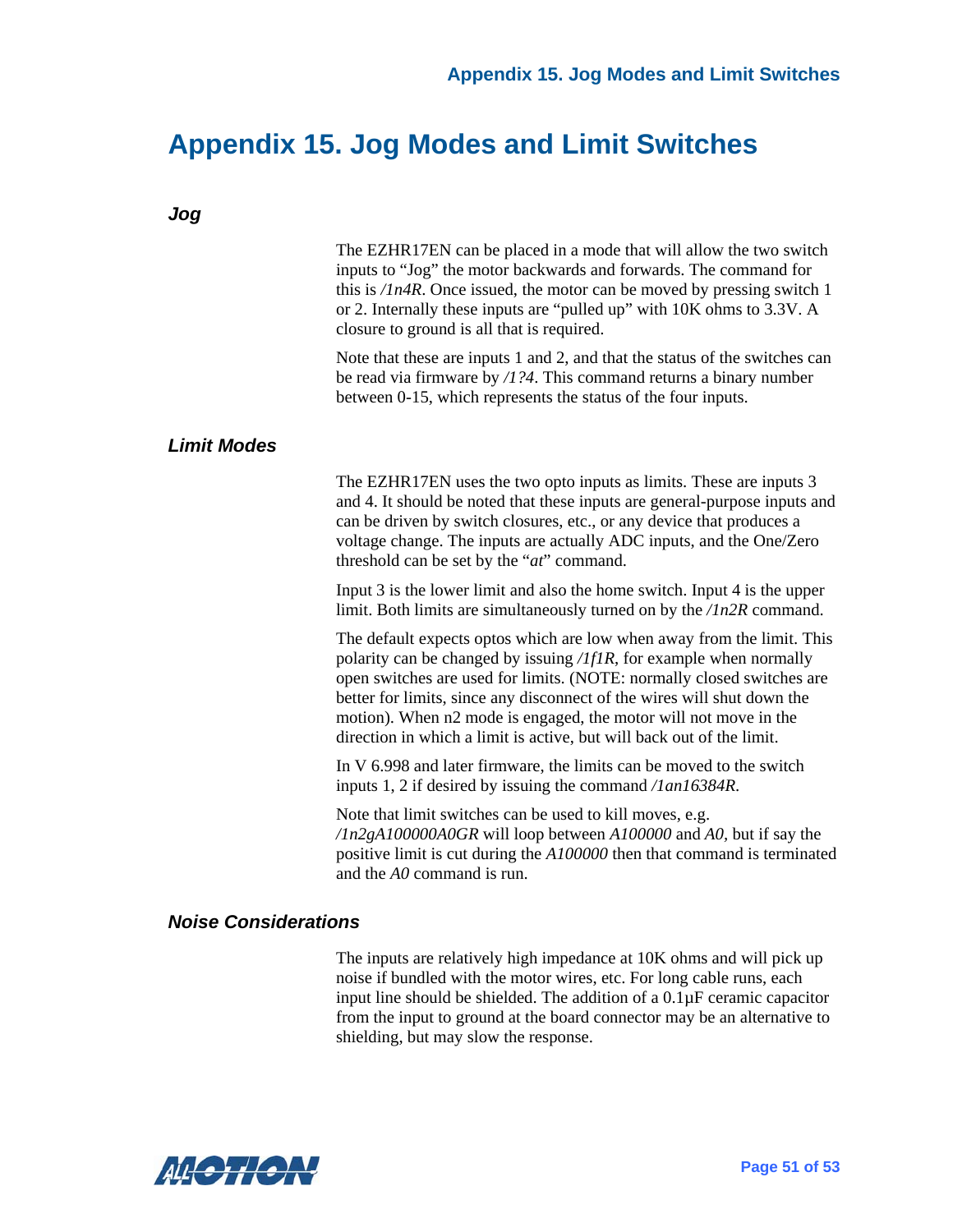# <span id="page-58-0"></span>**Appendix 16. EZ4AXIS Special Commands**

The EZ4AXIS Four-Axis Controller/Driver follows the general architecture described in this document.

The following commands have been implemented. These commands are as described earlier in this manual: A,b,B, aB,c,D,e,f,g,G,H,J,p,P,K,L,aM,M,n,N,an,s,at,v,V,h,m,z,Z

Some commands can be issued to the currently selected motor, or to all four motors simultaneously.

#### **To move one motor at a time**

*/1aM1A1000A0R*

*/1aM2A1000A0R*

*/1aM3A1000A0R*

*/1aM4A1000A0R*

Once an axis is selected, all subsequent single-axis commands and queries will correspond to that axis:

| /1aM4R   | Selects Axis 4                |
|----------|-------------------------------|
| /1A1000R | Moves Axis 4 to position 1000 |
| /120     | Retrieves Axis 4 position     |
| /ILIOR   | Sets Axis 4 Acceleration      |

#### **To Move all motors simultaneously**

#### */1A1000,1000,1000,1000A0,0,0,0R*

Note that motors will wait until all have completed their motion.

To only move certain axes, omit the number in the non-moving axes (firmware V7.04).

Example: */1A1000,,1000,A0,,0,R* will only move axes 1 and 3.

The following commands can only be issued to all four axes simultaneously:

| /1L100, 100, 100, 100R              | Set Accn.                                                  |
|-------------------------------------|------------------------------------------------------------|
| /1V1000,1000,1000,1000R             | Set Velocity.                                              |
| /1h10, 10, 10, 10R                  | Set hold currents.                                         |
| /Im30,30,30,30R                     | Set move (m) currents.                                     |
| $/1P1000, -1000, 1000, -1000R$      | Relative forwards move (note negative)<br>numbers allowed) |
| $\sqrt{1D1000}$ , 1000, 1000, 1000R | Relative backwards move                                    |

Note that all other commands (e.g., *Z* command) require individually selecting the motor and issuing the command */1am3Z100000R*.